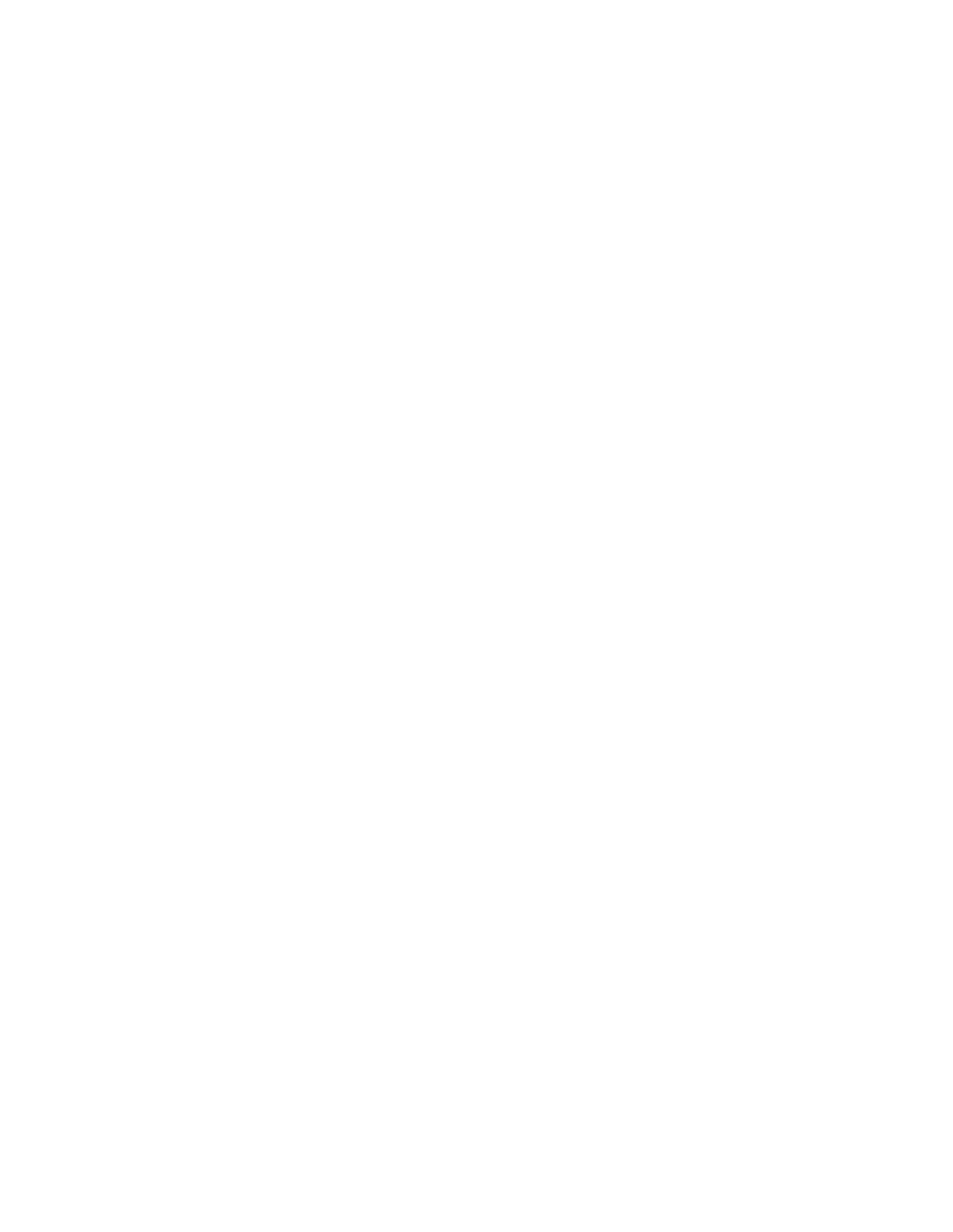#### INTERNATIONAL MONETARY FUND

#### HAITI

## **Fifth Review Under the Three-Year Arrangement Under the Poverty Reduction and Growth Facility, and Requests for Waiver of Performance Criterion, Modification of Performance Criteria, and Extension of the Arrangement**

Prepared by the Western Hemisphere Department (In consultation with other departments)

Approved by Gilbert Terrier and Dominique Desruelle

June 15, 2009

**PRGF arrangement.** In November 2006 the IMF Executive Board approved a three-year PRGF arrangement equivalent to 90 percent of quota (SDR 73.71 million), and agreed that Haiti had reached the decision point under the enhanced HIPC Initiative. The fourth program review was completed on February 11, 2009, including a second augmentation of access under the arrangement of 30 percent of quota (SDR 24.57 million) which raised total access to 140 percent of quota.

**Discussions**. A mission comprising Ms. Deléchat (head), Ms. Medina Cas, and Ms. Touré (all WHD), Mr. John (SPR) and Mr. Bouhga-Hagbe (FAD) visited Port-au-Prince during May 7–15 to conduct the fifth review of the PRGF-supported program. Mr. Fasano, Resident Representative, assisted the mission. Mr. Perez (OED) participated in the policy discussions. The team and a World Bank mission also held discussions on the HIPC completion point. Staff met with President Préval, Prime Minister Pierre-Louis, Finance Minister Dorsainvil, Central Bank Governor Castel, other government officials, parliamentarians, and representatives of donors and the private sector.

**Economic program.** The program seeks to protect critical spending for infrastructure rehabilitation and PRSP implementation in light of significant revenue shortfalls, thus maintaining growth and reducing the impact of the global crisis on the population. The structural reform agenda aims at preserving fiscal sustainability and strengthening central bank independence and debt management. The authorities have consented to the publication of the staff report and program documents.

**Program review**. All end-March quantitative criteria, structural benchmarks, and all but one structural performance criteria were met. The latter was implemented with a small delay. Staff supports the authorities' request for a waiver and recommends completion of the review.

**HIPC completion point.** Board consideration of the HIPC completion point is scheduled along with the fifth review of the PRGF-supported program.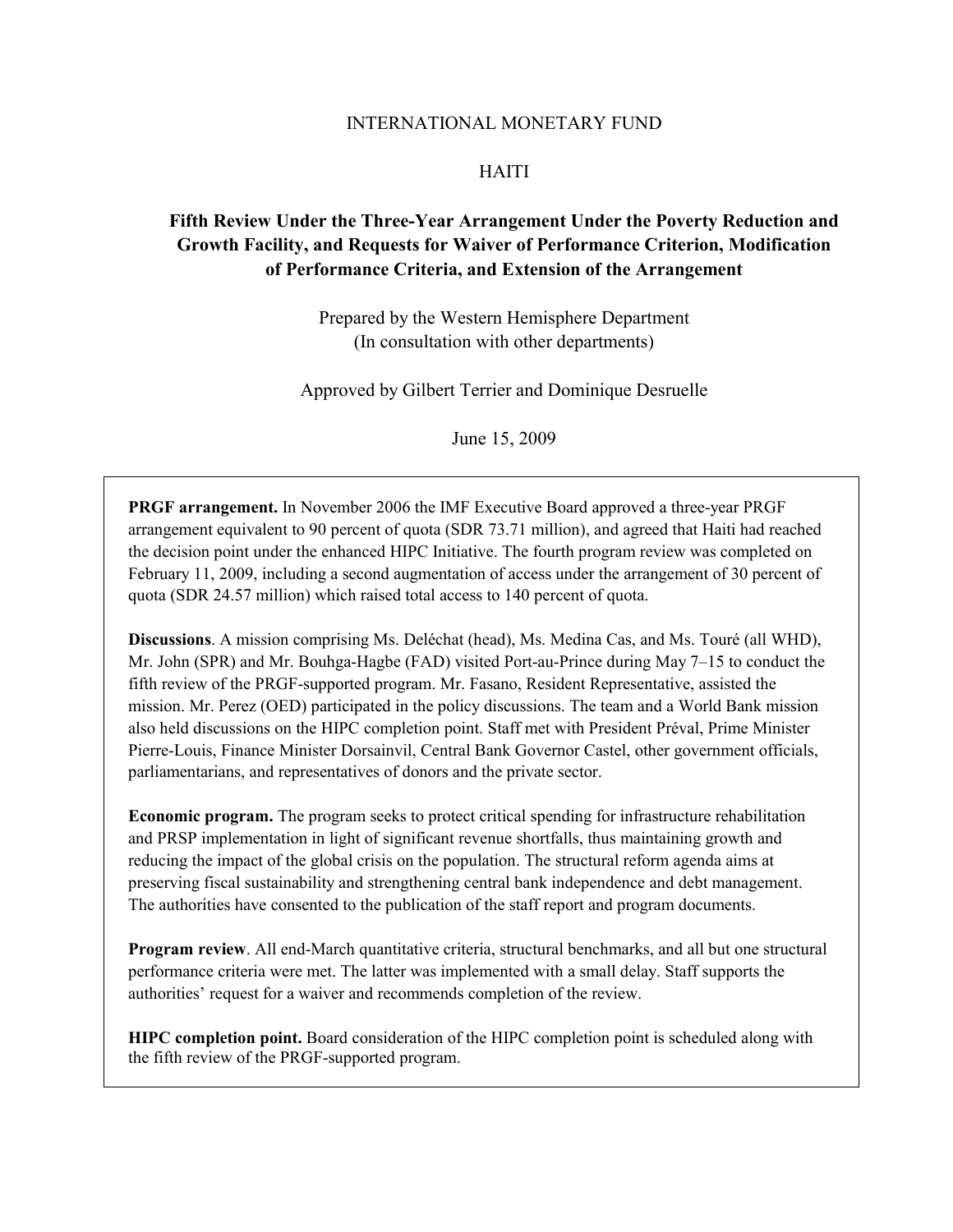$\overline{2}$ 

# Tables

| 1.  |                                                                        |  |
|-----|------------------------------------------------------------------------|--|
| 2a. |                                                                        |  |
| 2b. |                                                                        |  |
| 3.  |                                                                        |  |
| 4.  |                                                                        |  |
| 5.  |                                                                        |  |
| 6.  |                                                                        |  |
| 7.  | Structural Performance Criteria and Benchmarks for the Fifth Review 20 |  |
| 8.  |                                                                        |  |
| 9.  |                                                                        |  |
| 10. |                                                                        |  |

# Figures

| 2. |  |
|----|--|
|    |  |
|    |  |
|    |  |
|    |  |

# Boxes

|--|--|--|

# Attachments

# Page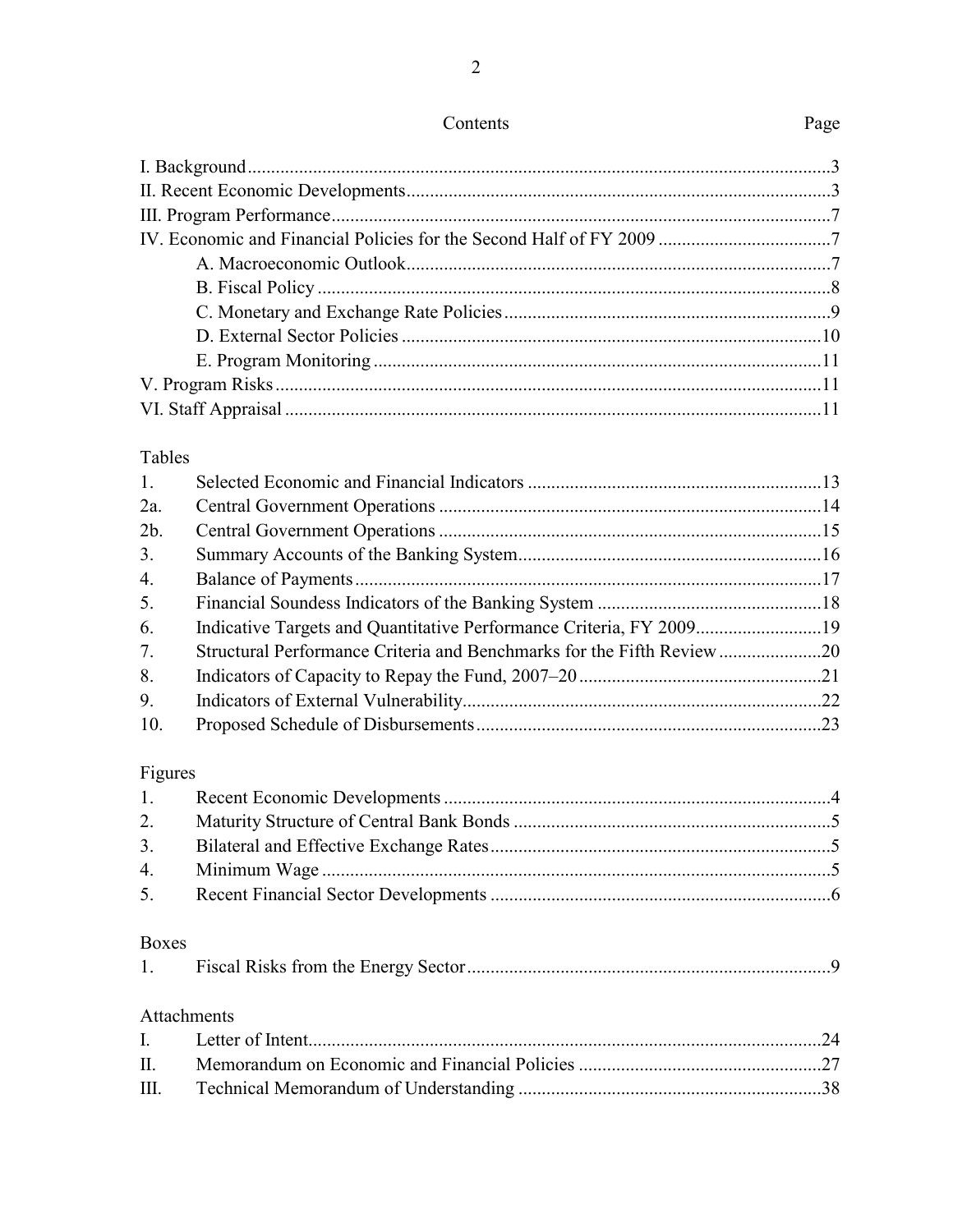## **I. BACKGROUND**

1. **Despite a succession of severe shocks, the authorities have maintained macroeconomic stability, but the global downturn is presenting new challenges.** As the economy begins to recover from last year's hurricanes and the food and fuel price spikes, Haiti is being hit by the global crisis. The decline in international commodity prices is reducing inflation, but low import prices and weak economic activity are also causing a shortfall in fiscal revenue. The April donor conference in Washington generated high-level political support, but additional resources committed so far will not suffice to finance the authorities' Economic Recovery Program (Text Table 1). To help close the fiscal gap and avoid cuts in priority spending, modifications to the PRGF-supported program are proposed

to allow exceptional central bank financing.

2. **The political situation remains volatile.** After first round senatorial elections, which were marked by some violence, the second round is scheduled for June 21.

|                                                                                                      | Text Table 1. Haiti: Additional Support Since Donors Conference 1/<br>(Millions of U.S. dollars)                                      |                                      |
|------------------------------------------------------------------------------------------------------|---------------------------------------------------------------------------------------------------------------------------------------|--------------------------------------|
|                                                                                                      | <b>Additional Amounts</b><br>Sought                                                                                                   | <b>Additional Amounts</b><br>Pledged |
| Total<br>Budget Support <sup>2/</sup><br>Project Support <sup>3/</sup>                               | 1046<br>125<br>921                                                                                                                    | 333<br>50<br>283                     |
| $2^{\prime}$ Request is for FY 2009.<br><sup>3/</sup> Request is for fiscal years 2009 through 2011. | Sources: Inter-American Development Bank; and Fund staff estimates.<br>$1/2$ Compared to assumptions in IMF Country Report No. 09/77. |                                      |

Following the second round, there may be a window during which key economic legislation and necessary constitutional reforms could be passed in the last 18 months of President Preval's term. However, elections in November 2009 for another third of the senate and the full chamber of deputies, plus local and presidential elections in November 2010, point to a period of rising political campaigning and uncertainty.

#### **II. RECENT ECONOMIC DEVELOPMENTS**

# 3. **In the first half of fiscal year 2009, macroeconomic performance was affected by the global downturn, particularly declining international food and fuel prices** (Figure 1):

- *Twelve-month inflation fell to 0.1 percent in April*, while core inflation reached a low of 7.1 percent, compared to 10.4 percent in September (Table 1).
- *Despite a fiscal revenue shortfall of 0.3 percent of GDP*, the fiscal deficit was contained at 2.8 percent of GDP (4 percent in the program) during

| Text Table 2. Haiti: Central Government Operations - H1 of FY 2009<br>(In percent of GDP) |         |          |  |  |  |
|-------------------------------------------------------------------------------------------|---------|----------|--|--|--|
|                                                                                           | Program | Estimate |  |  |  |
| Total revenue and grants                                                                  | 8.0     | 7.0      |  |  |  |
| Revenue                                                                                   | 54      | 5.0      |  |  |  |
| Grants                                                                                    | 27      | 2.0      |  |  |  |
| Budget support                                                                            | 0 6     | 0.1      |  |  |  |
| Project grants                                                                            | 21      | 1.9      |  |  |  |
| Total expenditure                                                                         | 121     | 10.4     |  |  |  |
| Current expenditure                                                                       | 63      | 4.9      |  |  |  |
| Capital expenditure                                                                       | 57      | 5.5      |  |  |  |
| Domestically financed                                                                     | 3.1     | 3.0      |  |  |  |
| Foreign-financed                                                                          | 2.7     | 2.5      |  |  |  |
| Overall balance                                                                           | $-4.0$  | $-3.4$   |  |  |  |
| Excl. grants and ext. financed projects                                                   | $-4.0$  | $-2.8$   |  |  |  |
| Financing                                                                                 | 4 O     | 3.4      |  |  |  |
| External net financing                                                                    | 26      | 2.3      |  |  |  |
| Internal net financing                                                                    | 13      | 0.9      |  |  |  |
| Debt relief                                                                               | 0.1     | 0.2      |  |  |  |
| Sources: Ministry of Economy and Finance; and Fund staff estimates.                       |         |          |  |  |  |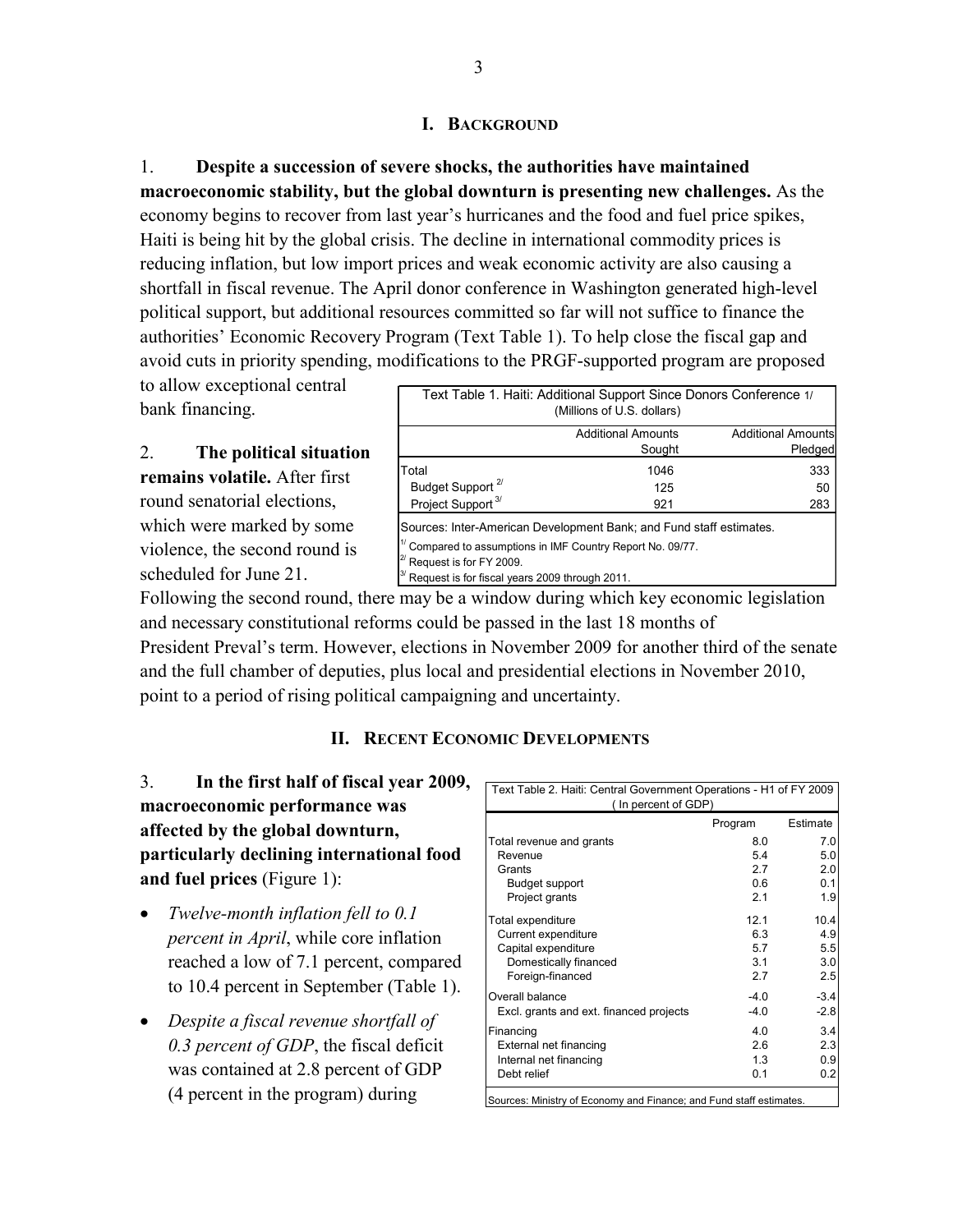(4 percent in the program) during October 2008–March 2009, as public spending was about 1.5 percent of GDP below programmed amounts due to delays in approving the FY 2009 budget (Text Table 2 and Tables 2a and 2b).





Sources: Haitian authorities; and Fund staff calculations.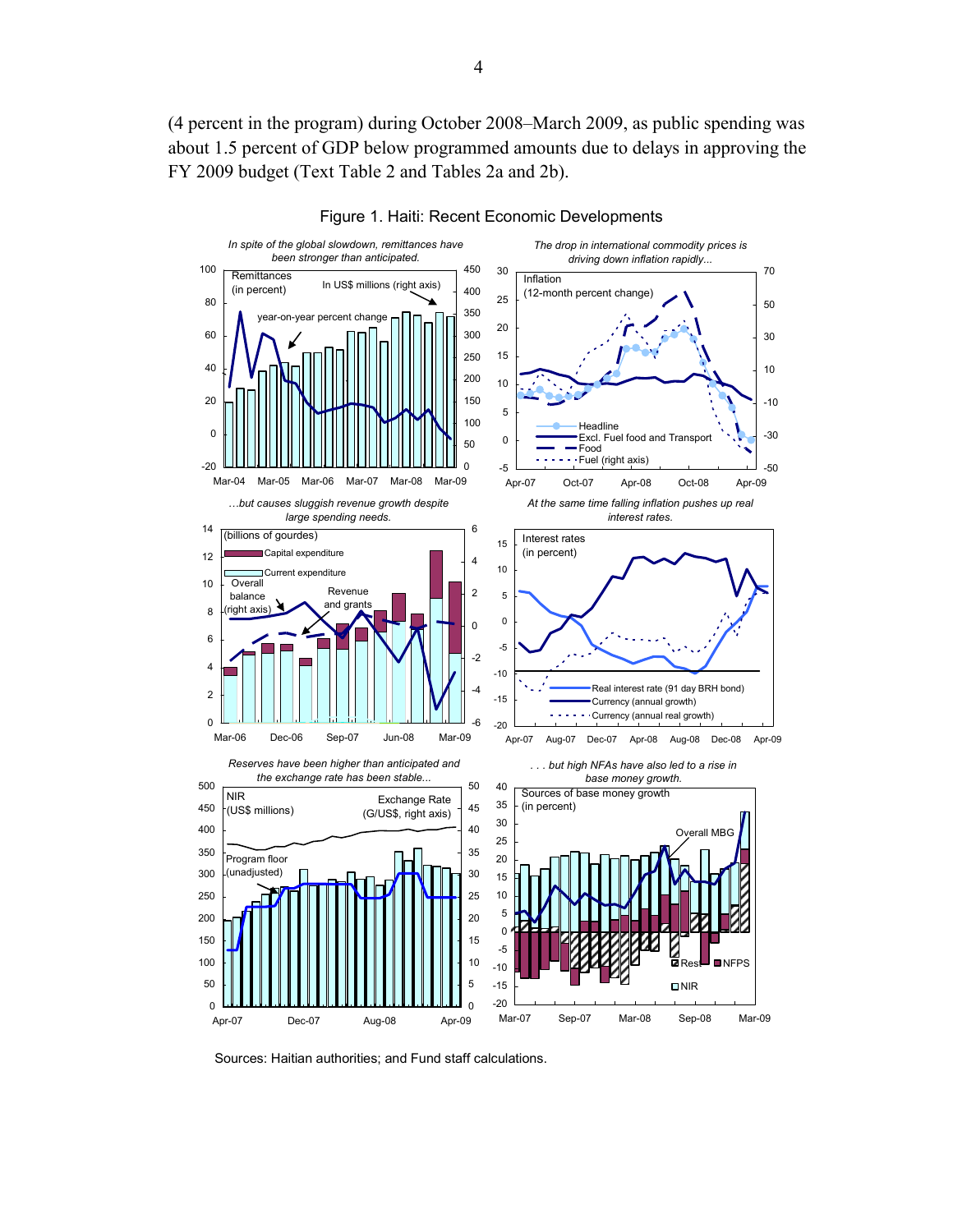- *The central bank partly sterilized─mainly through foreign exchange sales─higher monetary financing caused by delays in the disbursement of external budget support.* As of end-May, net central bank financing reached G 2.5 billion (0.9 percent of GDP). Aided by the recent decline in net foreign assets, base money growth slowed to 7.4 percent. The BRH cut nominal interest rates by a total of 300 basis points in April–June, and tilted the composition of its stock of bonds toward the shortest maturities (Figure 2 and Table 3).
- • *The external current account deficit was smaller than anticipated at the time of the fourth review.* Remittances have been quite resilient (roughly flat during October-April compared with the same period last year) and lower import prices have more than offset the impact of the increase in reconstruction-related imports and the decline in services exports on the trade balance. Gross liquid reserves reached US\$769 million at end-April (3.1 months of imports) and the gourde remained relatively stable against the U.S. dollar (Figure 3 and Table 4).

# 4. **Parliament approved a tripling of the minimum wage in**

**May**. The minimum daily wage (excluding agriculture) was raised from the equivalent of less than US\$2 to about US\$5, the first adjustment







Figure 4. Haiti: Minimum Wage



Sources: Haitian authorities; and Fund staff calculations. 1/ Public sector only.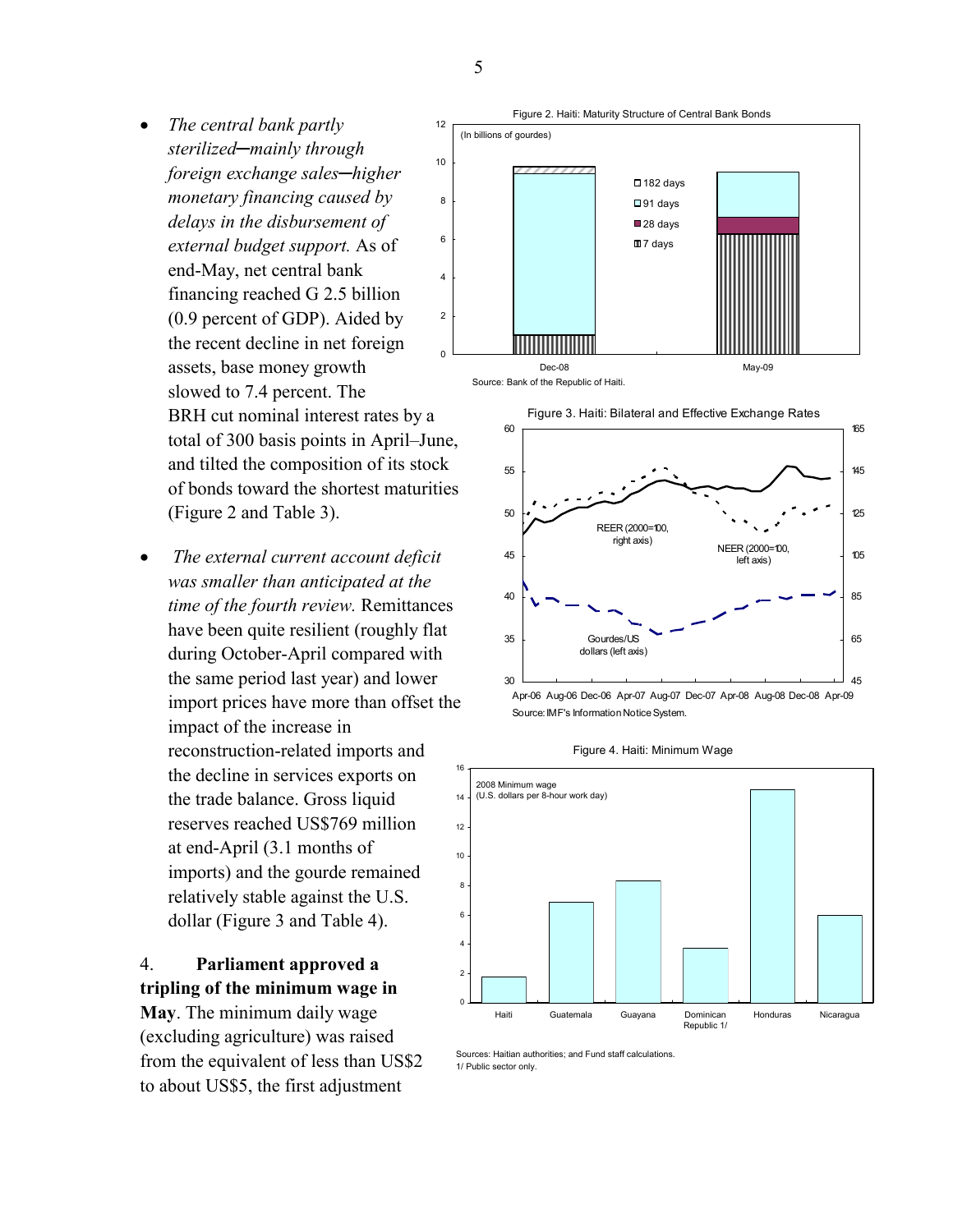since 2003, but it is not yet clear when the measure will come into force (Figure 4).

5. **The financial sector remains sound and adequately capitalized, but dollarization is high**. Preliminary end-March data indicate that credit and net profits increased by 13 percent and 30 percent, respectively from a year ago. Non-performing loans have remained stable at 10.5 percent of total loans. However, deposits and credit in foreign currency remain high at about 55 and 70 percent of total deposits and loans, respectively (Figure 5 and Table 5). As a temporary prudential measure, the BRH announced in March an increase in the reserve requirement on U.S. dollar-denominated deposits from 31 to 34 percent while the reserve requirement on gourde deposits was cut slightly.



Figure 5. Haiti: Recent Financial Developments

Source: Staff computations based on data from the Bank of the Republic of Haiti.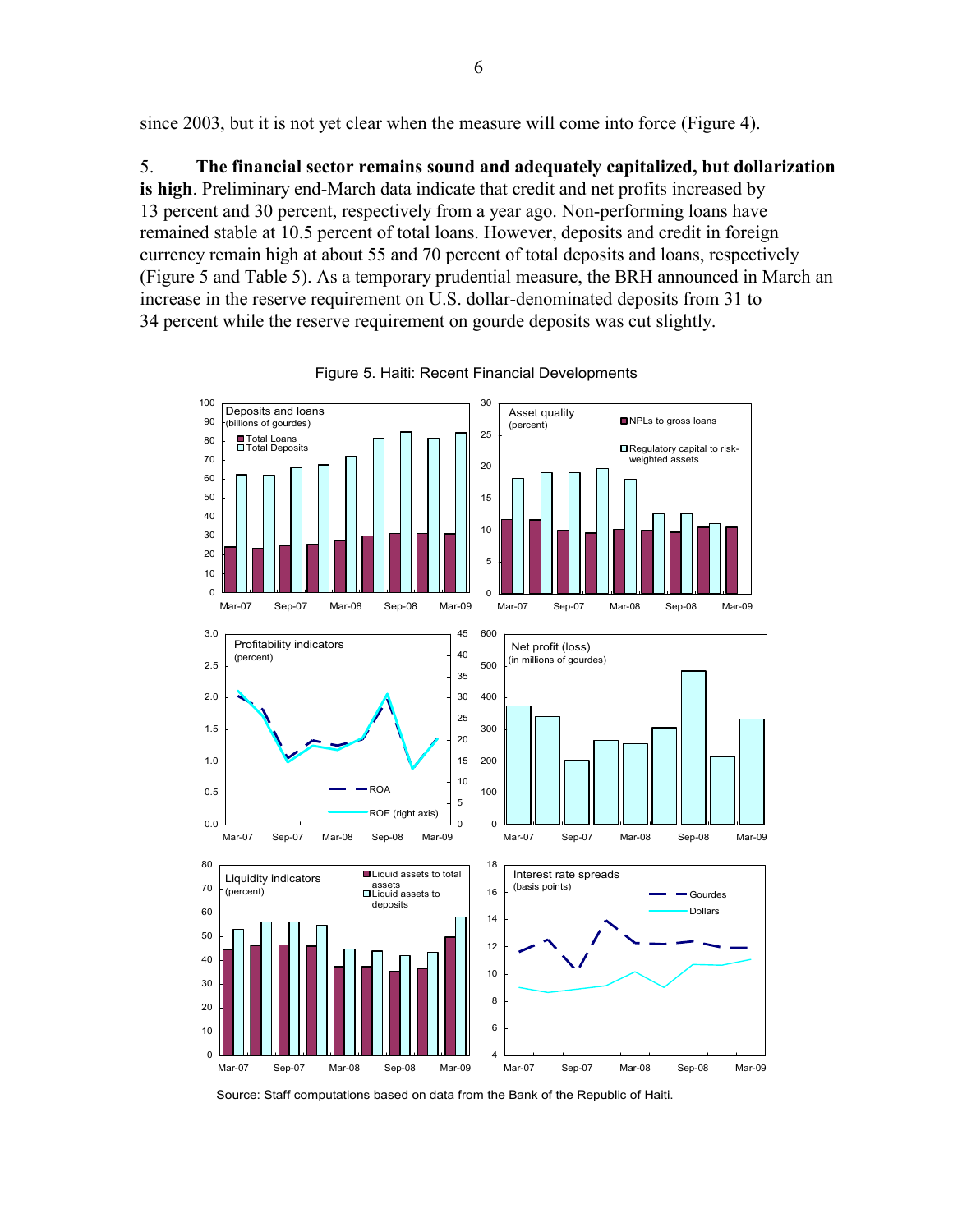## **III. PROGRAM PERFORMANCE**

6. **All end-March quantitative performance criteria were met comfortably.** Net central bank financing to the government reached G 2.3 billion at end-March, below the adjusted program ceiling of G 4.3 billion (Table 6, MEFP ¶7). However, higher net foreign assets led to somewhat faster base money growth than envisaged in the program (16.9 percent year-on-year at end-March, compared with an indicative target of 13.9 percent).

7. **All but one end-March structural conditions were met.** The report on emergency spending, a performance criterion, was communicated to staff on April 2. As the delay was short and the report was presented according to the required normal budget classification, staff supports the authorities' request for a waiver (Table 7, MEFP ¶8).

## **IV. ECONOMIC AND FINANCIAL POLICIES FOR THE SECOND HALF OF FY 2009**

8. **The authorities reiterated their commitment to maintaining macroeconomic stability and further addressing poverty-reduction and post-hurricane reconstruction priorities.** HIPC and MDRI debt relief would significantly reduce the debt burden and increase fiscal space for poverty-reducing spending, but the risk of debt distress remains high. The authorities are committed to maintaining prudent fiscal and monetary policies, and to seeking principally grants and concessional loans to meet external financing requirements. It will also be essential to strengthen revenue mobilization and develop alternative sources of domestic financing, such as Treasury bills, to meet the significant development needs (MEFP ¶9).

## **A. Macroeconomic Outlook**

## 9. **Staff and the authorities agreed that the macroeconomic outlook for the remainder of FY 2009 and FY 2010 had worsened.** In particular:

- *Weak economic activity, due to somewhat lower public spending in the first half of the fiscal year and a leveling off of remittances, will lead to lower GDP growth in FY 2009* (2 percent compared to 2.5 percent at the time of the fourth PRGF review). For FY 2010, growth was also revised down to 2.4 percent (compared with 2.7 percent initially). Risks to the growth outlook remain significant, notably through lower remittances, exports, and public investment, with additional uncertainty associated with the upcoming elections.
- *Annual inflation is now projected at 1 percent at end-September 2009*, compared with 9.5 percent in the program, due to the drop in world food and fuel prices. Inflation would rise to 5 percent (year-on-year) at end-September 2010, as the base effect vanishes and world fuel prices increase in line with WEO projections (MEFP ¶10–11).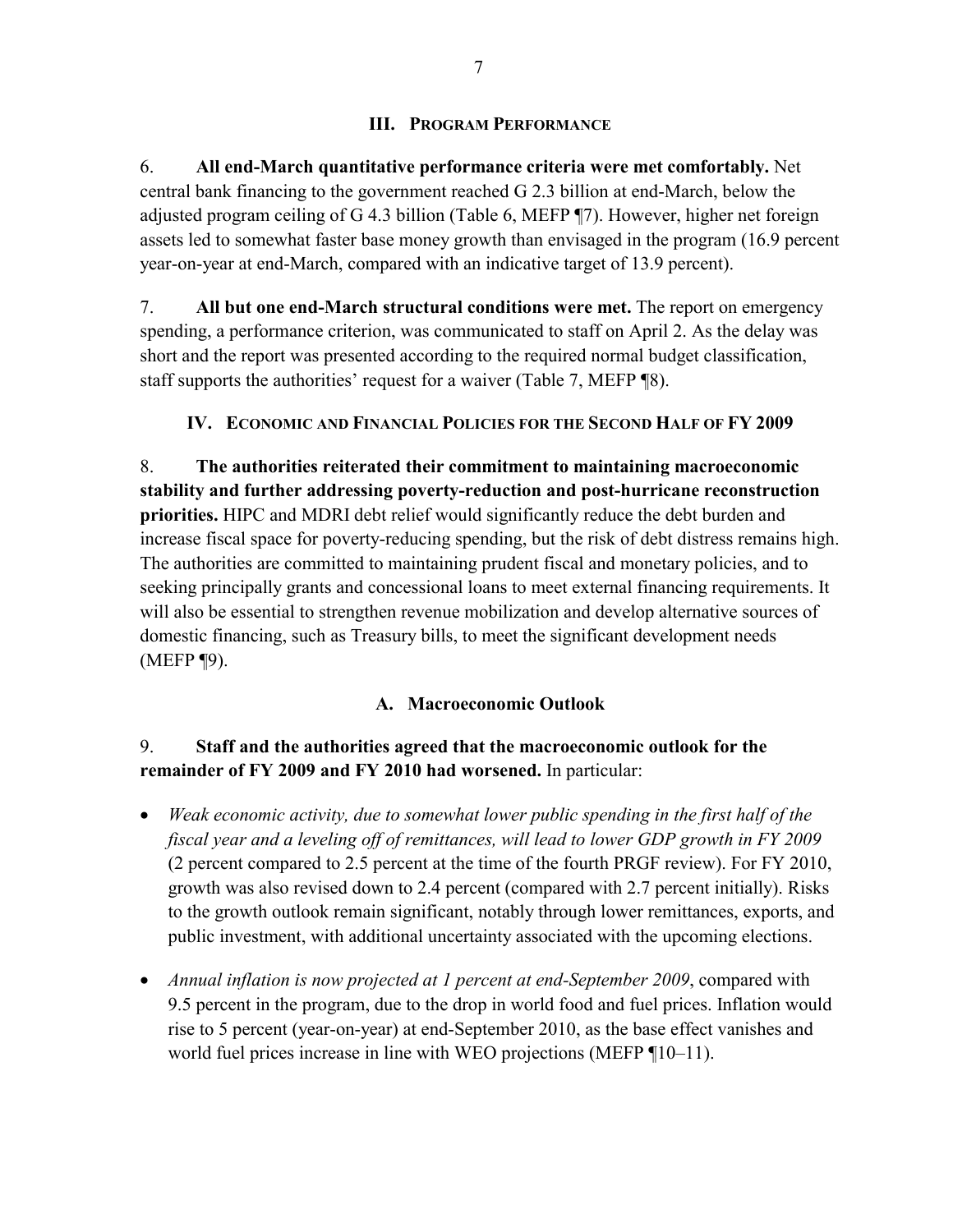## **B. Fiscal Policy**

10. **The larger-than-anticipated revenue shortfall complicated discussions on the program framework for the rest of the fiscal year.** Revenue could fall short of the fourth review projections by as much as G 3.7 billion (1.3 percent of GDP) in FY 2009. The authorities indicated that they remained committed to implementing new tax measures, but that building political support would take time. Although government spending has been well below original projections, it is expected to catch up in the remainder of this fiscal year, particularly after parliamentary approval of the FY 2009 budget on June 2. The fiscal program involves a reduced spending envelope from the authorities' initial plans. Staff and the authorities agreed that further cuts in the minimum domestic investment spending program should be avoided, to support growth and preserve social peace (MEFP ¶12–13).

## 11. **Staff and the authorities agreed on a combination of measures to address the**

**revenue shortfall.** The overall fiscal deficit (excluding grants and foreign-financed projects) would increase to 5.3 percent of GDP, compared to 4.4 percent in the program and 2.1 percent in FY 2008. The shortfall in government revenue would be partly offset by lower spending (0.4 percent of GDP). Delays in passing the FY 2009 budget will contribute to

savings on wages and goods and services, and the authorities will limit new domestic investments to a reduced list of priority projects for the rest of the year (Text Table 3). Updated debt relief estimates also point to lower external debt service than previously envisaged (MEFP ¶14).

| Text Table 3. Haiti: Composition of Treasury-Financed<br>Investment Spending for the Second Half of FY 2009 |     |
|-------------------------------------------------------------------------------------------------------------|-----|
|                                                                                                             |     |
| ( Millions of gourdes)                                                                                      |     |
| Agriculture                                                                                                 | 80C |
| <b>Disaster Preparedness</b>                                                                                | 400 |
| Schools (preparedness for new school year)                                                                  | 800 |
| Sources: Haitian authorities; and Fund staff estimates.                                                     |     |

12. **The authorities are committed to increasing electricity tariffs to cost-recovery levels by end-September 2009, while protecting poor households**. This would reduce growing fiscal costs from the energy sector and place public finances on a sounder footing (new benchmark, MEFP ¶14 and Box 1). Transfers for recurrent expenditures of the electricity company would drop sharply, but the authorities plan to support investments to increase supply and production quality and efficiency.

13. **Given limited sources of financing, staff proposes raising the performance criterion on net central bank financing**. With all but US\$0.4 million in external financing under the program adjustor of US\$50 million identified, total new net central bank financing for the year would be capped at or close to US\$50 million. Given the deflationary environment and the reserves cushion, staff foresees low risks to macroeconomic stability due to higher monetary financing. In addition, the authorities are committed to sterilizing any new central government financing from the central bank as needed. The government will cover additional losses incurred by the central bank by exchanging government debt for marketable securities in FY 2010–11 as part of the central bank recapitalization plan.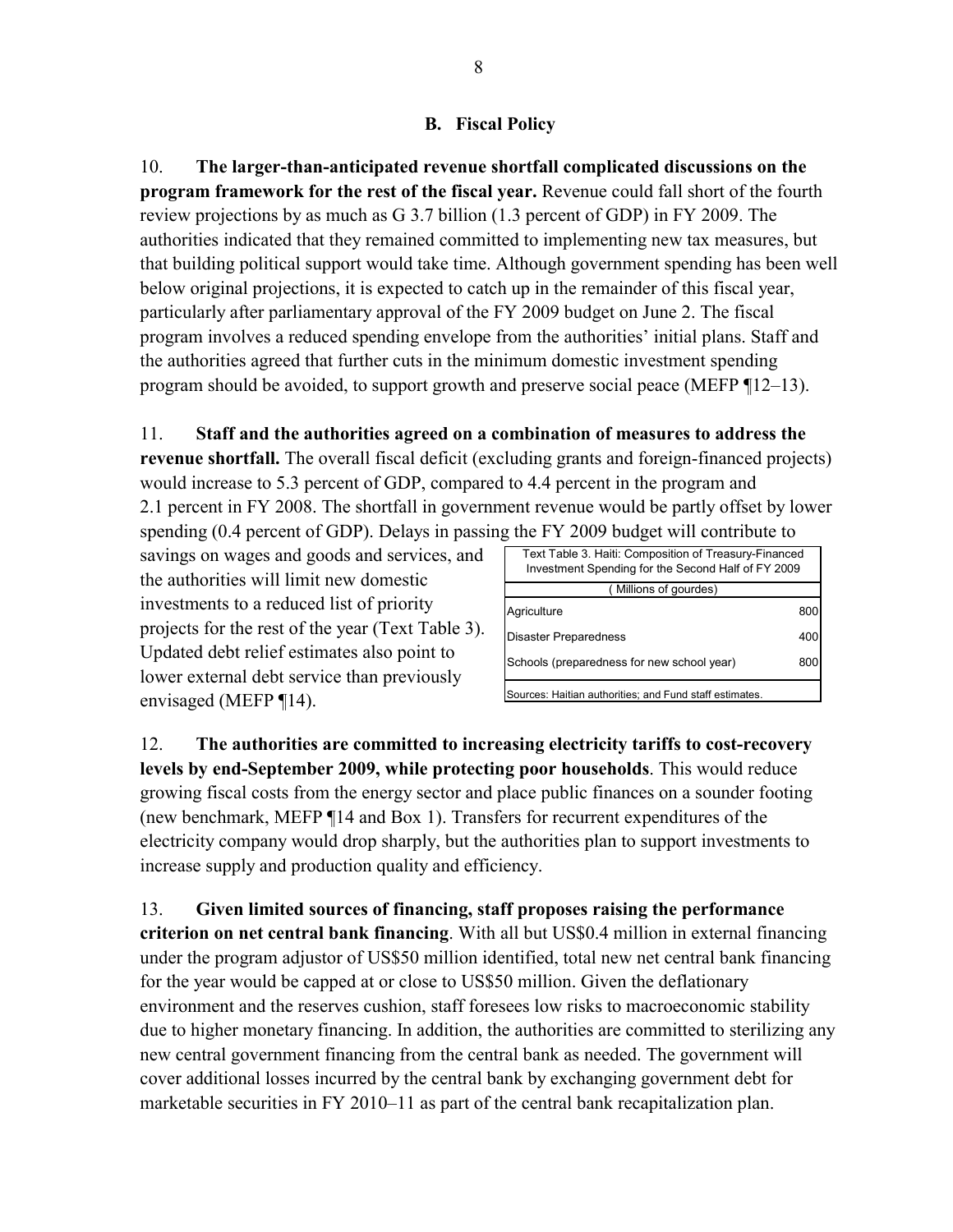#### **Box 1. Haiti: Fiscal Risks from the Energy Sector**

**Energy transfers due to subsidized electricity prices and inefficiencies are unsustainable.** Electricity tariffs (about G 6.5/Kwh) have not been adjusted since 2005 and are no longer in line with costs (about G 13/Kwh at current oil prices). The public electricity company's losses are covered by government transfers aimed at paying for oil and other operating costs. Despite efforts to enhance efficiency, only about 50 percent of the electricity produced is billed, and transfers are likely to increase rapidly: three new power plants have recently begun operations, and 70 percent of electricity produced is from oil, with production costs highly sensitive to changes in oil prices.

**Transfers to the energy sector are increasing rapidly and will likely exceed Treasury-financed investment in FY 2009.** During the first two quarters of this fiscal year, transfers to the sector reached US\$62 million or 73 percent of the budget allocation (US\$86 million). At current supply levels and oil prices, they could reach US\$104 million for the fiscal year, compared to Treasury-financed investment of US\$74 million.

14. **Staff held preliminary discussions on the draft budget for FY 2010, which the authorities intend to send to Parliament by end-June, a constitutional requirement.** The budget foresees a smaller deficit than in FY 2009, partly owing to a significant increase in domestic revenue. Revenue administration is to be strengthened through implementation of a long-term donor-supported project to modernize tax and customs administration and continued implementation of a new customs management system (about 0.2 percent of GDP). New revenue measures, including a revision of the external tariff and telecoms taxes (about 0.7 percent of GDP), are expected to be adopted. The fiscal space created by HIPC/MDRI debt relief will be used for critical social and infrastructure spending, in line with the authorities' poverty reduction strategy, while current spending will remain contained. The authorities estimate that, as a result of the anticipated increase in the minimum wage, a proportional increase in all wage scales could raise the public sector wage bill by up to 0.4 percent of GDP. Staff urged the authorities to limit any rise in public sector wages for employees earning more than the minimum wage.

#### **C. Monetary and Exchange Rate Policies**

15. **The central bank will continue to monitor core inflation developments closely and improve its base money growth targeting.** Risks to the inflation outlook have increased as fuel prices have been rising since January and projected increases in the minimum wage could lead to renewed wage and price pressure. The central bank estimates that inflation expectations might be affected, but the large informal sector (almost half of the active population) may mitigate the inflationary impact of the increase.<sup>1</sup> The authorities are committed to sterilizing any new net central bank financing to the government as needed,

 $\overline{a}$ 

<sup>&</sup>lt;sup>1</sup> Data constraints make it difficult to quantify the impact of the rise in minimum wage on inflation in FY 2010.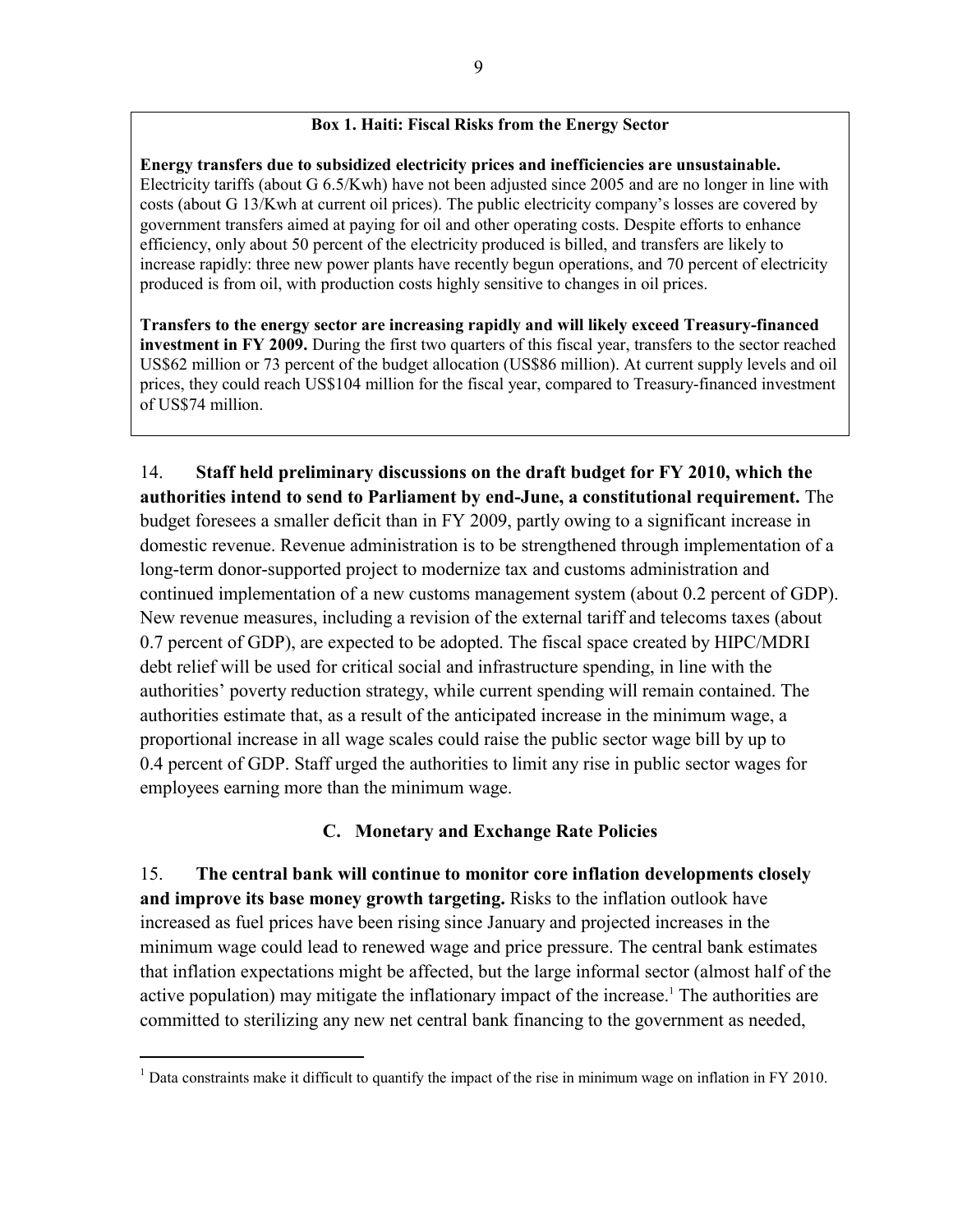through the issuance of central bank bonds and foreign exchange sales. However, they consider that the link between base money growth and inflation is very weak, and that price developments are dominated by changes in international prices and exchange rate movements. Continued publication of the BRH's quarterly report on monetary policy goals and outcomes is expected to help shape inflation expectations (MEFP ¶16).

# 16. **The authorities will continue to strengthen market-based monetary operations.**

The BRH agreed that a diversified portfolio of maturities is important since it would help pave the way for the introduction of Treasury bills during next fiscal year. Staff welcomed recent plans to allow individuals to participate in bond auctions through certified brokers, and encouraged further efforts to enhance competition in BRH bond auctions and improve liquidity forecasting (MEFP ¶17).

17. **The authorities reiterated their commitment to maintaining a flexible exchange rate regime.** Exchange rate policy would continue to be aimed at smoothing excessive volatility while allowing the exchange rate to help absorb shocks. Staff acknowledged that weak economic activity and low import prices had contained demand for foreign exchange but also advised the central bank against resisting depreciation pressures should the external position deteriorate (MEFP ¶16).

# **D. External Sector Policies**

18. **The global crisis is expected to have a muted impact on the external accounts.**  The external current account deficit (in U.S. dollars, excluding grants) should widen less than expected in 2009 relative to 2008, as the impact of lower international prices on imports is expected to dominate. Remittances are now projected to decline by 4 percent, compared to 11 percent earlier. An improved trade balance, higher external support, and delivery of HIPC/MDRI relief should help raise gross reserves in 2009 to 3 months of import cover.

19. **An updated debt sustainability analysis, using the standard low-income country framework and assuming HIPC and MDRI relief, shows a substantial improvement in debt ratios although Haiti remains at high risk of debt distress.**<sup>2</sup> Although most indicators remain below the relevant thresholds in both the baseline and alternative/shock scenarios, the NPV of debt-to-exports ratio crosses the threshold in the baseline scenario in the medium-term, due in part to the fiscal impact of the current crisis and higher financing needs as past domestic borrowing is unwound. Nonetheless, Haiti's capacity to repay the Fund will remain adequate (Table 8). The high debt-to-exports ratio underscores the importance of seeking grants or highly concessional loans, reforms to develop a stronger

 $\overline{a}$ 

 $2^2$  The debt sustainability analysis is included as an appendix to the completion point document.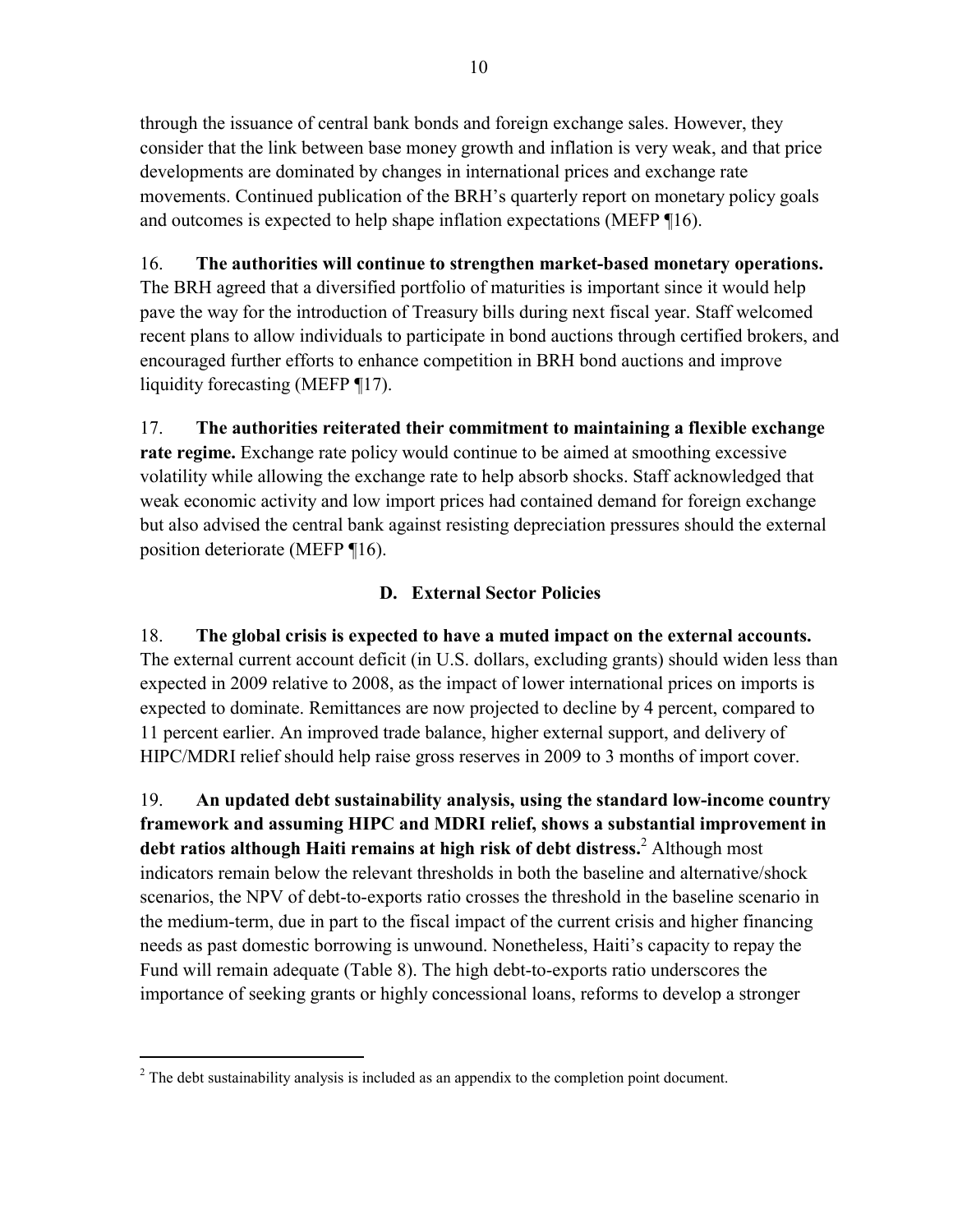export base, and further efforts to improve debt management, particularly given Haiti's high vulnerability to external shocks (Table 9).

# **E. Program Monitoring**

20. **Quantitative targets for the second half of FY 2009 are revised to accommodate the weaker fiscal outlook.** The ceiling for net central bank financing to the government is raised by the equivalent of US\$50 million. NIR program targets are kept unchanged, in order to leave the authorities room to sterilize new central bank financing as needed. The other PCs and indicative targets for end-September are unchanged (MEFP ¶19-20 and MEFP Table 2).

21. **In line with the recent change in the Fund's conditionality policy, the authorities have requested that the end-September structural performance criteria be changed to benchmarks** (MEFP Table 3). Implementation of the central bank recapitalization plan and the new benchmark on increasing electricity tariffs will be particularly important for completion of the next review (MEFP ¶21 and MEFP Table 3).

22. **The authorities have requested an extension of the current PRGF and indicated that they plan to request a new arrangement when the current one expires.** Given the end-September 2009 test date, the expiration of the current PRGF arrangement in November 2009 would not allow sufficient time to complete the sixth review. The authorities are thus requesting an extension of the current PRGF through end-January 2010 (Table 10).

# **V. PROGRAM RISKS**

23. **Program risks remain high.** The authorities have succeeded in maintaining satisfactory performance under the PRGF despite a series of adverse shocks, but completing remaining structural reforms will be a challenge. The heavy election agenda may cause further delays to key reforms. In addition, the fiscal situation remains under pressure as external and domestic resources continue to fall short of reconstruction and poverty-reduction needs, and the decline in fiscal revenue may be more pronounced than anticipated.

## **VI. STAFF APPRAISAL**

24. **The authorities have succeeded in maintaining macroeconomic stability amid severe external shocks, but important challenges remain.** Prudent policies have allowed performance under the PRGF-supported program to remain satisfactory. However, in part due to Haiti's vulnerability to shocks, growth remains too low to make real inroads in poverty reduction, and key economic reforms need to be passed into law and consolidated. A decisive push to strengthen governance would help increase private sector confidence and investment.

25. **The global downturn is affecting Haiti mostly through the effect of lower commodity prices on fiscal revenue**. Given limited alternative sources of financing and an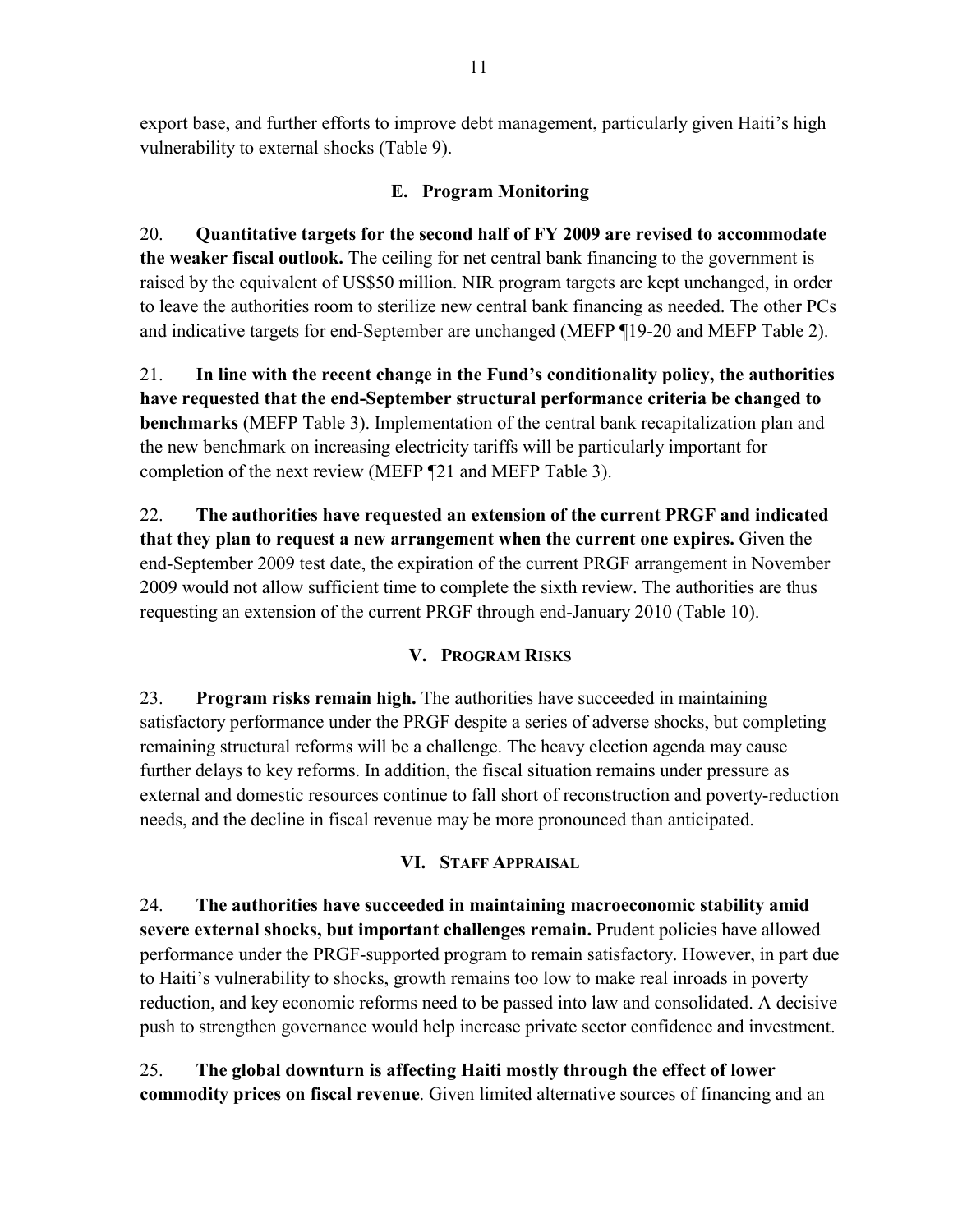already reduced spending envelope, the program would be revised to allow for exceptional central bank financing, in order to preserve priority investment aimed at supporting growth through infrastructure rehabilitation and job creation. Staff believes that macroeconomic stability will not be at risk given low inflation and sufficient reserves. The authorities are committed to preventing further deterioration in the central bank's balance sheet by repaying government debt or exchanging it for marketable securities.

26. **Monetary policy should continue to focus on containing inflation risks**. Core inflation has been declining but remains relatively high, and inflation risks have increased as oil prices are projected to rise and implementation of the new minimum wage law could raise inflation expectations. The central bank should sterilize as needed any central bank financing of the government and continue to improve the effectiveness of its instruments.

27. **HIPC and MDRI debt relief will open up fiscal space for needed poverty-related spending, but the debt-to-exports ratio will remain close to the relevant threshold for some time**. The authorities are encouraged to take advantage of donor support to strengthen debt management and tax and customs administration, and to raise domestic revenue mobilization through the implementation of new tax measures next fiscal year. The impact of the new minimum wage on the public sector wage bill should be limited to wages that are currently at the minimum level. The authorities should also continue to strengthen public financial management, through better tracking of poverty-reducing expenditures, since this would help mobilize new budget support. The introduction of a Treasury bill market would provide a viable alternative to monetary financing.

28. **Staff supports the conclusion of the fifth review and waiver of the missed structural performance criterion, as the deviation was minor, as well as the extension of the arrangement through end-January 2010 to allow time to conclude the sixth review**. Despite high program risks, the authorities' efforts to preserve the progress achieved during the first two years warrant support from the Fund and Haiti's development partners. Looking ahead, the authorities have expressed interest in a new three-year PRGF arrangement which could help consolidate macroeconomic stabilization, structural reforms, and support further advances.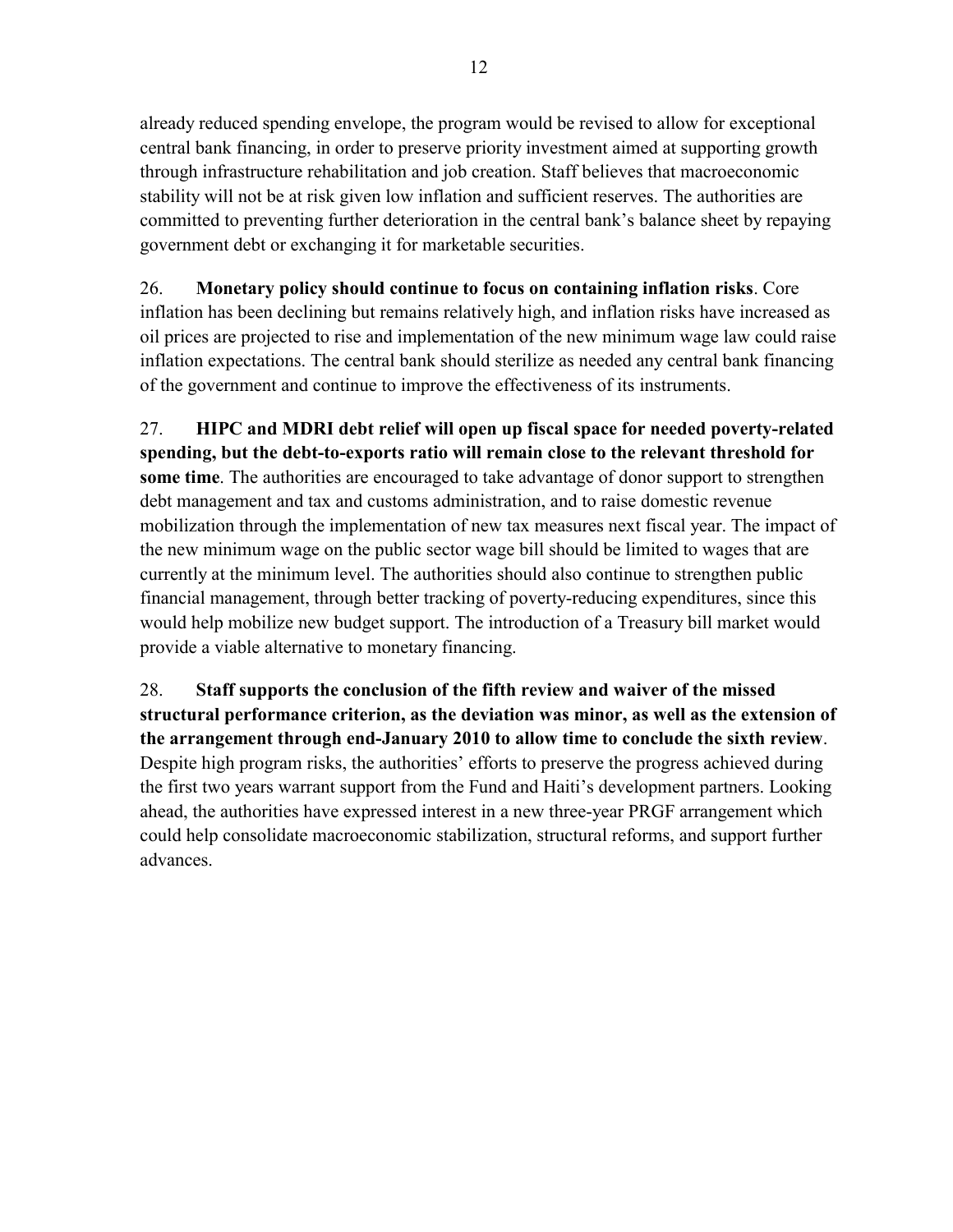#### **Table 1. Haiti: Selected Economic and Financial Indicators**

(Fiscal year ending September 30)

Nominal GDP (2008): US\$ 6.95 billion GDP per capita (2008): US\$ 712 Population (2008): 9.76 million Adult literacy (2008): 53 percent Share of pop. living with less than US\$1 a day (2003): 54 percent Unemployment rate (2003): 27 percent

2000

2009

|                                                                   |         | <u>zuu8</u>       |         |                                                        | <b>SOOA</b>       |          |          |
|-------------------------------------------------------------------|---------|-------------------|---------|--------------------------------------------------------|-------------------|----------|----------|
|                                                                   |         | Prog. Third       |         |                                                        | Prog. Fourth PRGF |          |          |
|                                                                   |         | Review            |         |                                                        | Review            |          |          |
|                                                                   |         | <b>Actual GDP</b> |         | Prog.                                                  | Actual            | Rev.     | Proj.    |
|                                                                   | 2007    | 1/                | Prel.   | GDP                                                    | GDP 1/            | Prog.    | 2010     |
|                                                                   |         |                   |         | (change over pervious year unless otherwise stated)    |                   |          |          |
| National income and prices                                        |         |                   |         |                                                        |                   |          |          |
| GDP at constant prices                                            | 3.4     | 2.5               | 1.2     | 2.5                                                    | 2.5               | 2.0      | 2.4      |
| <b>GDP</b> deflator                                               | 10.7    | 14.5              | 14.4    | 12.0                                                   | 12.0              | 6.3      | 8.3      |
| Consumer prices (period average)                                  | 9.0     | 14.5              | 14.4    | 12.8                                                   | 12.8              | 5.1      | 7.7      |
| Consumer prices (end-of-period)                                   | 7.9     | 16.0              | 19.8    | 9.5                                                    | 9.5               | 1.0      | 5.0      |
| <b>External sector</b>                                            |         |                   |         |                                                        |                   |          |          |
| Exports (f.o.b.)                                                  | 5.7     | $-6.0$            | $-6.2$  | 1.8                                                    | 1.8               | 0.1      | 10.5     |
| Imports (f.o.b.)                                                  | 4.5     | 24.3              | 30.2    | 1.7                                                    | 1.7               | $-0.8$   | 6.3      |
| Real effective exchange rate (+ appreciation)                     | 15.3    | $\ddots$          | 2.9     | $\cdots$                                               | $\cdots$          | $\cdots$ | $\cdots$ |
| <b>Central government</b>                                         |         |                   |         |                                                        |                   |          |          |
| Total revenue and grants                                          | 30.7    | 29.9              | 9.2     | 29.1                                                   | 29.1              | 29.4     | 19.9     |
| Total revenue excl. grants                                        | 15.4    | 21.3              | 15.7    | 22.1                                                   | 22.1              | 8.2      | 20.3     |
| Current expenditure                                               | $-2.0$  | 54.5              | 41.8    | 24.3                                                   | 24.3              | 21.8     | 1.6      |
| Total expenditure                                                 | 14.6    | 44.4              | 32.9    | 34.5                                                   | 34.5              | 37.4     | 7.8      |
| <b>Money and credit</b>                                           |         |                   |         |                                                        |                   |          |          |
| Credit to the nonfinancial public sector (net) 2/                 | $-6.9$  | 0.0               | $-29.8$ | 48.2                                                   | 48.2              | 63.7     | $-2.8$   |
| Credit to private sector                                          | 10.8    | 12.3              | 25.2    | 15.4                                                   | 15.4              | 12.8     | 15.1     |
| Base money                                                        | 7.6     | 7.9               | 13.9    | 9.3                                                    | 9.3               | 9.3      | 10.9     |
| Broad money (incl. foreign currency deposits)                     | 4.8     | 10.6              | 17.7    | 11.6                                                   | 11.6              | 10.0     | 11.4     |
|                                                                   |         |                   |         | (in percent of GDP, unless otherwise stated)           |                   |          |          |
| <b>Central government</b>                                         |         |                   |         |                                                        |                   |          |          |
| Overall balance                                                   | 0.2     | $-1.6$            | $-2.9$  | $-3.9$                                                 | $-4.3$            | $-4.7$   | $-2.7$   |
| Overall balance (excl. grants)                                    | $-4.8$  | $-7.7$            | $-7.0$  | $-9.1$                                                 | $-9.8$            | $-11.6$  | $-10.2$  |
| Overall balance (excl. grants and externally-financed projects)   | 0.3     | $-1.7$            | $-2.1$  | $-4.0$                                                 | $-4.4$            | $-5.3$   | $-2.1$   |
| Overall balance (excl. ext.-financed projects and project grants) | 1.5     | 0.0               | $-0.8$  | $-2.8$                                                 | $-3.1$            | $-3.3$   | $-1.2$   |
| Central bank net credit to the central government                 | $-0.4$  | 0.0               | 0.0     | 0.1                                                    | 0.1               | 0.8      | $-1.9$   |
| <b>Savings and investment</b>                                     |         |                   |         |                                                        |                   |          |          |
| Gross investment                                                  | 27.7    | 27.6              | 26.0    | 31.0                                                   | 33.6              | 35.4     | 39.9     |
| Gross national savings                                            | 27.5    | 24.6              | 21.8    | 26.5                                                   | 28.7              | 32.4     | 36.9     |
| Of which: Central government savings                              | 3.1     | 1.7               | 1.3     | 1.1                                                    | 1.2               | 0.8      | 1.4      |
| External current account balance (incl. official grants)          | $-0.2$  | $-3.0$            | $-4.2$  | $-4.4$                                                 | $-4.8$            | $-3.0$   | $-3.0$   |
| External current account balance (excl. official grants)          | $-6.6$  | $-10.0$           | $-11.0$ | $-11.9$                                                | $-12.9$           | $-12.4$  | $-12.0$  |
| External public debt (end-of-period) 3/                           | 29.1    | 23.5              | 26.7    | 25.5                                                   | 27.7              | 12.8     | 14.8     |
| Total public debt (end-of-period) 4/                              | 33.4    | $\ddots$          | 35.6    | $\cdots$                                               | $\cdots$          | 21.5     | 22.7     |
| External public debt service (in percent of                       |         |                   |         |                                                        |                   |          |          |
| exports of goods and nonfactor services) 5/                       | 8.3     | 9.4               | 8.2     | 9.6                                                    | 10.5              | 9.3      | 2.0      |
|                                                                   |         |                   |         | (in millions of U.S. dollars, unless otherwise stated) |                   |          |          |
| Overall balance of payments                                       | 163.4   | $-49.9$           | 41.5    | $-158.3$                                               | $-158.3$          | $-57.4$  | $-44.7$  |
| Net international reserves (program) 6/                           | 269.1   | 244.7             | 288.1   | 238.1                                                  | 238.1             | 238.1    | 228.6    |
| Liquid gross reserves                                             | 544.7   | 578.1             | 707.8   | 696.0                                                  | 696.0             | 754.7    | 772.3    |
| In months of imports of the following year                        | 2.3     | 2.4               | 3.0     | 2.8                                                    | 2.8               | 3.0      | 3.0      |
| Exchange rate (gourdes per dollar, end-of-period)                 | 36.4    |                   | 40.0    |                                                        |                   |          |          |
| Nominal GDP (millions of gourdes)                                 | 229,538 | 265,639           | 265,639 | 312,222                                                | 288,022           | 288,022  | 319,291  |
| Nominal GDP (millions of U.S. dollars)                            | 6.137   | 6.943             | 6.943   | 7.589                                                  | 7.040             | 7.040    | 7,270    |

Sources: Ministry of Economy and Finance; Bank of the Republic of Haiti; Fund staff estimates; and World Bank.

1/ GDP ratios are calculated using nominal program figures for FY09 (numerator) and actual nominal GDP (denominator). 2/ In FY2008 it reflects accumulation of Petrocaribe-related resources; in FY2009, it reflects the use of Petrocaribe-related

resources accumulated in FY2008.

3/ Revised program figure for 2009 reflects HIPC/MDRI debt reduction

4/ Coverage has been modified since Fourth PRGF Program Review. Includes external public sector debt and domestic debt of the central government,

but excludes BRH bonds issued for monetary purposes. Reflects HIPC/MDRI debt reduction in 2009.

5/ Includes HIPC/MDRI relief beginning in 2010.

6/ Excluding commercial bank forex deposits, letters of credit, guarantees, and earmarked project accounts.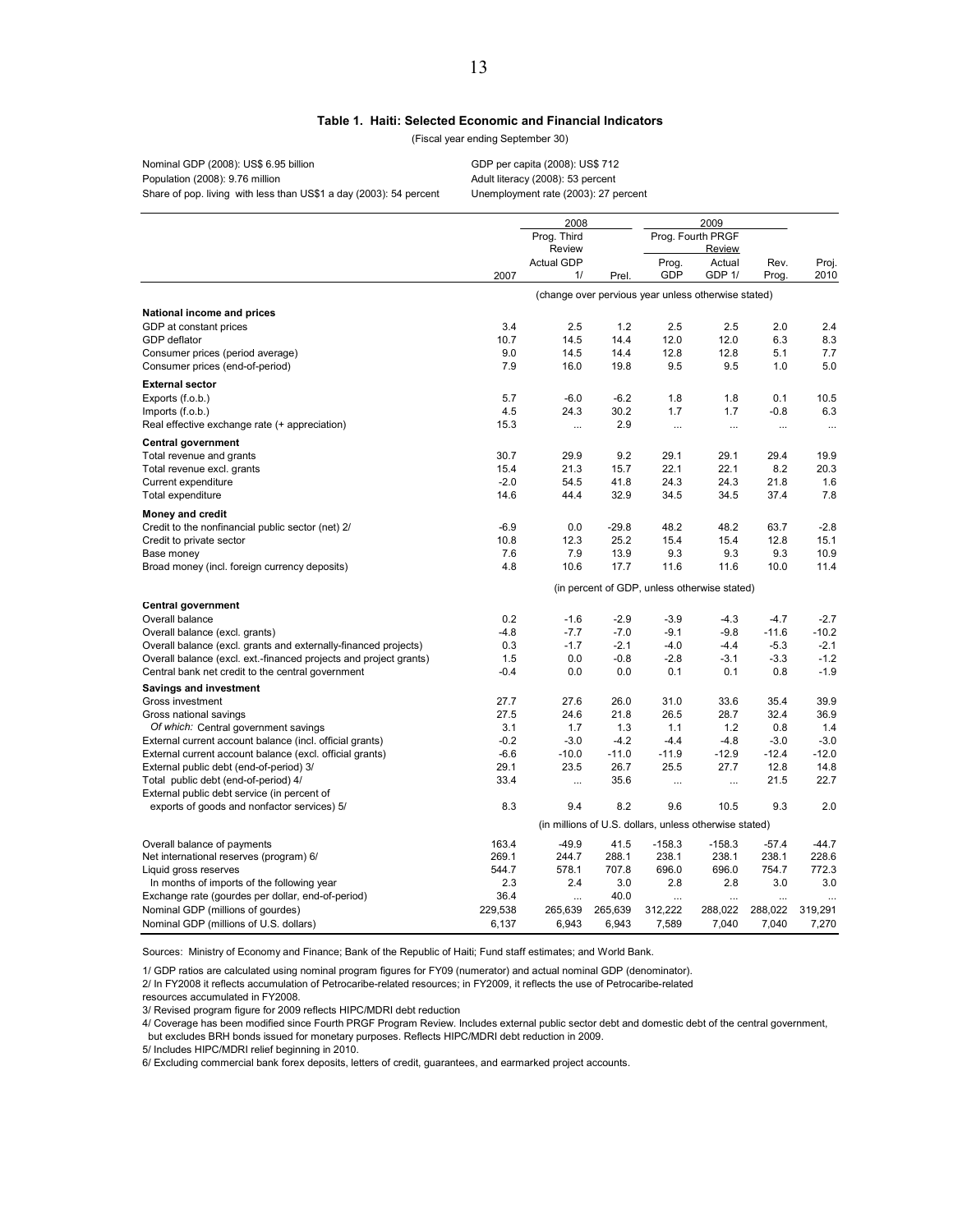#### **Table 2a. Haiti: Central Government Operations**

(Fiscal year ending September 30; in millions of gourdes)

2009

|                                                 |           |           | Prog. Fourth                               |             | Proj.       |
|-------------------------------------------------|-----------|-----------|--------------------------------------------|-------------|-------------|
|                                                 |           |           | Act. 2007 Est. 2008 PRGF Review Rev. Prog. |             | 2010        |
| Total revenue and grants                        | 34,713    | 37,901    | 48,840                                     | 49,062      | 58,809      |
| Domestic revenue                                | 23,197    | 26,849    | 32,781                                     | 29,041      | 34.925      |
| Domestic taxes                                  | 15,740    | 18,026    | 22,035                                     | 19,663      | 23,384      |
| Customs duties                                  | 6,828     | 7,917     | 10,463                                     | 8,939       | 11,056      |
| Other current revenue                           | 629       | 906       | 284                                        | 438         | 486         |
| Grants                                          | 11,517    | 11,052    | 16,060                                     | 20,021      | 23,884      |
| Budget support                                  | 2,720     | 3,485     | 3,814                                      | 5,956       | 2,762       |
| Project grants                                  | 8,797     | 7,568     | 12,245                                     | 14,065      | 21,122      |
| Total expenditure 1/                            | 34,248    | 45,501    | 61,141                                     | 62,497      | 67,363      |
| Current expenditure                             | 18,864    | 26,756    | 33,173                                     | 32,595      | 33,115      |
| Wages and salaries                              | 8,087     | 11,716    | 15,438                                     | 13,997      | 15,400      |
| Net Operations 2/                               | 3,027     | 8,237     | 8,362                                      | 7,671       | 8,100       |
| Operations 2/                                   | 6,322     | 7,350     | 8,362                                      | 7,671       | 8,100       |
| Interest payments                               | 2,420     | 1,768     | 2,235                                      | 2,259       | 1,815       |
| External                                        | 720       | 928       |                                            |             | 420         |
| Domestic                                        | 1,700     |           | 1,046                                      | 1,064       |             |
|                                                 |           | 840       | 1,189                                      | 1,194       | 1,395       |
| Transfers and subsidies                         | 5,330     | 5,035     | 7,138                                      | 8,669       | 7,800       |
| Of which: energy sector                         | $\ddotsc$ | $\cdots$  | $\cdots$                                   | 4,258       | 3,831       |
| Capital expenditure                             | 15,385    | 18,745    | 27,967                                     | 29,902      | 34,247      |
| Domestically financed                           | 3,546     | 5,611     | 12,225                                     | 11,839      | 8,416       |
| Of which: Treasury                              | 3,546     | 5,611     | 3,367                                      | 3,021       | 6,500       |
| Of which: Counterpart funds 3/                  | $\ldots$  | $\cdots$  | 1,901                                      | 1,899       | 1,916       |
| Foreign-financed                                | 11,839    | 13.134    | 15,742                                     | 18,063      | 25,832      |
| <b>Overall balance</b>                          | 465       | $-7,599$  | $-12,300$                                  | $-13,435$   | $-8,553$    |
| Excl. grants                                    | $-11,052$ | $-18,652$ | $-28,360$                                  | $-33,456$   | $-32,437$   |
| Excl. grants and externally financed projects   | 787       | $-5,518$  | $-12,617$                                  | $-15,394$   | $-6,606$    |
| Excl. project grants and ext. financed projects | 3,507     | $-2,033$  | $-8,803$                                   | $-9,437$    | $-3,843$    |
|                                                 |           |           |                                            |             |             |
| <b>Financing</b>                                | -465      | 7,599     | 12,300                                     | 13,435      | 6,324       |
| External net financing                          | $-106$    | 6,607     | 9,793                                      | 8,298       | 4,425       |
| Loans (net)                                     | 1,620     | 6,607     | 7,736                                      | 8,281       | 4,425       |
| Disbursements                                   | 3,406     | 8,283     | 9,547                                      | 10,015      | 4,710       |
| Budget support                                  | 364       | 2,716     | 6,050                                      | 6,017       | 0           |
| Of which: Petrocaribe                           | $\cdots$  | 1,772     | 6,030                                      | 5,996       | $\mathbf 0$ |
| Project loans                                   | 3,042     | 5,566     | 3,497                                      | 3,997       | 4,710       |
| Amortization                                    | $-1,786$  | $-1,676$  | $-1,811$                                   | $-1,734$    | $-285$      |
| External financing to be committed              |           | $\cdots$  | 2,057                                      | 17          | 0           |
| Arrears (net)                                   | $-1,726$  | 0         | 0                                          | $\mathbf 0$ | 0           |
| Internal net financing                          | $-1,264$  | 83        | 1,559                                      | 3,603       | 1,899       |
| Banking system                                  | $-1,264$  | -229      | 349                                        | 2,395       | $-607$      |
| <b>BRH</b>                                      | -949      | 121       | 349                                        | 2,395       | $-5,917$    |
| Commercial banks                                | $-315$    | $-349$    | $\pmb{0}$                                  | $\pmb{0}$   | 5,310       |
| Nonbank financing                               | 0         | 312       | 1,210                                      | 1,208       | 2,506       |
| Amortization                                    | $\ddotsc$ | $\ddotsc$ | $\cdots$                                   | $-690$      | 0           |
| Counterpart funds 3/                            |           | $\cdots$  |                                            | 1,899       | 1,916       |
| Arrears (net)                                   | 0         | 0         | 0                                          | 0           | 0           |
|                                                 |           |           |                                            |             |             |
| Debt rescheduling                               | 134       | 163       | 161                                        | 143         | 0           |
| HIPC interim relief                             | 771       | 747       | 787                                        | 1,391       | 0           |
| Unidentified financing (in U.S. dollars)        | 0         | 0         | 0                                          | 0           | 51          |

Sources: Ministry of Finance and Economy; and Fund staff estimates.

1/ Commitment basis except for domestically financed capital expenditure, which is reported on cash basis from 2007 onwards.

2/ Includes statistical discrepancy.

3/ Proceeds from sales of grants received in kind.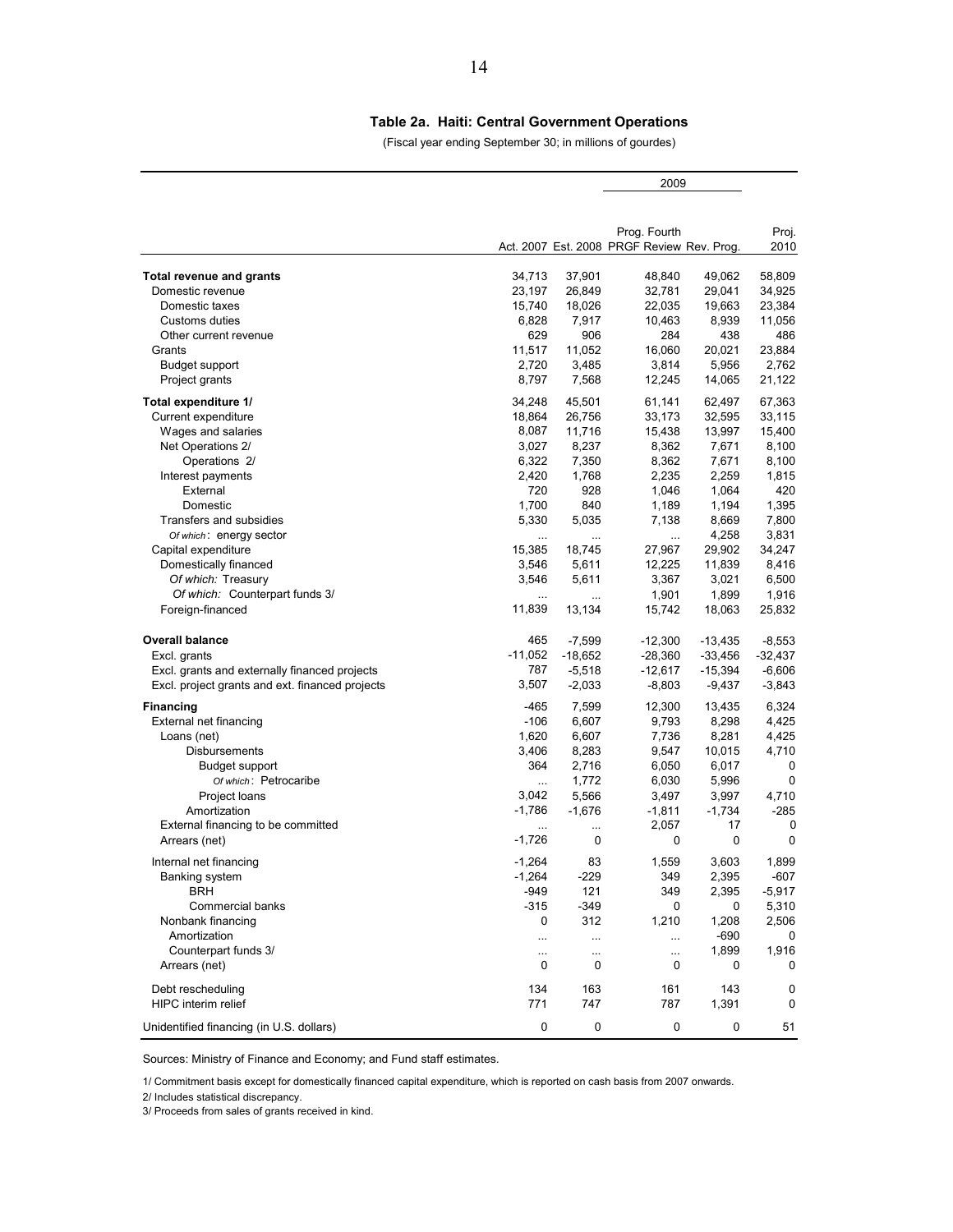#### **Table 2b. Haiti: Central Government Operations**

(Fiscal year ending September 30; in percent of GDP)

|                                                    |              |            | 2009                                                     |            |               |  |
|----------------------------------------------------|--------------|------------|----------------------------------------------------------|------------|---------------|--|
|                                                    | Act.<br>2007 | 2008       | Prog. Fourth<br><b>PRGF Review</b><br>Est. Actual GDP 1/ | Rev. Prog. | Proj.<br>2010 |  |
| <b>Total revenue and grants</b>                    | 15.1         | 14.3       | 17.0                                                     | 17.0       | 18.4          |  |
| Total revenue                                      | 10.1         | 10.1       | 11.4                                                     | 10.1       | 10.9          |  |
| Domestic taxes                                     | 6.9          | 6.8        | 7.7                                                      | 6.8        | 7.3           |  |
| Customs duties                                     | 3.0          | 3.0        | 3.6                                                      | 3.1        | 3.5           |  |
| Other current revenue                              | 0.3          | 0.3        | 0.1                                                      | 0.2        | 0.2           |  |
| Grants                                             | 5.0          | 4.2        | 5.6                                                      | 7.0        | 7.5           |  |
| <b>Budget support</b>                              | 1.2          | 1.3        | 1.3                                                      | 2.1        | 0.9           |  |
| Project grants                                     | 3.8          | 2.8        | 4.3                                                      | 4.9        | 6.6           |  |
| Total expenditure 2/                               | 14.9         | 17.1       | 21.2                                                     | 21.7       | 21.1          |  |
| Current expenditure                                | 8.2          | 10.1       | 11.5                                                     | 11.3       | 10.4          |  |
| Wages and salaries                                 | 3.5          | 4.4        | 5.4                                                      | 4.9        | 4.8           |  |
| Net Operations 3/                                  | 1.3          | 3.1        | 2.9                                                      | 2.7        | 2.5           |  |
| Operations 3/                                      | 2.8          | 2.8        | 2.9                                                      | 2.7        | 2.5           |  |
| Interest payments                                  | 1.1          | 0.7        | 0.8                                                      | 0.8        | 0.6           |  |
| Transfers and subsidies                            | 2.3          | 1.9        | 2.5                                                      | 3.0        | 2.4           |  |
| Of which: energy sector                            | $\ddotsc$    | $\ddotsc$  | $\ldots$                                                 | 1.5        | 1.2           |  |
| Capital expenditure                                | 6.7          | 7.1        | 9.7                                                      | 10.4       | 10.7          |  |
| Domestically financed                              | 1.5          | 2.1        | 4.2                                                      | 4.1        | 2.6           |  |
| Of which: Treasury                                 | 1.5          | 2.1        | 1.2                                                      | 1.0        | 2.0           |  |
| Of which: Counterpart funds 4/<br>Foreign-financed | 0.0<br>5.2   | 0.0<br>4.9 | 0.7<br>5.5                                               | 0.7<br>6.3 | 0.6<br>8.1    |  |
| <b>Overall balance</b>                             | 0.2          | $-2.9$     | $-4.3$                                                   | $-4.7$     | $-2.7$        |  |
| Excl. grants                                       | $-4.8$       | $-7.0$     | $-9.8$                                                   | $-11.6$    | $-10.2$       |  |
| Excl. grants and externally financed projects      | 0.3          | $-2.1$     | $-4.4$                                                   | $-5.3$     | $-2.1$        |  |
| Excl. project grants and ext. financed projects    | 1.5          | $-0.8$     | $-3.1$                                                   | $-3.3$     | $-1.2$        |  |
| <b>Financing</b>                                   | $-0.2$       | 2.9        | 4.3                                                      | 4.7        | 2.0           |  |
| External net financing                             | 0.0          | 2.5        | 3.4                                                      | 2.9        | 1.4           |  |
| Loans (net)                                        | 0.7          | 2.5        | 2.7                                                      | 2.9        | 1.4           |  |
| Disbursements                                      | 1.5          | 3.1        | 3.3                                                      | 3.5        | 1.5           |  |
| <b>Budget support</b>                              | 0.2          | 1.0        | 2.1                                                      | 2.1        | 0.0           |  |
| Of which: Petrocaribe                              | $\cdots$     | 0.7        | 2.1                                                      | 2.1        | 0.0           |  |
| Project loans                                      | 1.3          | 2.1        | 1.2                                                      | 1.4        | 1.5           |  |
| Amortization                                       | $-0.8$       | $-0.6$     | $-0.6$                                                   | $-0.6$     | $-0.1$        |  |
| External financing to be committed                 | $\cdots$     | 0.0        | 0.7                                                      | 0.0        | 0.0           |  |
| Arrears (net)                                      | $-0.8$       | 0.0        | 0.0                                                      | 0.0        | 0.0           |  |
| Internal net financing                             | $-0.6$       | 0.0        | 0.5                                                      | 1.3        | 0.6           |  |
| Banking system                                     | $-0.6$       | $-0.1$     | 0.1                                                      | 0.8        | $-0.2$        |  |
| <b>BRH</b>                                         | $-0.4$       | 0.0        | 0.1                                                      | 0.8        | $-1.9$        |  |
| Commercial banks                                   | $-0.1$       | $-0.1$     | 0.0                                                      | 0.0        | 1.7           |  |
| Other nonbank financing                            | 0.0          | 0.1        | 0.4                                                      | 0.4        | 0.8           |  |
| Amortization                                       | $\ldots$     | $\ddotsc$  | $\ddotsc$                                                | $-0.2$     | 0.0           |  |
| Counterpart funds 4/                               | $\ddotsc$    | $\ddotsc$  | $\ddotsc$                                                | 0.7        | 0.6           |  |
| Arrears (net)                                      | 0.0          | 0.0        | 0.0                                                      | 0.0        | 0.0           |  |
| Rescheduling                                       | 0.1          | 0.1        | 0.1                                                      | 0.0        | 0.0           |  |
| <b>HIPC</b> interim relief                         | 0.3          | 0.3        | 0.3                                                      | 0.5        | 0.0           |  |
| <b>Unidentified financing</b>                      | 0.0          | 0.0        | 0.0                                                      | 0.0        | 0.7           |  |

Sources: Ministry of Finance and Economy; and Fund staff estimates.

1/ GDP ratios are calculated using nominal program figures for FY08 (numerator) and actual nominal GDP (denominator).

2/ Commitment basis except for domestically financed capital expenditure, which is reported

on cash basis from 2007 onwards.

3/ Includes statistical discrepancy.

4/ Proceeds from sales of grants received in kind.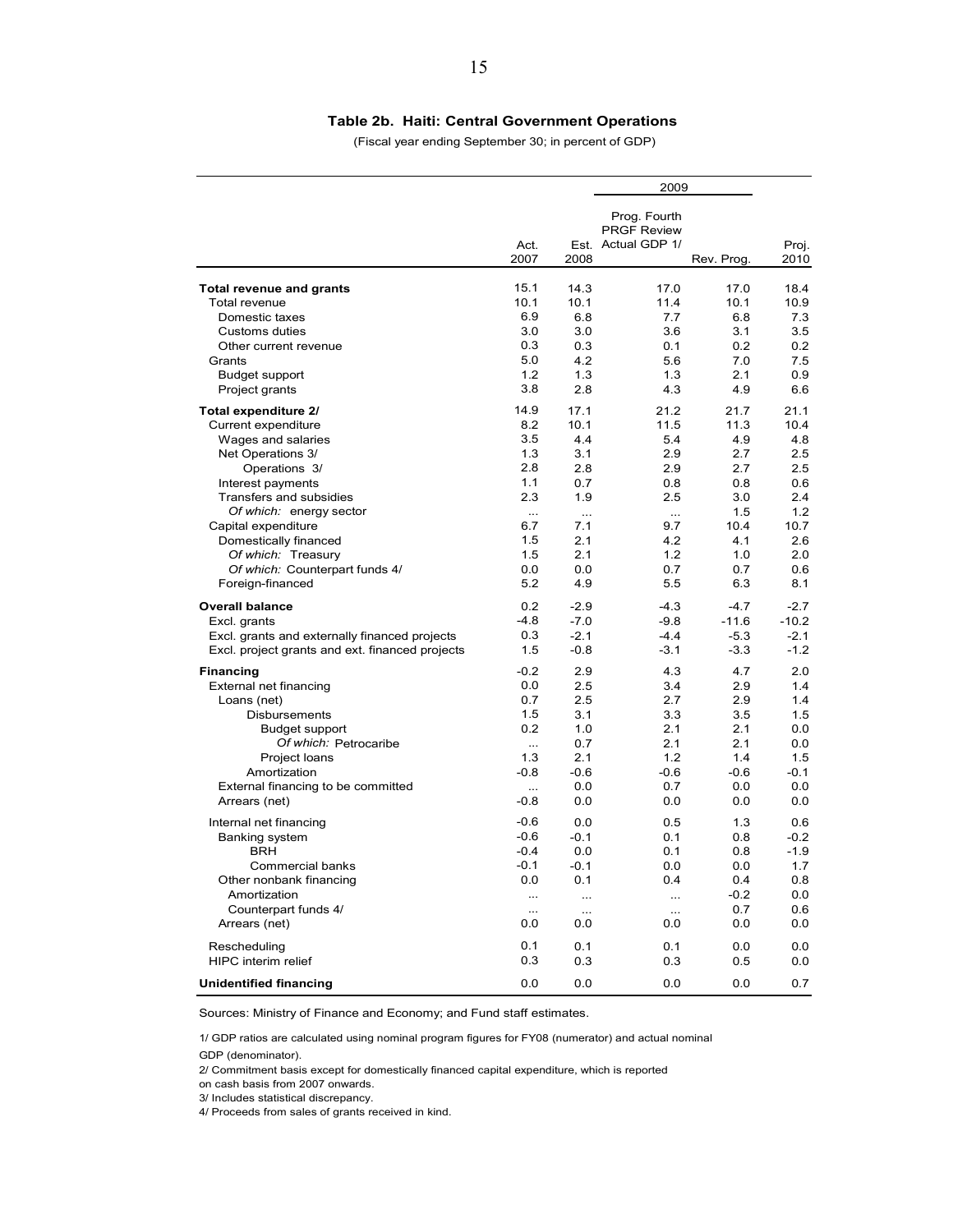**Table 3. Haiti: Summary Accounts of the Banking System** (Fiscal year ending September 30; in millions of gourdes)

|                                                         |                 |           | 2009        |           |            |
|---------------------------------------------------------|-----------------|-----------|-------------|-----------|------------|
|                                                         | Act.            | Est.      | Prog.       | Rev.      | Proj.      |
|                                                         |                 |           | Fourth PRGF |           |            |
|                                                         | 2007            | 2008      | Review      | Prog.     | 2010       |
|                                                         | I. Central Bank |           |             |           |            |
| Net foreign assets                                      | 16,849          | 21,035    | 20,255      | 21,522    | 23,304     |
| (In millions of U.S. dollars)                           | 463             | 526       | 478         | 507       | 513        |
| Net international reserves (program) 1/                 | 269             | 288       | 238         | 238       | 229        |
| Commercial bank forex deposits                          | 181             | 221       | 221         | 250       | 265        |
| <b>Net domestic assets</b>                              | 8,081           | 7,356     | 10,772      | 9,522     | 11,111     |
| Credit to the nonfinancial public sector                | 19,905          | 20,541    | 20,890      | 22,936    | 17,019     |
| of which: Credit to the central government              | 20,487          | 20,607    | 20,956      | 23,002    | 17,086     |
| Liabilities to commercial banks (excl gourde deposits)  | $-15,596$       | $-18,431$ | $-15,037$   | $-20,777$ | $-16, 162$ |
| <b>BRH</b> bonds                                        | $-9,013$        | $-9,601$  | $-5,677$    | $-10,161$ | $-4, 115$  |
| Counterpart of commercial bank forex deposits           | $-6,583$        | $-8,830$  | $-9,360$    | $-10,616$ | $-12,046$  |
| Other                                                   | 3,771           | 5,247     | 4,919       | 7,363     | 10,253     |
| <b>Base Money</b>                                       | 24,930          | 28,392    | 31,027      | 31,043    | 34,414     |
| Currency in circulation                                 | 11,570          | 13,030    | 14,268      | 14,271    | 15,835     |
| Commercial bank gourde deposits                         | 13,359          | 15,362    | 16,759      | 16,773    | 18,579     |
| II. Consolidated Banking System                         |                 |           |             |           |            |
| Net foreign assets                                      | 28,106          | 39,111    | 37,297      | 38,603    | 42,035     |
| (In millions of U.S. dollars)                           | 773             | 979       | 881         | 909       | 925        |
| Of which: Commercial banks NFA                          | 309             | 452       | 402         | 402       | 412        |
| <b>Net domestic assets</b>                              | 50,557          | 53,469    | 66,057      | 63,196    | 71,389     |
| Credit to the nonfinancial public sector                | 18,852          | 13,224    | 19,603      | 21,649    | 21,043     |
| Credit to the private sector                            | 29,946          | 37,496    | 43,274      | 42,291    | 48,678     |
| In gourdes                                              | 13,284          | 16,117    | 18,325      | 17,284    | 19,414     |
| In foreign currency                                     | 16,663          | 21,380    | 24,949      | 25,007    | 29,264     |
| In millions of U.S. dollars                             | 458             | 535       | 589         | 589       | 644        |
| Other                                                   | 1,760           | 2,748     | 3,179       | -744      | 1,669      |
| <b>Broad money</b>                                      | 78,664          | 92,580    | 103,355     | 101,800   | 113,424    |
| Currency in circulation                                 | 11,570          | 13,030    | 14,268      | 14,271    | 15,835     |
| Gourde deposits                                         | 32,974          | 37,050    | 41,496      | 39,829    | 43,461     |
| Foreign currency deposits                               | 34,120          | 42,500    | 47,591      | 47,700    | 54,128     |
| In millions of U.S. dollars                             | 938             | 1,064     | 1,124       | 1,124     | 1,192      |
| (12-month percentage change)                            |                 |           |             |           |            |
| Currency in circulation                                 | 3.7             | 12.6      | 9.5         | 9.5       | 11.0       |
| Base money                                              | 7.6             | 13.9      | 9.3         | 9.3       | 10.9       |
| Gourde money (M2)                                       | 4.3             | 12.4      | 11.3        | 8.0       | 9.6        |
| Broad money (M3)                                        | 4.8             | 17.7      | 11.6        | 10.0      | 11.4       |
| Gourde deposits                                         | 4.6             | 12.4      | 12.0        | 7.5       | 9.1        |
| Foreign currency deposits (U.S. dollars)                | 5.3             | 24.6      | 12.0        | 12.2      | 13.5       |
| Credit to the nonfinancial public sector                | $-6.9$          | -29.8     | 48.2        | 63.7      | $-2.8$     |
| Credit to the private sector                            | 10.8            | 25.2      | 15.4        | 12.8      | 15.1       |
| Credit in gourdes                                       | 2.8             | 21.3      | 13.7        | 7.2       | 12.3       |
| Credit in foreign currency (U.S. dollars)               | 18.2            | 28.3      | 16.7        | 17.0      | 17.0       |
| <b>Memorandum items:</b>                                |                 |           |             |           |            |
| Foreign currency bank deposits (percent of total)       | 50.9            | 53.4      | 53.4        | 54.5      | 55.5       |
| Foreign curr. credit to priv. sector (percent of total) | 55.6            | 57.0      | 57.7        | 59.1      | 60.1       |
| Commercial Banks' Credit to Private Sector (% GDP)      | 12.4            | 13.5      | 13.3        | 14.0      | 14.6       |

Sources: Bank of the Republic of Haiti; and Fund staff estimates.

1/ Excluding commercial bank forex deposits, letters of credit, guarantees, earmarked project accounts and

U.S. dollar-denominated bank reserves.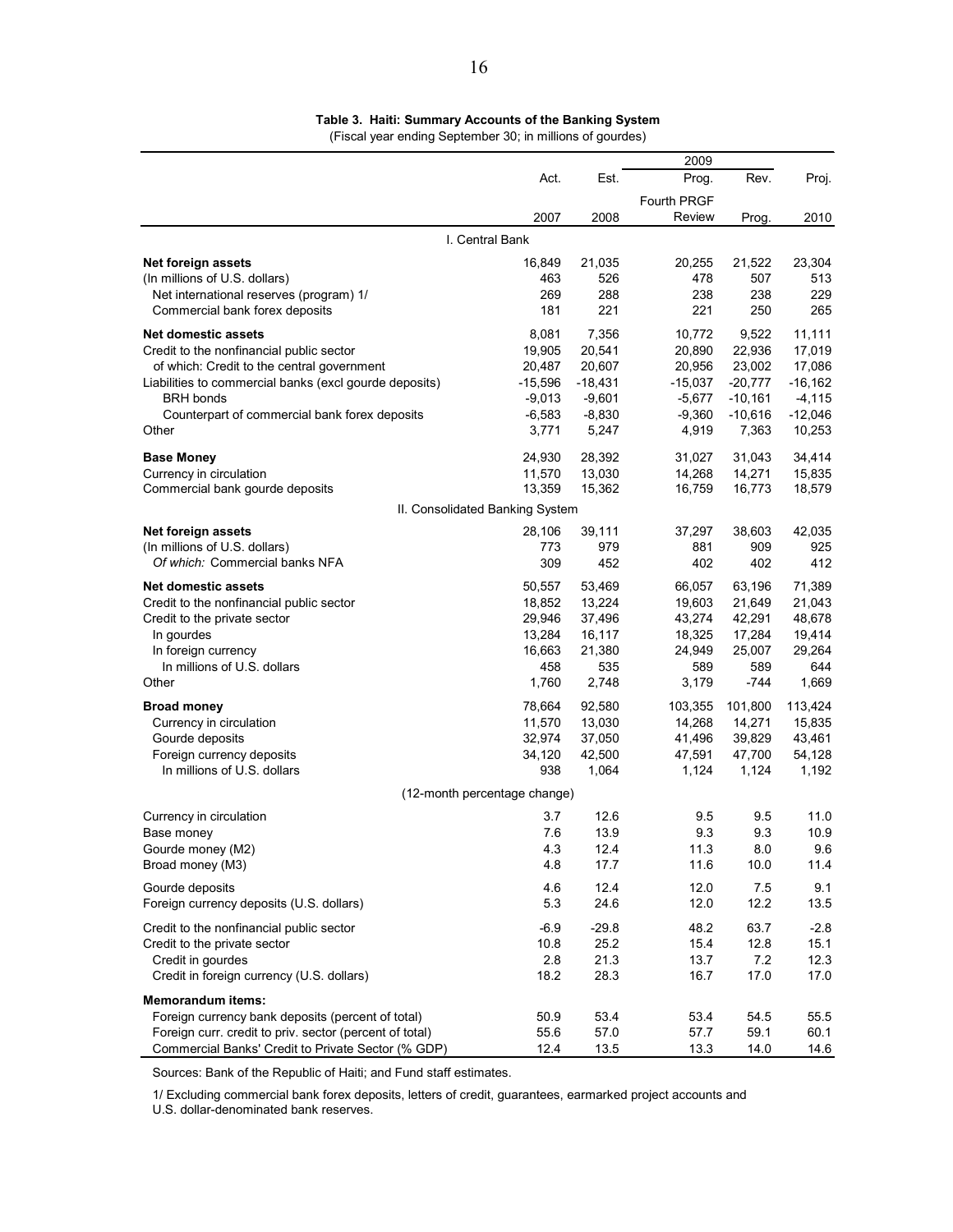(Fiscal year ending September 30; in millions of U.S. dollars)

|                                                                                                                     |             |             | 2009                 |             |            |
|---------------------------------------------------------------------------------------------------------------------|-------------|-------------|----------------------|-------------|------------|
|                                                                                                                     |             | Est.        | Prog.<br>Fourth PRGF | Rev.        | Proj.      |
|                                                                                                                     | 2007        | 2008        | Review               | Prog.       | 2010       |
| <b>Current account</b>                                                                                              | $-15.2$     | $-289.9$    | $-334.6$             | $-213.9$    | $-216.3$   |
| <b>Current account (excluding grants)</b>                                                                           | $-406.8$    | $-763.7$    | $-904.6$             | $-875.4$    | $-870.0$   |
| Trade balance                                                                                                       | $-1,096.0$  | $-1,617.0$  | $-1,643.3$           | $-1,600.1$  | $-1,679.4$ |
| Exports of goods                                                                                                    | 522.5       | 490.2       | 498.9                | 490.8       | 542.3      |
| Of which: Assembly industry                                                                                         | 463.1       | 423.3       | 438.0                | 432.1       | 478.3      |
| Imports of goods                                                                                                    | $-1,618.4$  | $-2,107.2$  | $-2,142.2$           | $-2,090.9$  | $-2,221.7$ |
| Of which: Petroleum products                                                                                        | $-415.0$    | $-602.2$    | $-426.4$             | $-425.0$    | $-526.1$   |
| Services (net)                                                                                                      | $-443.6$    | $-420.6$    | $-474.1$             | $-451.5$    | $-438.6$   |
| Receipts                                                                                                            | 259.6       | 343.1       | 304.5                | 319.9       | 324.8      |
| Payments                                                                                                            | $-703.2$    | $-763.7$    | $-778.5$             | $-771.4$    | $-763.4$   |
| Income (net)                                                                                                        | 7.3         | 21.3        | $-2.5$               | $-12.8$     | 4.8        |
| Of which: Interest payments 1/                                                                                      | $-19.6$     | $-24.6$     | $-26.2$              | $-26.8$     | $-10.5$    |
| Current transfers (net)                                                                                             | 1,517.1     | 1,726.4     | 1,785.3              | 1,850.5     | 1,896.9    |
| Official transfers (net)                                                                                            | 391.6       | 473.7       | 570.0                | 661.5       | 653.6      |
| Private transfers (net)                                                                                             | 1,125.5     | 1,252.7     | 1,215.3              | 1,189.0     | 1,243.3    |
| <b>Capital and financial accounts</b>                                                                               | 178.6       | 331.4       | 176.2                | 156.6       | 171.7      |
| Capital transfers (HIPC/MDRI)                                                                                       |             |             |                      | 1,069.0     |            |
| Public sector capital flows (net)                                                                                   | 46.1        | 319.7       | 34.2                 | 49.6        | 100.8      |
| Loan disbursements                                                                                                  | 91.6        | 363.5       | 85.5                 | 98.0        | 107.3      |
| Amortization 1/                                                                                                     | $-45.5$     | $-43.8$     | $-51.3$              | $-48.4$     | $-6.5$     |
| Debt stock reduction (HIPC/MDRI)                                                                                    |             |             |                      | $-1,092.0$  |            |
| Banks (net) 2/                                                                                                      | 16.2        | $-143.0$    | 50.0                 | 50.0        | $-10.0$    |
| Private sector capital flows 2/                                                                                     | 73.0        | 115.8       | 92.0                 | 57.0        | 80.9       |
| Of which: Foreign direct investment                                                                                 | 74.5        | 29.8        | 20.0                 | 20.0        | 50.9       |
| Errors and omissions 3/                                                                                             | 43.3        | 39.0        | 0.0                  | 0.0         | 0.0        |
| <b>Overall balance</b>                                                                                              | 163.4       | 41.5        | $-158.3$             | $-57.4$     | $-44.7$    |
| Financing                                                                                                           | $-163.4$    | $-41.5$     | 158.3                | 57.4        | $-6.1$     |
| Change in net foreign assets 4/                                                                                     | $-184.3$    | $-63.4$     | 48.2                 | 19.5        | $-6.1$     |
| Change in gross reserves                                                                                            | $-207.9$    | $-163.0$    | 49.0                 | $-46.7$     | $-17.6$    |
| Liabilities                                                                                                         | 23.5        | 99.6        | $-2.8$               | 66.2        | 11.5       |
| Utilization of Fund credits(net)                                                                                    | 21.0        | 49.9        | 23.3                 | 60.3        | 11.5       |
| Purchases and loans                                                                                                 | 54.7        | 49.9        | 23.3                 | 60.3        | 11.5       |
| Repayments                                                                                                          | $-33.7$     | 0.0         | 0.0                  | 0.0         | 0.0        |
| Other liabilities                                                                                                   | 2.5         | 49.7        | $-26.2$              | 5.9         | 0.0        |
| Change in arrears                                                                                                   | $-45.0$     | 0.0         | 0.0                  | 0.0         | 0.0        |
| Debt rescheduling                                                                                                   | 37.9        | 3.6         | 3.9                  | 3.5         | 0.0        |
| <b>HIPC</b> interim assistance                                                                                      | 28.1<br>0.0 | 18.3<br>0.0 | 19.1<br>50.0         | 34.0<br>0.4 | 0.0        |
| External financing to be committed<br>PRGF augmentation                                                             | 0.0         | 0.0         | 37.0                 | 0.0         | 0.0<br>0.0 |
|                                                                                                                     |             |             |                      |             |            |
| Financing gap                                                                                                       | 0.0         | 0.0         | 0.0                  | 0.0         | 50.8       |
| <b>Memorandum items:</b>                                                                                            |             |             |                      |             |            |
| Current account balance (in percent of GDP)                                                                         | $-0.2$      | $-4.2$      | -4.4                 | $-3.0$      | $-3.0$     |
| Current account balance, excl. grants (in percent of GDP)                                                           | $-6.6$      | $-11.0$     | $-11.9$              | $-12.4$     | $-12.0$    |
| Goods exports (f.o.b) growth                                                                                        | 5.7         | $-6.2$      | 1.8                  | 0.1         | 10.5       |
| Goods import (f.o.b) growth                                                                                         | 4.5         | 30.2        | 1.7                  | $-0.8$      | 6.3        |
| External debt as percent of exports                                                                                 | 197.1       | 222.6       | 241.0                | 110.8       | 123.8      |
| Debt service as percent of exports                                                                                  | 8.3         | 8.2         | 9.6                  | 9.3         | 2.0        |
| Gross liquid international reserves (in millions of U.S. dollars)<br>Gross liquid international reserves (in months | 544.7       | 707.8       | 696.0                | 754.7       | 772.3      |
| of next year's imports of goods and services)                                                                       | 2.3         | 3.0         | 2.8                  | 3.0         | 3.0        |

Sources: Bank of the Republic of Haiti; and Fund staff estimates.

1/ Includes HIPC/MDRI debt relief beginning in 2010 (2009 HIPC/MDRI debt relief is reflected below-the-line). 2/ Includes NIR and commercial banks' foreign currency deposits with the BRH.

3/ Includes short-term capital and errors and omissions for historical period.

4/ Petrocaribe resources for FY09 are recorded as private capital inflows and outflows of banks' NFA.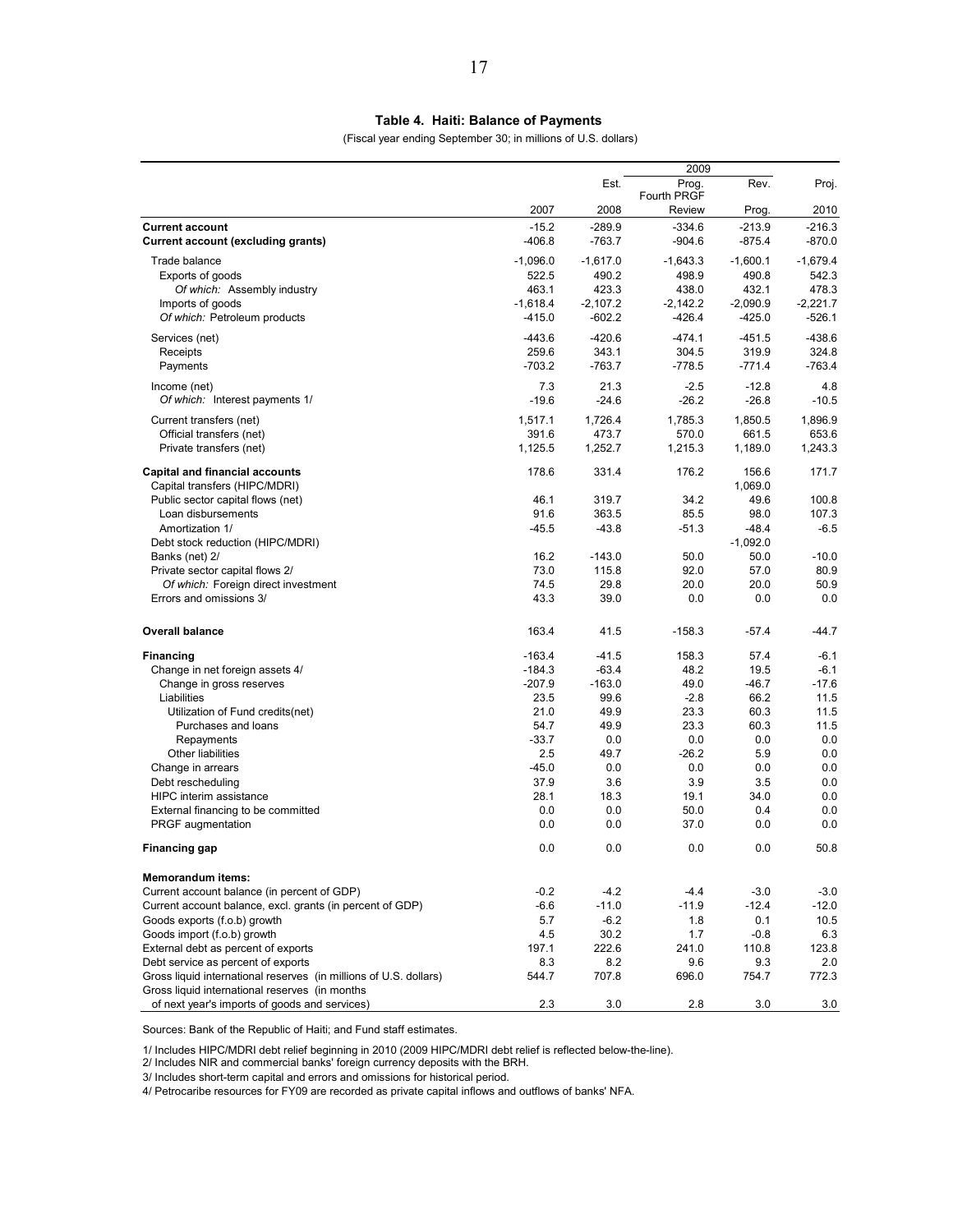#### **Table 5. Haiti: Financial Soundess Indicators of the Banking System**

(Fiscal year ending September 30; in percent unless otherwise indicated)

|                                               |        |        |         | 2009     |           |
|-----------------------------------------------|--------|--------|---------|----------|-----------|
|                                               | 2006   | 2007   | 2008    | end-Dec. | end-March |
| <b>Size and Growth</b>                        |        |        |         |          |           |
| Total assets (in millions of gourdes)         | 72,519 | 79,764 | 100,302 | 96,289   | 98.873    |
| Of which: central bank bonds                  | 7,684  | 9,008  | 9,397   | 9,791    | 9,851     |
| Of which: total loans                         | 22,750 | 24,670 | 31,187  | 31,138   | 30,980    |
| Total assets (in U.S. dollar millions) 1/     | 1,929  | 2,192  | 2,510   | 2,410    | 2,429     |
| Total Deposits (in millions of gourdes)       | 61,311 | 66,031 | 84,725  | 81,653   | 84,526    |
| Net Profits (loss) (in millions of gourdes)   | 414.4  | 202.3  | 483.7   | 214.8    | 331.5     |
| Credit/GDP                                    | 10.2   | 10.9   | 10.8    | 10.0     | 9.9       |
| Deposits/GDP                                  | 30.6   | 29.2   | 34.6    | 33.2     | 27.1      |
| Credit growth (net) from year before 2/       | 13.7   | 9.9    | 29.3    | 22.6     | 14.0      |
| Capital adequacy                              |        |        |         |          |           |
| Regulatory capital to risk-weighted assets 3/ | 14.3   | 19.0   | 12.6    | 11.0     | n.a.      |
| Capital (net worth) to assets                 | 5.3    | 7.0    | 6.1     | 7.3      | 6.6       |
| Asset quality and composition                 |        |        |         |          |           |
| Loans (net) to assets                         | 28.2   | 28.3   | 29.1    | 30.2     | 29.1      |
| NPLs to gross loans                           | 11.1   | 10.0   | 9.7     | 10.5     | 10.5      |
| Provisions to gross loans                     | 9.9    | 8.5    | 6.4     | 6.6      | 7.2       |
| Provisions to gross NPLs                      | 89.3   | 85.5   | 66.4    | 63.4     | 69.2      |
| NPL less provisions to net worth              | 7.0    | 6.4    | 15.6    | 18.2     | 15.2      |
| Earnings and profitability (annualized)       |        |        |         |          |           |
| Net Earnings/Assets (ROA)                     | 1.8    | 1.0    | 2.0     | 0.9      | 1.4       |
| Net Earnings/Equity (ROE)                     | 34.2   | 14.7   | 30.9    | 13.2     | 20.3      |
| Net interest income to gross interest income  | 72.2   | 67.1   | 80.0    | 81.6     | 84.7      |
| Operating expenses to net profits             | 70.7   | 86.0   | 73.5    | 73.5     | 71.6      |
| <b>Efficiency</b>                             |        |        |         |          |           |
| Interest rate spread in gourdes 4/            | 11.7   | 10.2   | 12.4    | 11.9     | 11.9      |
| Interest rate spread in U.S. dollars 4/       | 7.8    | 8.9    | 10.7    | 10.6     | 11.1      |
| Liquidity                                     |        |        |         |          |           |
| Liquid assets to total assets 5/              | 45.3   | 46.5   | 35.4    | 36.7     | 49.7      |
| Liquid assets to deposits 5/                  | 54.5   | 56.1   | 41.9    | 43.2     | 58.1      |
| <b>Market Risk</b>                            |        |        |         |          |           |
| Foreign currency loans to total loans (net)   | 66.0   | 70.1   | 69.3    | 68.6     | 70.1      |
| Foreign currency deposit to total deposits    | 53.6   | 52.4   | 58.2    | 54.9     | 54.9      |

Source: Fund staff computations based on data from the Bank of the Republic of Haiti.

1/ Data for all years converted from gourdes.

2/ Net credit equal to gross loans less non performing loans.

3/ The prudential requirement is 12 percent. End-December capitalization fell as data for the second-largest bank

 (traditionally with a capital-to-asset ratio well-above the requirement) were unavailable and as the ratio for the BNC is still negative under the waiver from the BRH following its absorption of SOCABANK.

4/ Defined as the difference between average lending rate and average fixed deposit rate in the banking system.

5/ Liquid assets include cash and central bank bonds.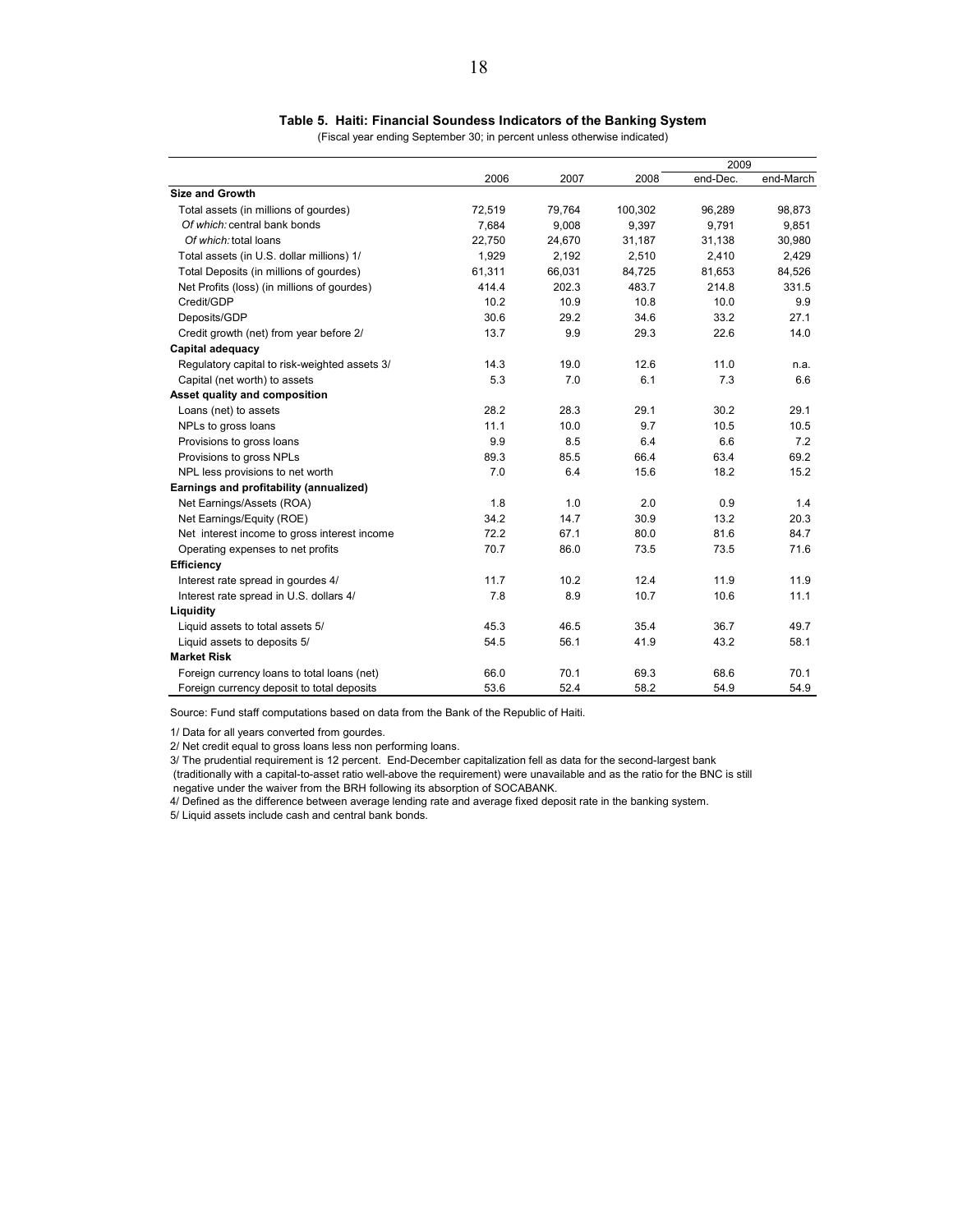|                                                                                                    | <b>Actual stock</b> |             |                           |        |                                      |           | <b>Cumulative Flows since September 2008</b> |          |                                      |               |           |
|----------------------------------------------------------------------------------------------------|---------------------|-------------|---------------------------|--------|--------------------------------------|-----------|----------------------------------------------|----------|--------------------------------------|---------------|-----------|
|                                                                                                    | at end-             |             | <b>Dec 08</b>             |        |                                      |           | Mar 09                                       |          |                                      | <b>Jun 09</b> | Sep 09    |
|                                                                                                    | Sep 08              | Ind. target | Prog. with<br>adjustor 3/ | Actual | Deviation from<br>prog<br>w/adjustor | Test date | Prog. with<br>adjustor 3/                    | Actual   | Deviation from<br>prog<br>w/adjustor | Ind. target   | Test date |
| Performance criteria                                                                               |                     |             |                           |        |                                      |           |                                              |          |                                      |               |           |
| Net central bank credit to the NFPS (in millions of gourdes)                                       | 20,541              | 1.915       | 1,034                     | 672    | $-363$                               | 3,500     | 4.316                                        | 1.718    | $-2,598$                             | 3,400         | 349       |
| <b>Central Government</b>                                                                          | 20,607              | 2,100       | 1,219                     | 984    | $-236$                               | 3,500     | 4,316                                        | 2,265    | $-2,052$                             | 3,400         | 349       |
| Rest of NFPS 1/                                                                                    | $-67$               | $-185$      | $-185$                    | $-312$ | $-127$                               | $\Omega$  | $\Omega$                                     | $-546$   | $-546$                               | $\Omega$      | O         |
| Net domestic banking sector credit to the central government 2/                                    | 13,336              | 5,115       | 4.806                     | 4.459  | $-347$                               | 9,530     | 7,953                                        | 5,803    | $-2,150$                             | 9,430         | 6,379     |
| Net domestic assets of the central bank (in millions of gourdes) - ceiling 3/                      | 16,579              | 2,100       | 1,148                     | $-205$ | $-1,353$                             | 3.690     | 4,494                                        | 1,772    | $-2,723$                             | 3,940         | 4,700     |
| Gross Credit from Commercial Banks to the Central Government (in millions of gourdes) - ceiling 4/ |                     |             |                           |        |                                      |           |                                              | $\Omega$ |                                      | $\Omega$      |           |
| Domestic arrears accumulation of the central government 4/                                         |                     |             |                           |        |                                      |           | $\Omega$                                     | $\Omega$ |                                      |               |           |
| New contracting or guaranteeing by the central government or the BRH                               |                     |             |                           |        |                                      |           |                                              | $\Omega$ |                                      |               |           |
| of nonconcessional external debt (In millions of U.S. dollars) 4/ 5/                               |                     |             |                           |        |                                      |           |                                              | 0        |                                      |               |           |
| Up to and including one year                                                                       |                     |             |                           |        |                                      |           |                                              | $\Omega$ | $\Omega$                             |               |           |
| Over one-year maturity                                                                             |                     |             |                           |        |                                      |           |                                              | 0        | $\mathbf 0$                          |               |           |
| Net international reserves of central bank (in millions of U.S. dollars) - floor                   | 288                 |             | 23                        | 72     | 49                                   | $-40$     | $-60$                                        | 26       | 86                                   | $-40$         |           |
| External arrears accumulation (in millions of U.S. dollars) 4/                                     |                     |             |                           |        |                                      |           |                                              |          |                                      |               |           |
| Indicative target:                                                                                 |                     |             |                           |        |                                      |           |                                              |          |                                      |               |           |
| Change in base money                                                                               | 28,392              | 2,100       | 2,100                     | 2,749  | 649                                  | 2,050     | 2,050                                        | 2,847    | 797                                  | 2,300         | 2,650     |
| <b>Memorandum items:</b>                                                                           |                     |             |                           |        |                                      |           |                                              |          |                                      |               |           |
| Change in currency in circulation                                                                  | 13.030              | 1,800       | 1.800                     | 2,275  | 475                                  | 950       | 950                                          | 375      | $-575$                               | 1,100         | 1,250     |
| Net domestic banking sector credit to the rest of the of the non-financial public sector           | $-112$              | $-185$      | $-185$                    | $-311$ | $-126$                               |           | $\Omega$                                     | $-586$   | $-586$                               | $\Omega$      | O         |
| Government total revenue, excl. grants (in millions of gourdes)                                    |                     | 7.209       | 7.209                     | 7.329  | 119                                  | 15.477    | 15,477                                       | 14.493   | $-984$                               | 24,387        | 32,781    |
| Government total expenditure, excl. ext-fin investment (in millions of gourdes)                    |                     | 12,251      | 12,251                    | 12,489 | 238                                  | 27,043    | 27,043                                       | 22,698   | $-4,345$                             | 36,685        | 45,398    |

#### **Table 6. Haiti: Indicative Targets and Quantitative Performance Criteria, FY 2009**

Sources: Ministry of Finance and Economy, Bank of the Republic of Haiti, and Fund staff estimates.

1/ It includes non-budgetary autonomous organizations, local governments and public entities. It will be measured as the change, from September 2008, in créances nettes sur le secteur public (i.e, net credit to the non fin *cr é ances nettes sur l'état* (i.e. net credit to the central government), according to table 10R of the BRH.

2/ It includes a reduction of government deposits in commercial banks, that were originated in Petrocaribe-related disbursements during FY2008. As of end-FY08, the balance of these deposits amounted to US\$150 million. The commercial banks' gross credit to the central government, on a continuous basis. The disaccumulation of deposits mainly finances hurricane-related reconstruction spending (see TMU).

3/ For program monitoring purposes, NDA is defined as monetary base minus program NIR in gourde terms. Program exchange rate of G41 per U.S. dollar.

4/ On a continuous basis.

5/ Excludes guarantees to the electricity sector in the form of credit/guarantee letters.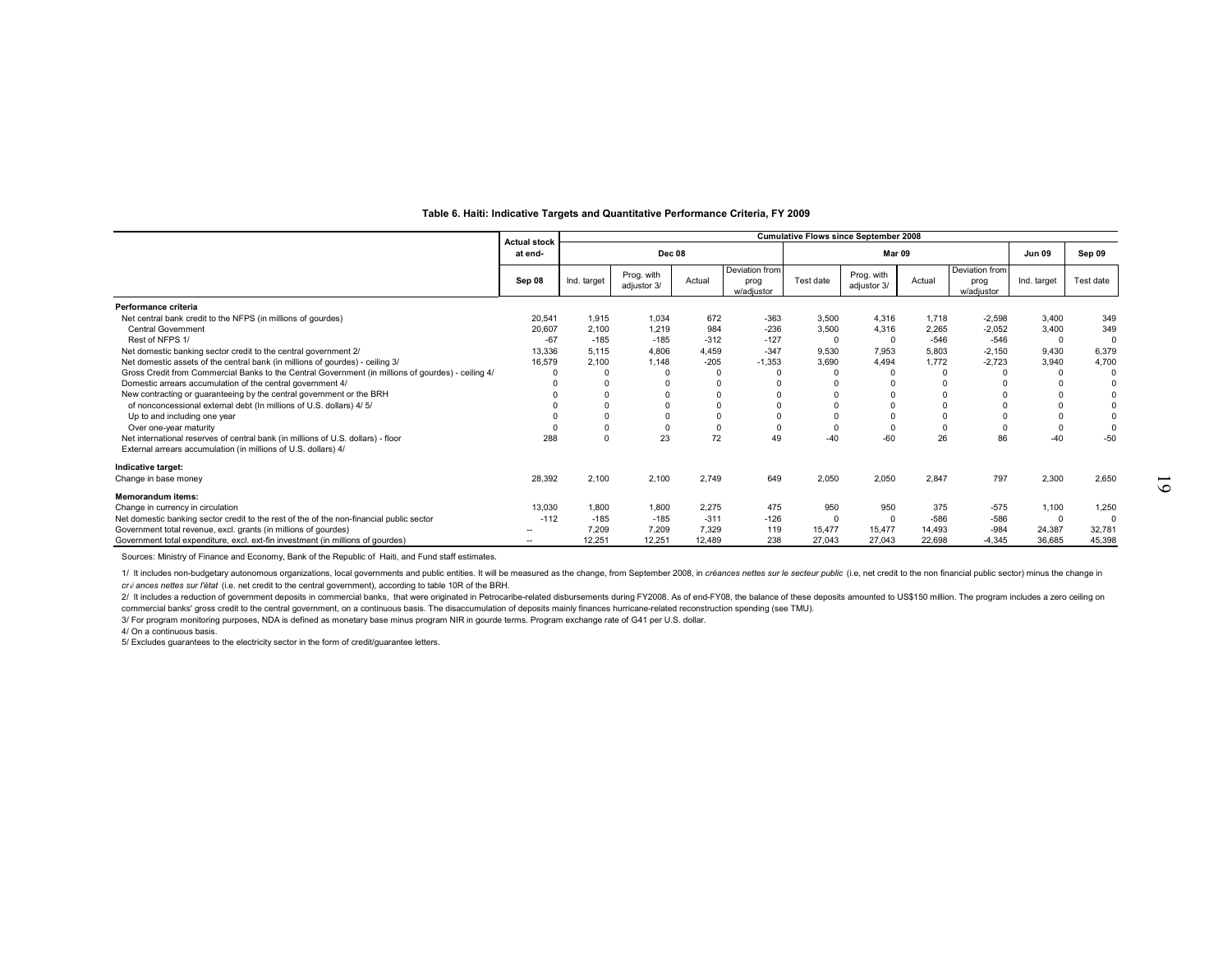| <b>Performance Criteria</b>                                                                                                                                                        | <b>Test Date</b>                                                                                                                           | <b>Status</b>              |
|------------------------------------------------------------------------------------------------------------------------------------------------------------------------------------|--------------------------------------------------------------------------------------------------------------------------------------------|----------------------------|
| Provide, along with normal monthly budget execution tables, execution of<br>emergency spending, by normal budget classification.                                                   | Quarterly during the<br>arrangement period.<br>starting on March 31, 2009<br>and until all off-budget<br>emergency spending is<br>executed | Met on<br>April 2,<br>2009 |
| Limit to 10 percent nonwage current spending through current accounts.                                                                                                             | Quarterly (evaluated at<br>end-March and end-<br>September 2009)                                                                           | Met                        |
| Legislative passage of new banking law.                                                                                                                                            | End-September 2009                                                                                                                         |                            |
| Implement first stage of BRH recapitalization plan.                                                                                                                                | End-September 2009                                                                                                                         |                            |
| <b>Benchmarks</b>                                                                                                                                                                  |                                                                                                                                            |                            |
| Publication of the laws relating to the disengagement of the BRH from APN,<br>SONAPI and BPH approved by Parliament in the official journal "Le Moniteur".                         | End-March 2009                                                                                                                             | Met                        |
| Submit the organic DGI law to Parliament (reset from September 2008).                                                                                                              | End-March 2009                                                                                                                             | Met                        |
| Initiate regular central bank reporting on monetary policy goals and implementation<br>(reset from September 2008).                                                                | End-March 2009                                                                                                                             | Met                        |
| Set up and train debt management unit in MEF - both to use centralized external<br>debt database, but also to manage domestic Treasury debt in context of BRH<br>recapitalization. | End-September 2009                                                                                                                         |                            |
| Legislative passage of customs code.                                                                                                                                               | End-September 2009                                                                                                                         |                            |

#### Table 7. Haiti: Structural Performance Criteria and Benchmarks for the Fifth Review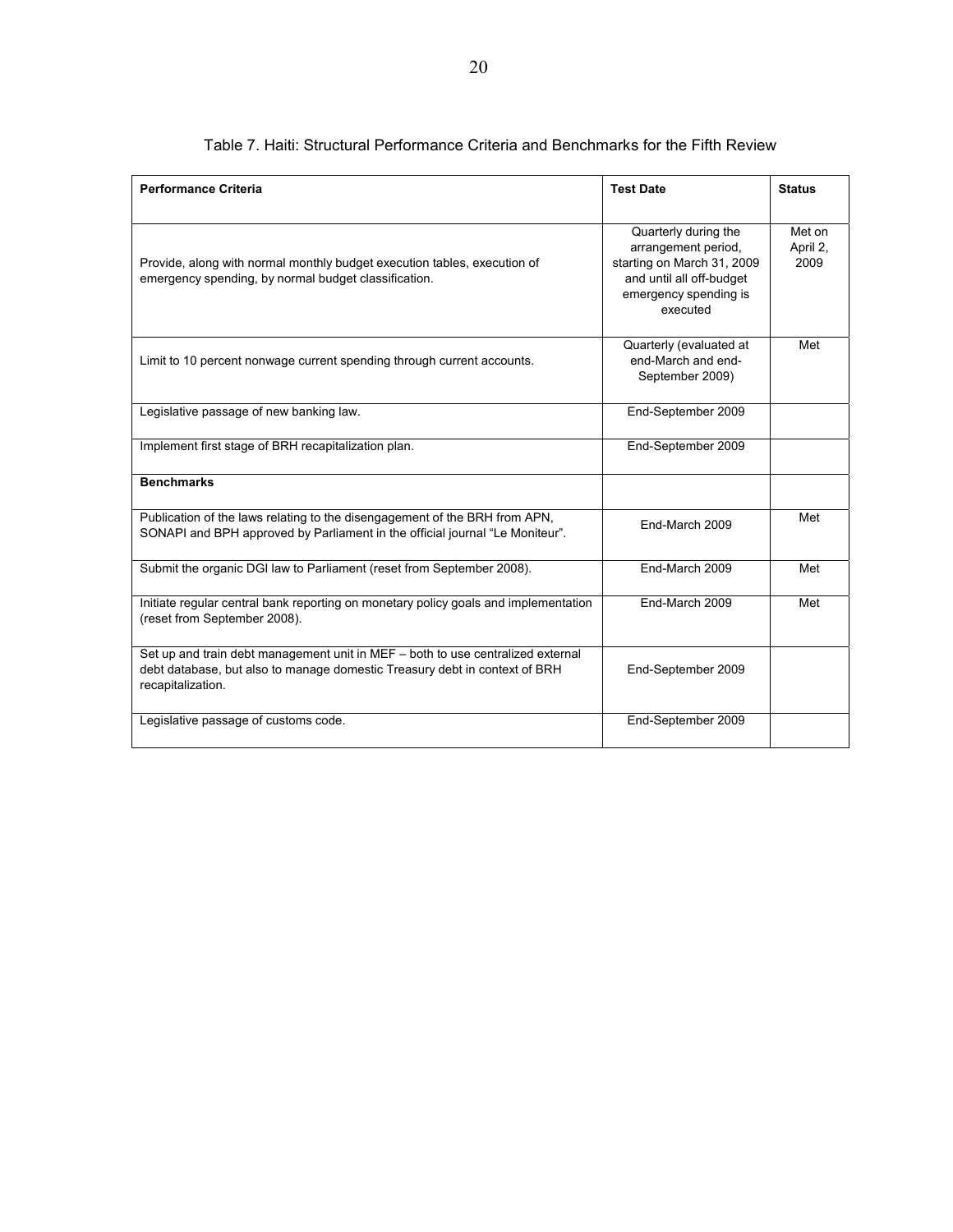#### **Table 8. Haiti: Indicators of Capacity to Repay the Fund, 2007-20 1/**

(In fiscal year ending September 30)

|                                                               |         |         |         |         |         |         |         | Projections |         |         |          |          |          |          |
|---------------------------------------------------------------|---------|---------|---------|---------|---------|---------|---------|-------------|---------|---------|----------|----------|----------|----------|
|                                                               | 2007    | 2008    | 2009    | 2010    | 2011    | 2012    | 2013    | 2014        | 2015    | 2016    | 2017     | 2018     | 2019     | 2020     |
| Fund obligations based on existing credit                     |         |         |         |         |         |         |         |             |         |         |          |          |          |          |
| (in millions of SDRs)                                         |         |         |         |         |         |         |         |             |         |         |          |          |          |          |
| Principal                                                     | 1.52    | 0.00    | 0.00    | 0.00    | 0.00    | 0.77    | 7.90    | 15.86       | 18.26   | 18.26   | 15.45    | 10.36    | 2.40     | 0.00     |
| Charges and interest                                          | 0.46    | 0.19    | 0.34    | 0.49    | 0.49    | 0.49    | 0.47    | 0.42        | 0.34    | 0.25    | 0.16     | 0.09     | 0.05     | 0.04     |
| Fund obligations based on existing and prospective credit 2/  |         |         |         |         |         |         |         |             |         |         |          |          |          |          |
| (in millions of SDRs)                                         |         |         |         |         |         |         |         |             |         |         |          |          |          |          |
| Principal                                                     | 1.52    | 0.00    | 0.00    | 0.00    | 0.00    | 0.77    | 7.90    | 15.86       | 22.18   | 22.94   | 20.13    | 15.04    | 7.08     | 0.76     |
| Charges and interest                                          | 0.46    | 0.19    | 0.34    | 0.59    | 0.61    | 0.61    | 0.59    | 0.54        | 0.45    | 0.34    | 0.23     | 0.14     | 0.07     | 0.04     |
| Total obligations based on existing and prospective credit 2/ |         |         |         |         |         |         |         |             |         |         |          |          |          |          |
| In millions of SDRs                                           | 1.97    | 0.19    | 0.34    | 0.59    | 0.61    | 1.38    | 8.49    | 16.40       | 22.63   | 23.28   | 20.36    | 15.18    | 7.15     | 0.80     |
| In millions of U.S. dollars                                   | 3.03    | 0.30    | 0.52    | 0.90    | 0.92    | 2.10    | 12.90   | 24.97       | 34.46   | 35.45   | 31.00    | 23.11    | 10.89    | 1.22     |
| In percent of exports of goods and services                   | 0.39    | 0.04    | 0.06    | 0.10    | 0.10    | 0.21    | 1.21    | 2.20        | 2.79    | 2.64    | 2.12     | 1.45     | 0.64     | 0.07     |
| In percent of debt service                                    | 3.29    | 0.64    | 1.37    | 5.29    | 3.71    | 5.95    | 27.23   | 40.44       | 42.70   | 39.69   | 34.77    | 26.34    | 12.87    | 1.55     |
| In percent of government domestic revenues                    | 0.49    | 0.04    | 0.07    | 0.11    | 0.11    | 0.23    | 1.31    | 2.33        | 2.98    | 2.84    | 2.29     | 1.57     | 0.68     | 0.07     |
| In percent of quota                                           | 2.41    | 0.23    | 0.42    | 0.72    | 0.74    | 1.69    | 10.37   | 20.02       | 27.63   | 28.42   | 24.86    | 18.53    | 8.73     | 0.98     |
| In percent of gross international reserves                    | 0.51    | 0.04    | 0.06    | 0.11    | 0.11    | 0.25    | 1.39    | 2.57        | 3.37    | 3.31    | 2.75     | 1.95     | 0.88     | 0.09     |
| Outstanding Fund credit 2/                                    |         |         |         |         |         |         |         |             |         |         |          |          |          |          |
| In millions of SDRs                                           | 35.7    | 67.3    | 105.0   | 112.7   | 112.7   | 111.9   | 104.0   | 88.1        | 66.0    | 43.0    | 22.9     | 7.8      | 0.8      | 0.0      |
| In millions of U.S. dollars                                   | 55.6    | 104.8   | 160.0   | 171.0   | 170.7   | 169.8   | 158.2   | 134.3       | 100.5   | 65.5    | 34.9     | 11.9     | 1.2      | 0.0      |
| In percent of exports of goods and services                   | 7.1     | 12.6    | 19.7    | 19.7    | 18.2    | 17.0    | 14.9    | 11.8        | 8.1     | 4.9     | 2.4      | 0.8      | 0.1      | 0.0      |
| In percent of debt service                                    | 60.4    | 225.1   | 424.1   | 1008.5  | 685.2   | 481.2   | 333.8   | 217.5       | 124.5   | 73.4    | 39.1     | 13.6     | 1.4      | 0.0      |
| In percent of government domestic revenues                    | 9.0     | 14.9    | 22.5    | 21.5    | 20.4    | 18.8    | 16.1    | 12.5        | 8.7     | 5.2     | 2.6      | 0.8      | 0.1      | 0.0      |
| In percent of quota                                           | 43.6    | 82.1    | 128.3   | 137.6   | 137.6   | 136.6   | 127.0   | 107.6       | 80.5    | 52.5    | 27.9     | 9.6      | 0.9      | 0.0      |
| In percent of gross international reserves                    | 9.3     | 13.8    | 19.9    | 20.8    | 21.2    | 20.1    | 17.1    | 13.8        | 9.8     | 6.1     | 3.1      | 1.0      | 0.1      | 0.0      |
| <b>Memorandum items:</b>                                      |         |         |         |         |         |         |         |             |         |         |          |          |          |          |
| Exports of goods and services (millions of U.S. dollars)      | 782.1   | 833.3   | 810.7   | 867.1   | 938.6   | 998.1   | 1.064.0 | 1,134.7     | 1,234.2 | 1,342.6 | 1,460.4  | 1,588.7  | 1,712.5  | 1,828.9  |
| Debt service (millions of U.S. dollars)                       | 91.9    | 46.5    | 37.7    | 17.0    | 24.9    | 35.3    | 47.4    | 61.7        | 80.7    | 89.3    | 89.2     | 87.7     | 84.6     | 78.6     |
| Domestic Revenues (millions of U.S. dollars)                  | 620.2   | 701.7   | 709.8   | 795.2   | 837.3   | 903.4   | 982.5   | 1,072.1     | 1,156.4 | 1,249.2 | 1,351.9  | 1,473.9  | 1,606.1  | 1,749.2  |
| Quota (millions of SDRs)                                      | 81.9    | 81.9    | 81.9    | 81.9    | 81.9    | 81.9    | 81.9    | 81.9        | 81.9    | 81.9    | 81.9     | 81.9     | 81.9     | 81.9     |
| Gross international reserves (millions of U.S. dollars)       | 595.9   | 758.9   | 805.6   | 823.2   | 804.7   | 845.8   | 926.4   | 972.7       | 1,021.3 | 1,072.4 | 1,126.0  | 1,182.3  | 1,241.4  | 1,303.5  |
| GDP (millions of U.S. dollars)                                | 6,137.4 | 6,942.8 | 7,039.8 | 7,270.3 | 7,522.7 | 7,879.5 | 8,301.5 | 8,789.9     | 9,327.6 | 9,916.2 | 10,563.7 | 11,253.4 | 11,988.1 | 12,770.8 |

Sources: Haitian authorities; and Fund staff estimates and projections.

1/ Assumes HIPC completion point reached in June 2009.

2/ Assumes disbursements of SDR 15.8 million in June 2009 and SDR 7.6 million in January 2010.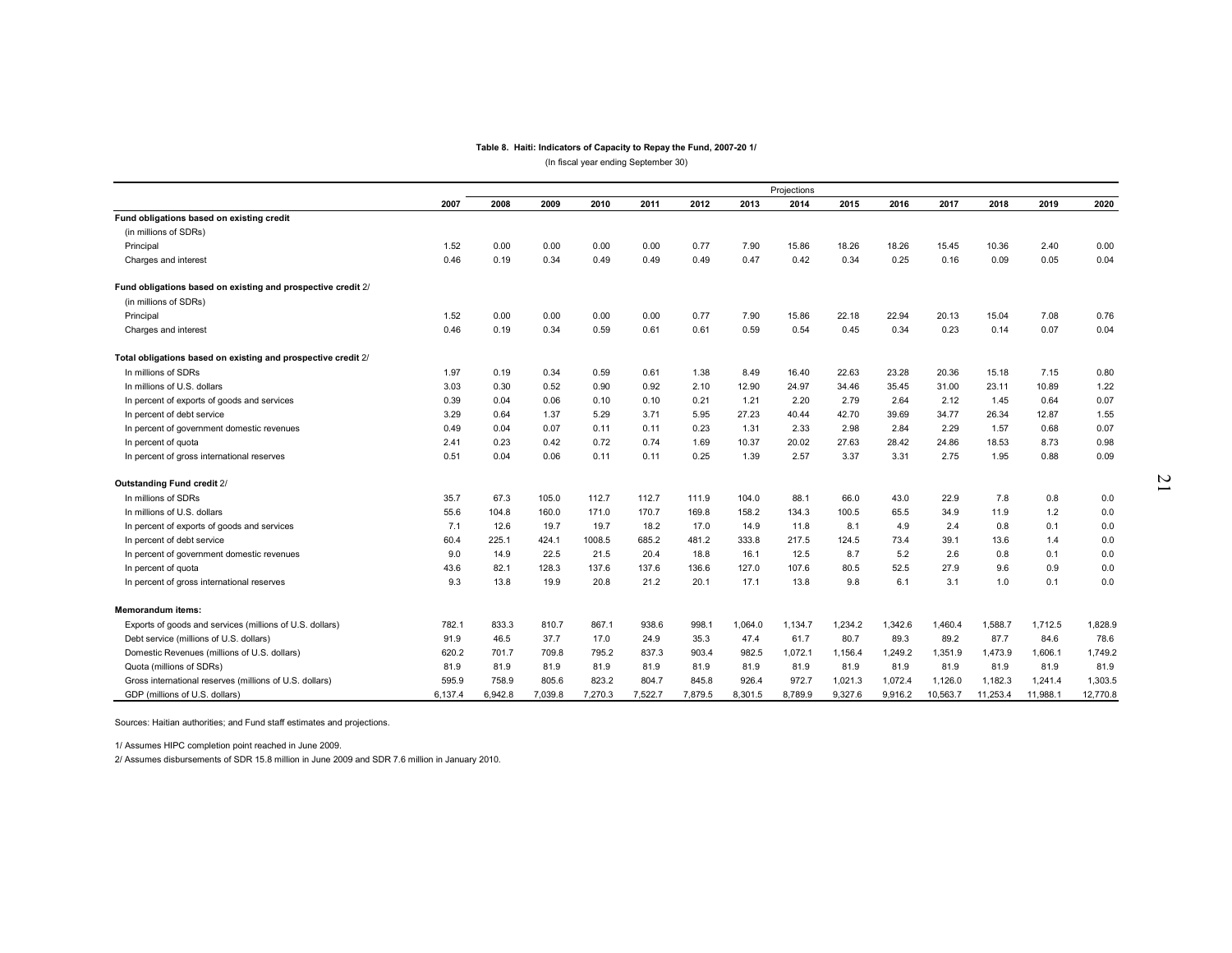#### **Table 9. Haiti: Indicators of External Vulnerability** 1/

(Units as indicated)

|                                                                      |         |         | Prel.    |          | Proj.    |          |
|----------------------------------------------------------------------|---------|---------|----------|----------|----------|----------|
|                                                                      | 2006    | 2007    | 2008     | 2009     | 2010     | 2011     |
| <b>Debt indicators</b>                                               |         |         |          |          |          |          |
| Total external public debt (in percent of GDP)                       | 29.7    | 29.1    | 26.7     | 12.8     | 14.8     | 16.3     |
| Total external public debt (in percent of exports 2/)                | 206.1   | 197.0   | 222.6    | 110.8    | 123.8    | 130.5    |
| External debt service (in percent of GDP)                            | 1.2     | 1.2     | 0.7      | 0.5      | 0.2      | 0.3      |
| Amortization                                                         | 0.8     | 0.9     | 0.4      | 0.3      | 0.1      | 0.2      |
| Interest                                                             | 0.3     | 0.3     | 0.3      | 0.2      | 0.1      | 0.2      |
| External debt service (in percent of exports 2/)                     | 8.2     | 9.5     | 5.7      | 4.7      | 2.0      | 2.7      |
| Amortization                                                         | 5.8     | 7.4     | 3.5      | 2.8      | 0.7      | 1.3      |
| Interest                                                             | 2.4     | 2.1     | 2.2      | 1.9      | 1.2      | 1.4      |
| External debt service (in percent of current central govt. revenues) | 11.8    | 12.0    | 6.8      | 5.3      | 2.1      | 3.0      |
| Amortization                                                         | 8.3     | 9.3     | 4.1      | 3.2      | 0.8      | 1.4      |
| Interest                                                             | 3.5     | 2.7     | 2.6      | 2.1      | 1.3      | 1.5      |
| <b>Other indicators</b>                                              |         |         |          |          |          |          |
| Exports (percent change, 12-month basis in U.S. dollars)             | 7.7     | 5.7     | $-6.2$   | 0.1      | 10.5     | 8.8      |
| Imports (percent change, 12-month basis in U.S. dollars)             | 18.3    | 4.5     | 30.2     | $-0.8$   | 6.3      | 4.7      |
| Remittances and grants in percent of gross disposable income         | 22.0    | 19.8    | 19.9     | 20.8     | 20.7     | 20.2     |
| Real effective exchange rate appreciation (+) (end of period)        | 5.0     | 15.3    | 2.9      |          | $\cdots$ | $\cdots$ |
| Exchange rate (per U.S. dollar, period average)                      | 41.4    | 37.4    | 38.3     | $\cdots$ |          | $\cdots$ |
| Current account balance (in U.S. dollar millions) 3/                 | $-68.8$ | $-15.2$ | $-289.9$ | $-213.9$ | $-216.3$ | $-209.2$ |
| Capital and financial account balance (in U.S. dollar millions) 4/   | 147.8   | 178.6   | 331.4    | 156.6    | 171.7    | 30.6     |
| Public sector                                                        | 49.3    | 46.1    | 319.7    | 49.6     | 100.8    | $-12.1$  |
| Private sector                                                       | 98.6    | 132.5   | 11.7     | 107.0    | 70.9     | 42.7     |
| Liquid gross reserves (in U.S. dollar millions)                      | 337.1   | 544.7   | 707.8    | 754.7    | 772.3    | 753.9    |
| In months of imports of the following year 2/                        | 1.7     | 2.3     | 3.0      | 3.0      | 3.0      | 2.8      |
| In percent of debt service due in the following year                 | 452     | 1147    | 1876     | 4452     | 3100     | 2136     |
| In percent of base money                                             | 56.9    | 79.5    | 99.6     | 103.2    | 101.9    | 102.4    |

Sources: Bank of the Republic of Haiti; and Fund staff estimates.

1/ Reflects HIPC/MDRI relief.

2/ Exports of goods and services.

3/ Including grants.

4/ Includes in the private sector FDI, short-term capital, and errors and omissions in addition to bank flows.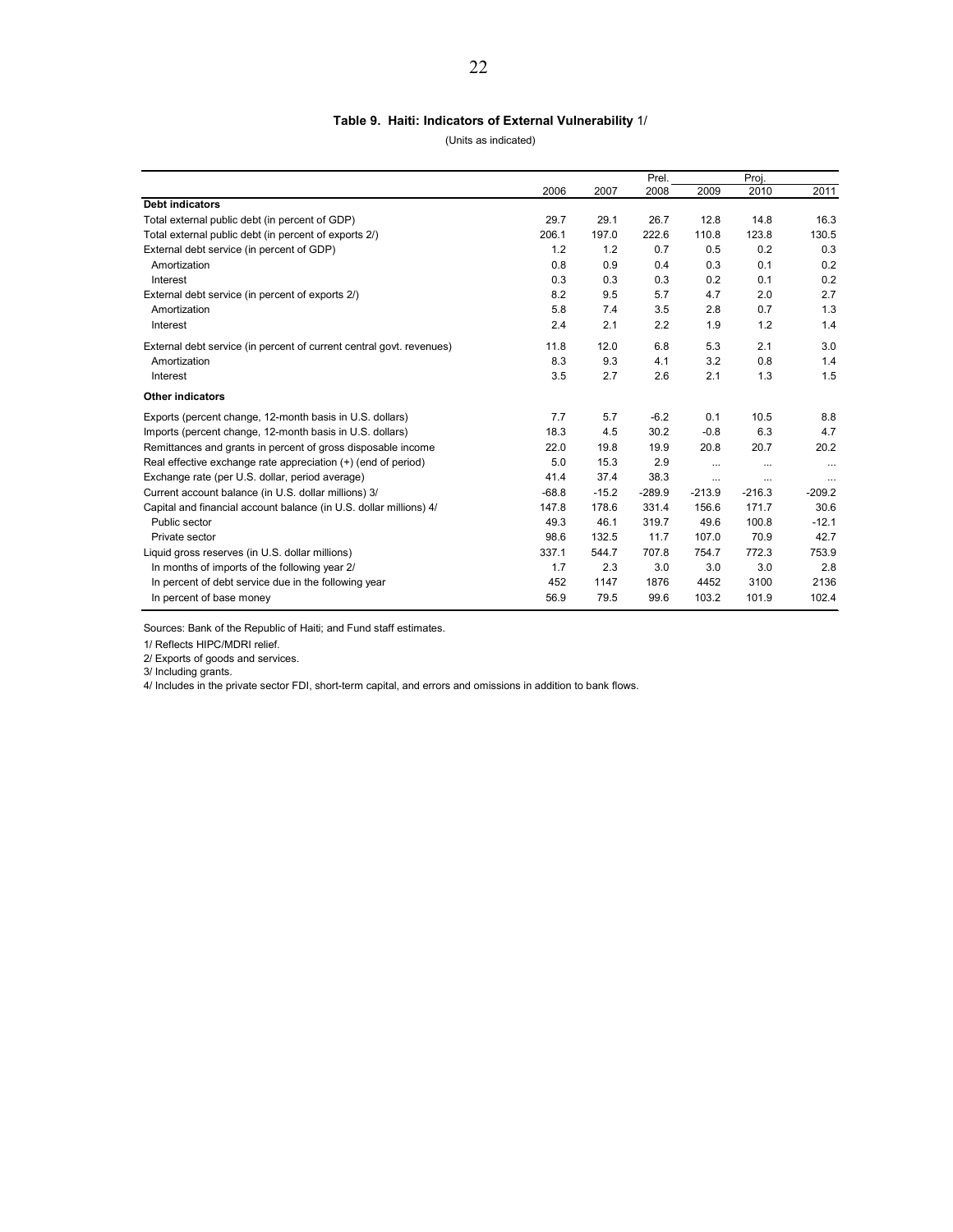#### **Table 10. Haiti: Proposed Schedule of Disbursements**

| Amount         | Date                | Conditions for Disbursement 1/                                                                                                               |
|----------------|---------------------|----------------------------------------------------------------------------------------------------------------------------------------------|
| SDR 28,100,000 | November 20, 2006   | Executive Board approval of the three-year arrangement<br>under the PRGF. Includes 25% of quota in access<br>for repayment of EPCA purchases |
| SDR 7,600,000  | July 23, 2007       | Observance of performance criteria for March 2007 and<br>completion of the first review under the PRGF arrangement.                          |
| SDR 7,600,000  | February 20, 2008   | Observance of performance criteria for September 2007 and<br>completion of the second review under the PRGF arrangement.                     |
| SDR 23,980,000 | June 23, 2008       | Observance of performance criteria for March 2008 and<br>completion of the third review under the PRGF arrangement.                          |
| SDR 23,980,000 | February 11, 2009   | Observance of performance criteria for September 2008 and<br>completion of the fourth review under the PRGF arrangement.                     |
| SDR 15,790,000 | June 29, 2009       | Observance of performance criteria for March 2009 and<br>completion of the fifth review under the PRGF arrangement.                          |
| SDR 7,610,000  | January 20, 2010 2/ | Observance of performance criteria for September 2009 and<br>completion of the sixth review under the PRGF arrangement.                      |

1/ Other than the generally applicable conditions for the Poverty Reduction and Growth Facility (PRGF).

2/ An extension of the program beyond its expiration date (November 19, 2009) is being requested at the time of the fifth review to allow additional time to complete the sixth review.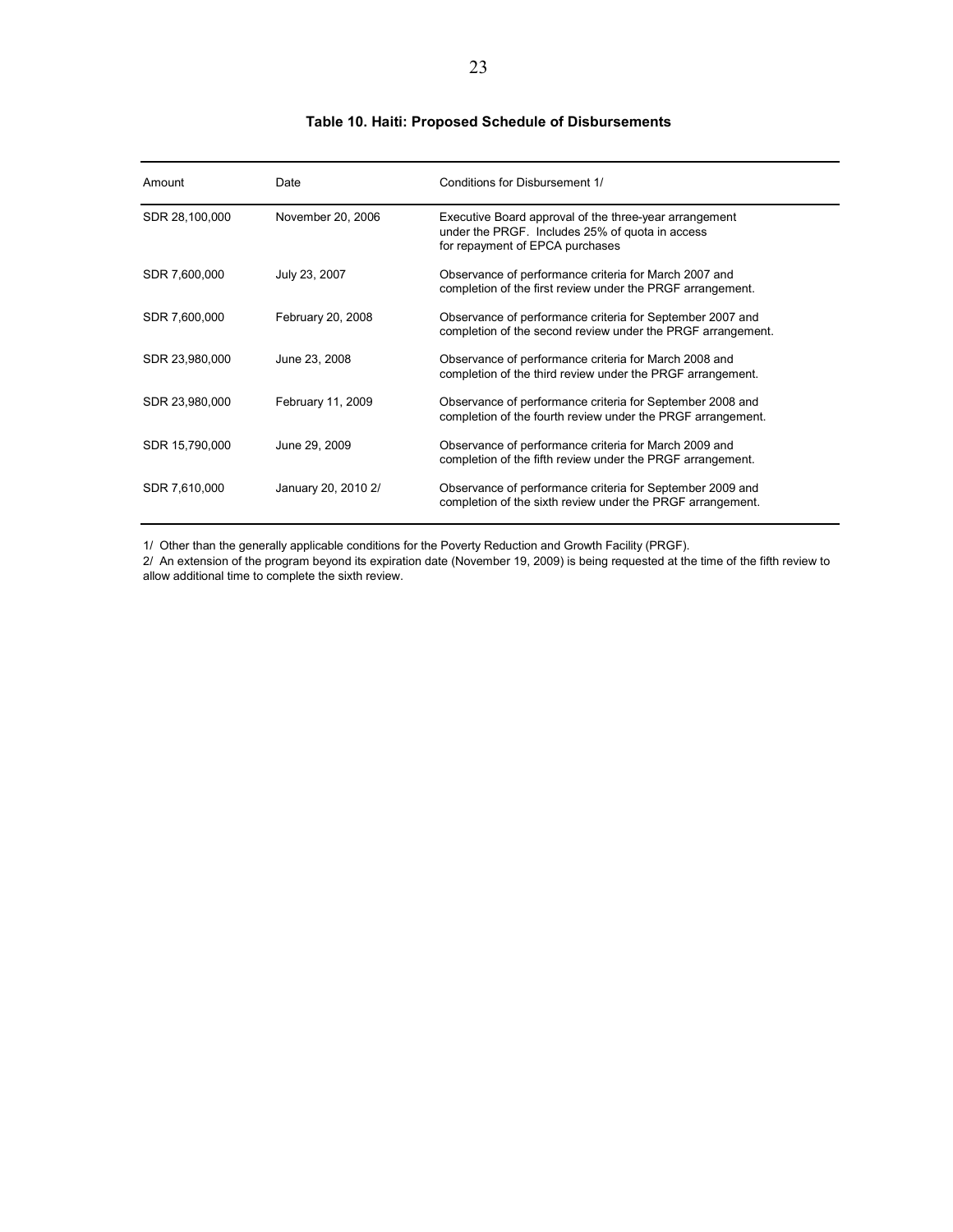#### **ATTACHMENT I. HAITI: LETTER OF INTENT**

Mr. Dominique Strauss-Kahn Port-au-Prince Managing Director June 15, 2009 International Monetary Fund 700 19th Street, N.W. Washington, DC 20431  $U.S.A$ 

Dear Mr. Strauss-Kahn:

1. The purpose of this letter and the attached memorandum is to inform you of the progress made under the PRGF-supported program and to request that the sixth disbursement under the arrangement, in the amount of SDR 15.79 million, be made available to Haiti following the completion of the fifth review, that the structural performance criteria for end-September be converted to structural benchmarks, and that the PRGF-supported program be extended to allow for completion of the sixth review.

2. The attached Memorandum of Economic and Financial Policies (MEFP) reviews progress under the PRGF and outlines the government's policies, objectives, and macroeconomic framework for the reminder of FY 2009 (April–September). Over the past two years, implementation of our reform program has improved fiscal discipline, expenditure execution, and transparency, and helped strengthen the banking system. This has contributed to economic stabilization, improved private sector confidence, and stronger economic growth.

3. Despite the serious difficulties we are facing because of recent shocks, we have maintained strong performance under the PRGF-supported program. For the fifth review, all quantitative performance criteria (PC) were met, and one out of two structural PCs and all three structural benchmarks were fully implemented prior to the end-March 2009 test date. The Government requests a waiver for the nonobservance of the end-March structural PC on providing monthly tables on execution of emergency spending, according to normal budget classification, which was met in full on April 2.

4. We are also making inroads in the area of poverty reduction. In spite of numerous challenges and limited financing, we launched our PRSP in January 2008 and have finalized the first annual progress report on its implementation. Accomplishments include agreeing on priorities and results, establishing a participatory monitoring framework, and aligning the FY 2009 budget with those priorities. We are making good progress on the remaining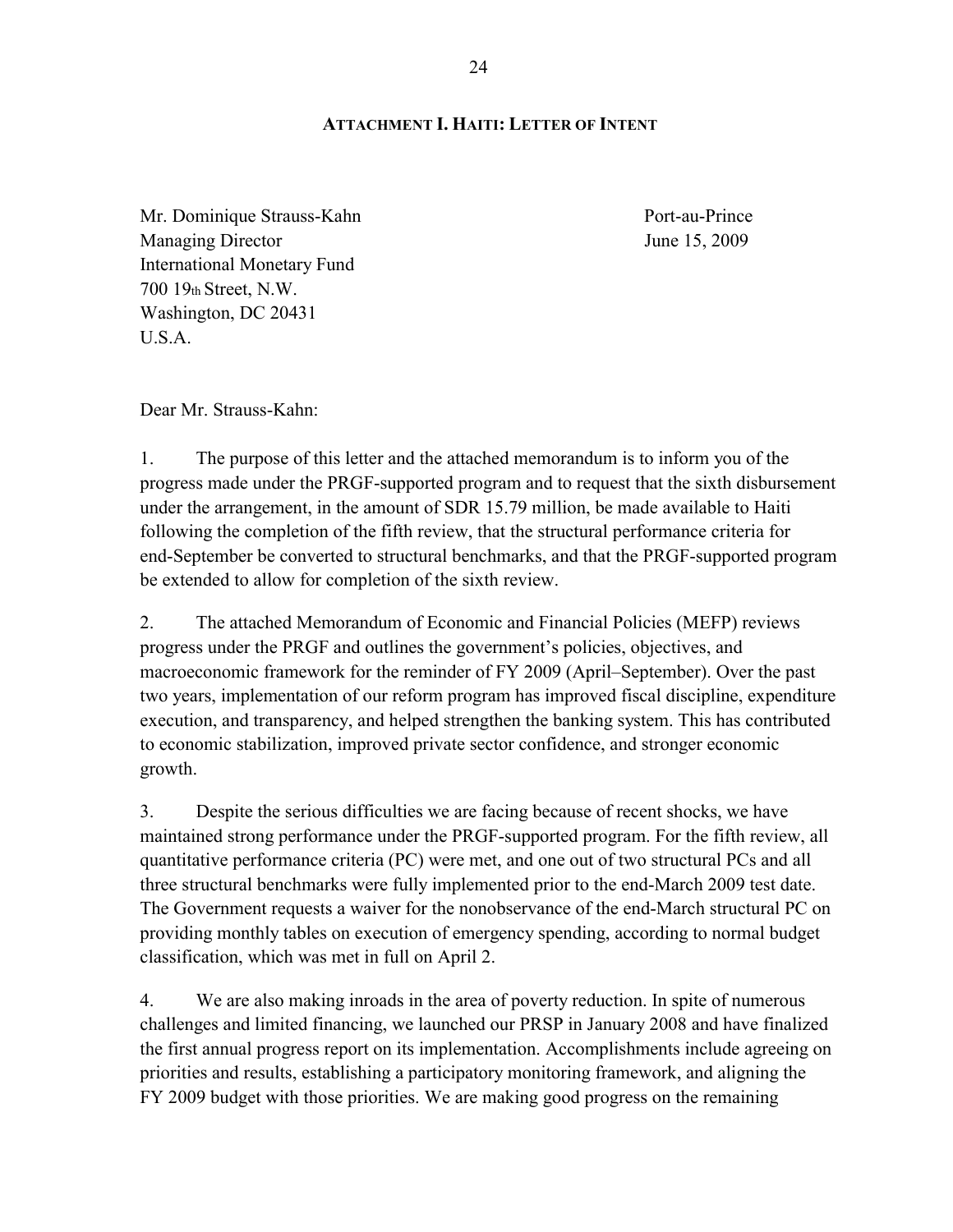outstanding structural measures needed to achieve completion point under the Enhanced HIPC Initiative, which we hope to reach in June 2009.

5. At the same time, we face critical challenges in the second half of this fiscal year. As the economy is barely recovering from the unprecedented hurricane destruction in the summer of 2008, Haiti is being hit by the global crisis. Rapidly falling international commodity prices and weak economic activity due in part to a leveling off of remittances are causing a shortfall in revenue for the year. This shortfall comes on top of an existing scarcity of available resources to finance critical poverty-reduction and reconstruction spending.

6. At an international donor conference held in Washington in April, Haiti's development partners endorsed our 18-month economic recovery program and committed additional resources for its implementation. Framed within the PRSP and the Emergency Post Disaster Assessment carried out after the 2008 hurricanes, the economic recovery program seeks to safeguard stability and ensure that Haiti continues on a path toward economic security and social development. In particular, our program proposes immediate measures to rehabilitate infrastructure while stimulating the economy through job creation, as part of our on-budget investment spending. While generous, the resources committed at the conference fell short of our expectations. Additional budget support committed at and since the conference totals US\$49.6 million, which remains just below the US\$50 million in donor support to be committed included in the PRGF-supported program.

7. We are concerned by the economic outlook for the second half of this year. Further reductions in a spending program that is already significantly scaled-back would have adverse consequences on growth, employment, and the living conditions of our population, at the risk of renewed social unrest. We are fully committed to raising domestic revenue to provide additional resources for investment spending in FY 2010 and beyond. However, it will take some time to build support for new tax measures and to reap the benefits of ongoing efforts to strengthen revenue administration. We continue to seek additional donor support but we recognize that it may not materialize following the Washington donor conference. Therefore, on an exceptional basis, part of the expected fiscal deficit for the rest of the year could be covered by central bank financing in order to maintain overall spending close to the level envisaged at the time of the fourth PRGF review.

8. The Government believes that the policies set forth in the attached MEFP are adequate to achieve the objectives of its program, but it will take any further measures that may become appropriate for this purpose. Haiti will consult with the Fund on the adoption of these measures and in advance of any revision to the policies contained in the MEFP, in accordance with the Fund's policies on such consultations.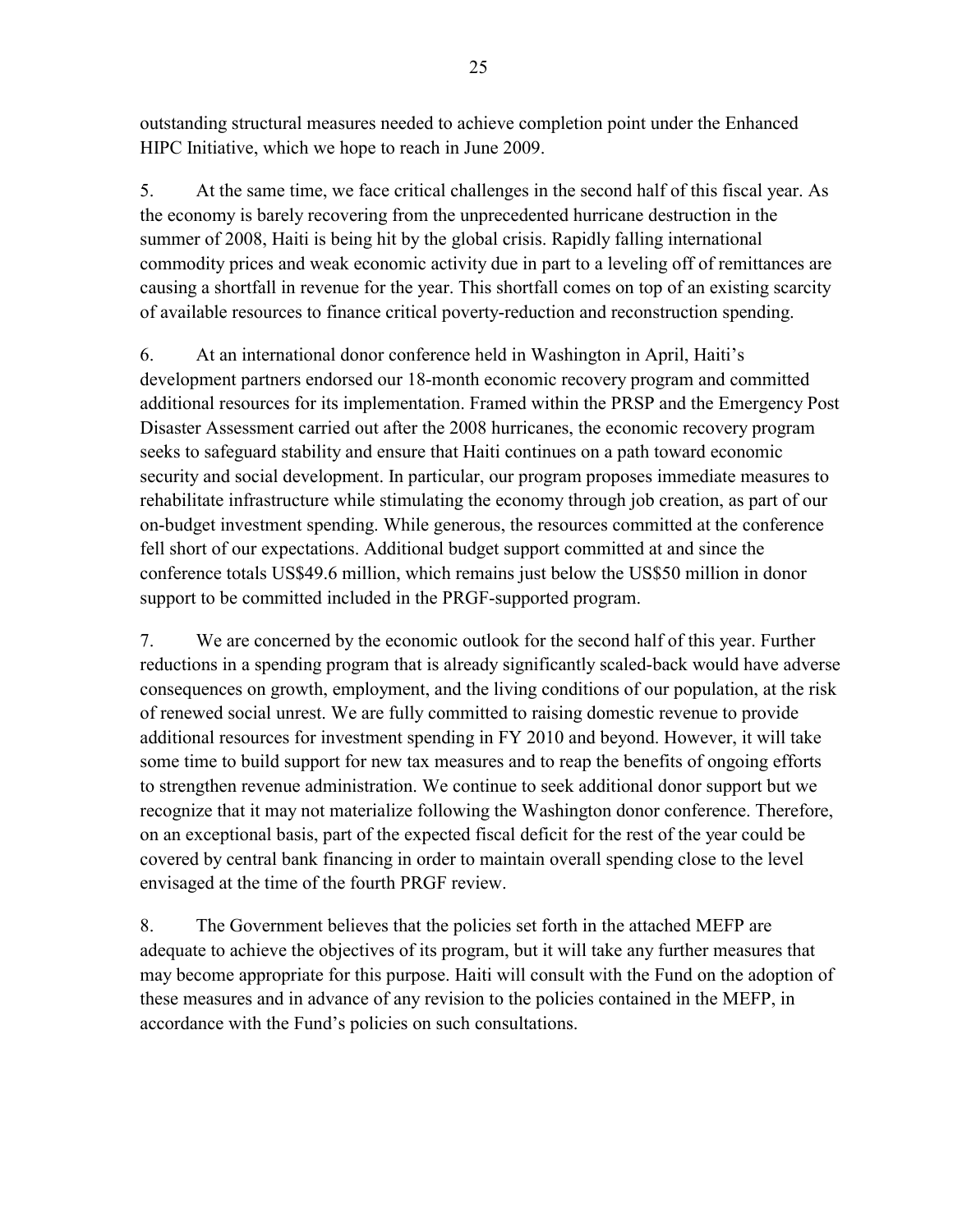Sincerely yours,

publication of the staff report for the fifth review under the PRGF arrangement.

 Daniel Dorsainvil Charles Castel Minister of Economy and Finance Governor

 $\sqrt{s}$ / $\sqrt{s}$ / $\sqrt{s}$ / $\sqrt{s}$ / $\sqrt{s}$ / $\sqrt{s}$ / $\sqrt{s}$ / $\sqrt{s}$ / $\sqrt{s}$ / $\sqrt{s}$ / $\sqrt{s}$ / $\sqrt{s}$ / $\sqrt{s}$ / $\sqrt{s}$ / $\sqrt{s}$ / $\sqrt{s}$ / $\sqrt{s}$ / $\sqrt{s}$ / $\sqrt{s}$ / $\sqrt{s}$ / $\sqrt{s}$ / $\sqrt{s}$ / $\sqrt{s}$ / $\sqrt{s}$ / $\sqrt{s}$ / $\sqrt{s}$ / $\sqrt{s}$ / $\sqrt{s}$ / $\sqrt{s}$ / $\sqrt{s}$ / $\sqrt{s}$ / $\sqrt{s$ Haiti Bank of the Republic of Haiti

Attachments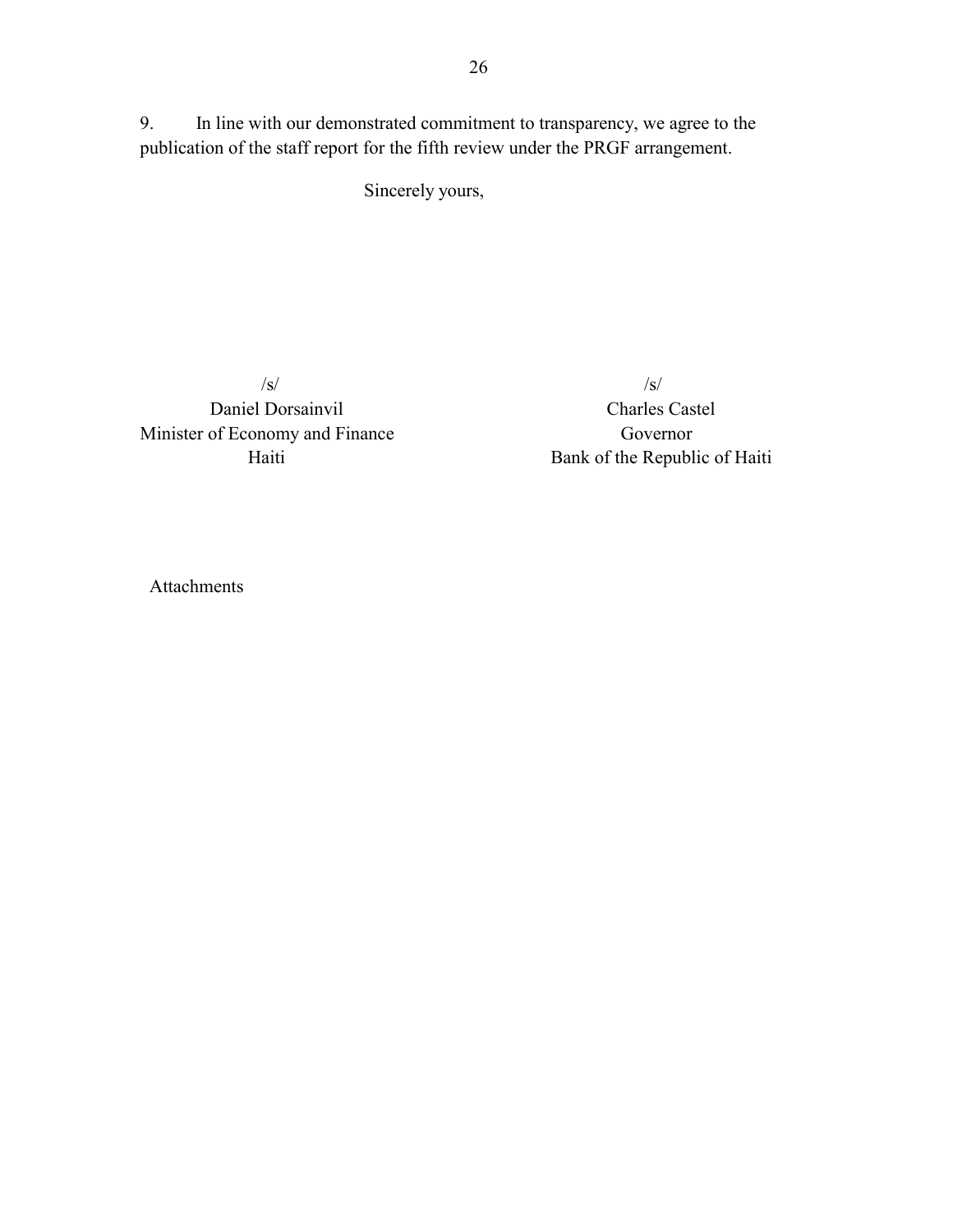#### **ATTACHMENT II. HAITI: MEMORANDUM ON ECONOMIC AND FINANCIAL POLICIES**

1. During the first half of FY 2009 (October–March), Haiti made further progress in implementing its economic and social program, despite severe shocks. We have been able to comply with most of our commitments under the PRGF-supported program. The substantial challenges that lie ahead will require a concerted effort by the government and our development partners to preserve the hard-won gains and progress made so far, and keep Haiti on a path toward economic security and social development.

2. This Memorandum of Economic and Financial Policies (MEFP) supplements that of February 2009. It updates and revises policy objectives and commitments and the macroeconomic framework for the second half of FY 2009 (April–September). Unless explicitly noted, our policy commitments from the February 2009 MEFP remain valid.

## **A. Recent Developments**

3. The growth outlook is weaker than anticipated and inflation is dropping quickly. Public spending proceeded at a slower pace than anticipated in the first half of the fiscal year due to low revenue and delays in approving the FY 2009 budget, and private demand remained subdued. Reflecting rapidly falling international commodity prices, inflation fell from 19.8 percent in September 2008 to 0.1 percent in April (year-on-year), after five consecutive months of deflation. The deceleration in core inflation has been less dramatic, falling from 10.4 percent to 7.1 percent over the same period.

4. As of end-March 2009, the fiscal deficit was contained at 2.8 percent of GDP, compared with 4 percent of GDP in the program.<sup>1</sup> Revenue during the first half of FY 2009 amounted to 5 percent of GDP, compared with 5.4 percent of GDP in the program (using the latest annual GDP figures), as low international prices and weaker domestic activity depressed both customs revenues and domestic tax receipts. However, domestic spending was also well below program targets, at only 7.9 percent of GDP compared a programmed level of 9.4 percent of GDP. This reflected mostly lower on-budget investment spending, although transfers to the energy sector were higher-than-budgeted due to an increase in installed capacity. In the same period, the government executed US\$147.4 million (2.1 percent of GDP) in off-budget reconstruction spending out of the amount of US\$197.5 million (2.8 percent of GDP) authorized by Parliament.

5. So far the impact of the global slowdown on Haiti's external accounts has been smaller than anticipated. In October-April, migrants' remittances were roughly flat compared with the same period last year. Based on preliminary data, lower-than-programmed exports

 $\overline{a}$ 

<sup>&</sup>lt;sup>1</sup> Including off-budget spending, excluding grants and foreign-financed investment spending.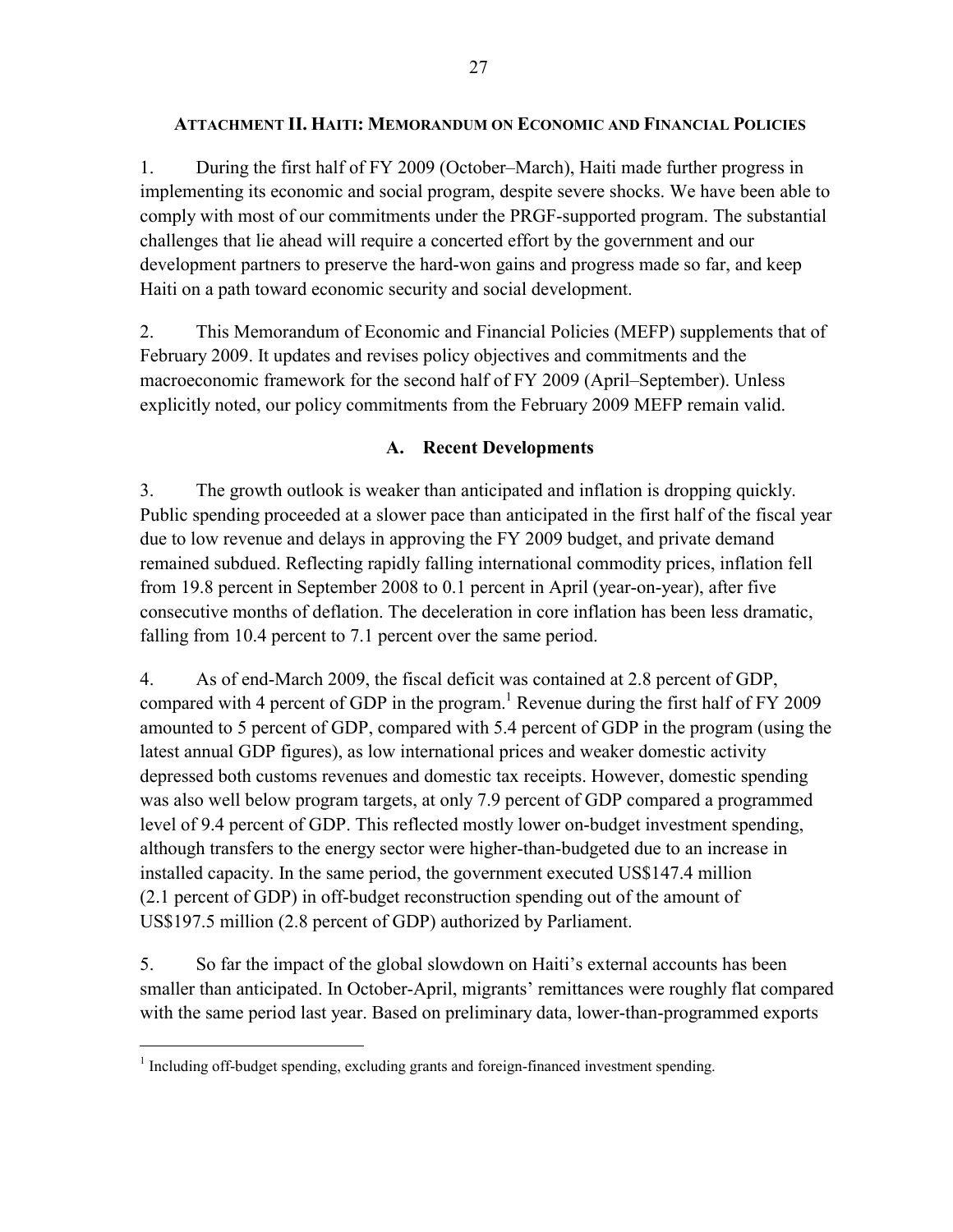and services receipts as well as higher reconstruction costs are being more than offset by lower imports, owing to reduced fuel and food prices. As a result, at end-April, gross liquid reserves reached US\$769 million (3.1 months of next year's imports) and the gourde remained relatively stable at G 40-41 per U.S. dollar.

6. In the context of rapidly falling inflation, the rise in liquidity due to net central bank financing to the government (G 2.5 billion or US\$60 million) between October and end-May was only partly offset by net foreign exchange sales (US\$39 million). With suddenly high real interest rates, we reduced the nominal interest rate on BRH bonds by a total of 300 basis points, and temporarily stopped issuing high-rate 182-day bonds as well as shifted the composition of BRH bonds toward the shortest maturity (7 days), while maintaining its stock relatively stable. Declining net foreign assets contributed to reduce growth in base money to 7.4 percent at end-May (year-on-year).

# **B. Performance to Date Under the Program**

7. End-March data indicate that all quantitative performance criteria were met, some by wide margins. In particular, at US\$314 million, net international reserves (NIRs) were well above the program floor (US\$248 million), although pressures may emerge later this year if remittances fall further and commodity prices start picking up. Net central bank financing to the government reached G 2.3 billion at end-March, below the adjusted program ceiling of G 4.3 billion.

8. End-March structural conditionality was met, with only one exception. The report on emergency spending was communicated to staff a few days after the end-March test date. Spending by ministries on discretionary current accounts was kept at about 3 percent of total non-wage current spending for the first half of FY 2009, well below the 10 percent ceiling. The laws relating to the disengagement of the BRH from APN, SONAPI and the BPH were approved by Parliament and published in the official journal "Le Moniteur". Also, the BRH posted on its website a note on monetary policy goals and implementation. The organic tax administration law that was submitted to Parliament reflects best international practices.

# **C. Economic and Financial Policies for the Second Half of FY 2009 (April–September)**

## **Program Objectives**

9. Our priority for the second half of FY 2009 will be to preserve critical spending for infrastructure rehabilitation and PRSP implementation in light of scarce available resources. This will be essential to preserve growth and reduce the impact of the global crisis on the population. We will do our utmost to continue adherence to the program to safeguard economic stability, support growth and poverty-reduction, and complete structural reforms initiated over the course of the three-year PRGF-supported program. We have also made good progress in implementing the HIPC completion point triggers.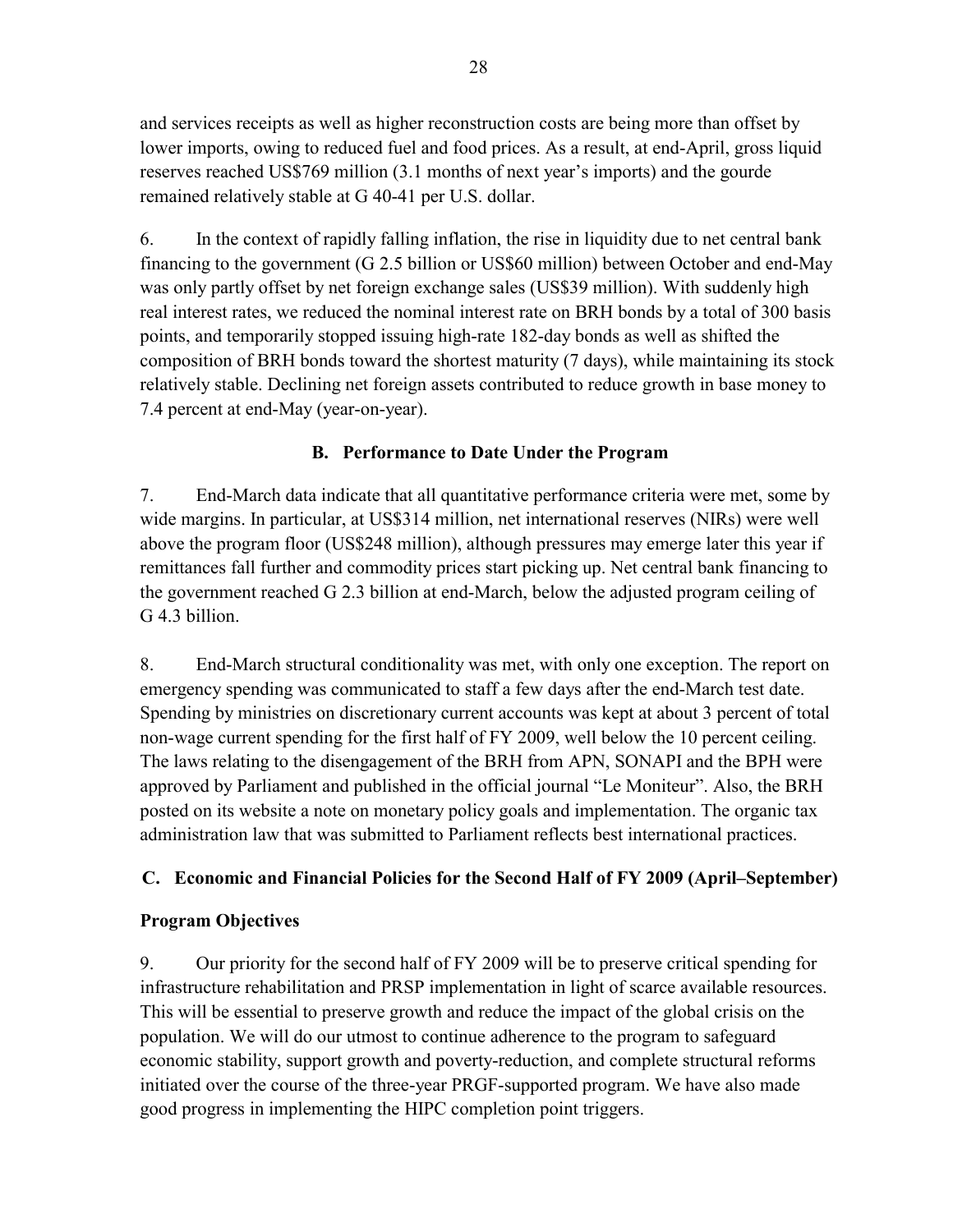## **Growth and Inflation**

10. Growth in FY 2009 is projected at 2 percent compared to 2.5 percent at the time of the fourth PRGF review. In spite of the worsening external environment and the slow recovery in agricultural output, growth is supported by rising public investment (including off-budget spending), better-than-anticipated remittance flows, and somewhat improved net exports compared to earlier projections. For FY 2010, we anticipate a moderate recovery in real GDP growth to 2.4 percent, as the impact of the 2008 hurricanes on the economy fades and remittances recover gradually in the context of improving global conditions.

11. Annual inflation is projected at 1 percent at end-September 2009, compared with 9.5 percent in the program. Although international prices for Haiti's imports are projected to decline by 28 percent through end-year, remaining disruptions in local distribution networks should keep local food prices and core inflation at a much higher level than overall inflation. For FY 2010, the statistical impact of the 2008 peak in inflation will fully unwind, import prices are expected to increase, and core inflation should remain high, so that end-year inflation should increase to 5 percent.

## **Fiscal**

12. A revised FY 2009 budget was submitted to Parliament in March 2009 and was approved on June 2. Adjusting mainly for differences in foreign-financed capital spending, the budget is broadly in line with the fourth PRGF review targets. The budget aims at supporting growth through preserving critical spending for infrastructure rehabilitation and PRSP implementation. Budgeted revenue (G 32.8 billion) is in line with the fourth PRGF review target. Including off-budget spending and foreign-financed projects, the expenditure envelope agreed at the time of the fourth review amounts to G 61.1 billion.

13. However, domestic revenue is now projected to be G 29 billion, lower than anticipated under the program. The projection reflects lower customs revenue (G 1.5 billion) as well as lower domestic tax revenue including import-related domestic tax revenue (G 2.4 billion). Other domestic revenues are performing well and are now projected to be higher by about G 0.2 billion for the year. We are striving to avoid further revenue losses and the completion of measures underway is expected to enhance revenue administration. In particular, the domestic tax administration (DGI) and the customs administration (AGD) will soon be able to share information on import-related activities on a real time basis, and the recent installation of the customs management software SYDONIA in our provinces (one of the conditions to reach the HIPC completion point) should also help support revenue collection in the second half of the fiscal year. Nonetheless, critical technical assistance from Canada to modernize tax and customs administration has only recently started and is unlikely to have an impact on revenue this fiscal year. We are fully committed to increasing domestic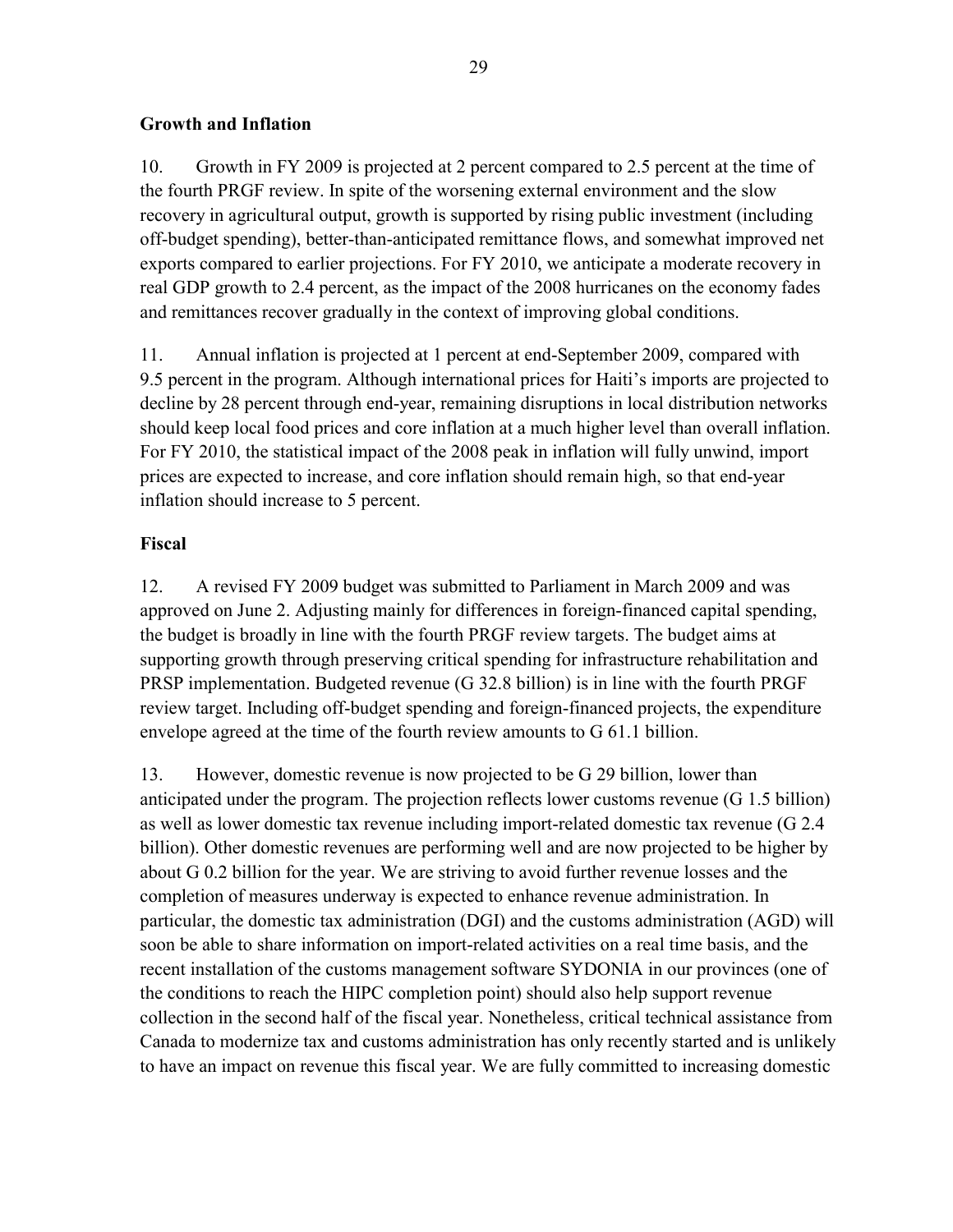revenue collection and are planning to implement new tax measures during the next fiscal year.

14. Before the envisaged tax measures are implemented and take their full effect, the revenue shortfall could be covered by a combination of adjustments in spending and increased central bank financing. In light of the fragile social and political situation, our primary objective is to preserve the implementation of priority investment projects through the rest of the fiscal year in order to support growth, create jobs and thus improve the living conditions of the population. We will continue to seek additional donor support to help meet significant outstanding needs, but we recognize that it may not materialize following the Washington donor conference.<sup>2</sup>

- Delays in passing the FY 2009 budget will contribute to savings on the wage bill and goods and services, and domestic investment will be limited to implementation of a minimum level of priority projects through the end of the fiscal year.
- We propose using up to a maximum of  $G<sub>2</sub>$  billion (US\$50 million) in new central bank financing in order to cover part of the new fiscal gap caused by the shortfall in revenue and not covered by donor support. This amount would allow us to maintain overall spending close to the already compressed level envisaged at the time of the fourth review of our PRGF-supported program, thus preventing further cuts in priority expenditure. Given the strongly deflationary environment, we believe that macroeconomic stability would not be at risk. In order to avoid a further deterioration of the central bank balance sheet, we commit to include the totality of new net central bank financing in the consolidated amount of government obligations to be securitized under the BRH recapitalization plan, and to increase the initial amount of treasury bills to be issued under this plan in FY 2010.
- We are committed to contain unsustainable transfers to the energy sector that arise because of subsidized electricity prices. The recent coming on stream of three new power plants has significantly increased installed capacity and improved the supply of electricity in Cap Haitien, Carrefour and Gonaïves. However, since electricity prices charged to users do not cover production costs, fiscal transfers to the energy sector

 $\overline{a}$ 

 $2^2$  For FY 2009, net external financing under the program does not include any new PetroCaribe/ALBA resources, although, aside from the funds allocated to the Emergency Program, a total of US\$42 million in new available funds from PetroCaribe have been accumulated in commercial banks as of end-April (in addition to PetroCaribe flows from 2008 that have been allocated to the Emergency Program). In case they constitute public debt and/or are spent by the central government in FY 2009, these resources will be treated as budget support or as project account resources for program purposes, as specified in the attached Technical Memorandum of Understanding. The nature of these resources will be determined by their originating contract and the definitions in the attached Technical Memorandum of Understanding (¶¶2, 27–28 ).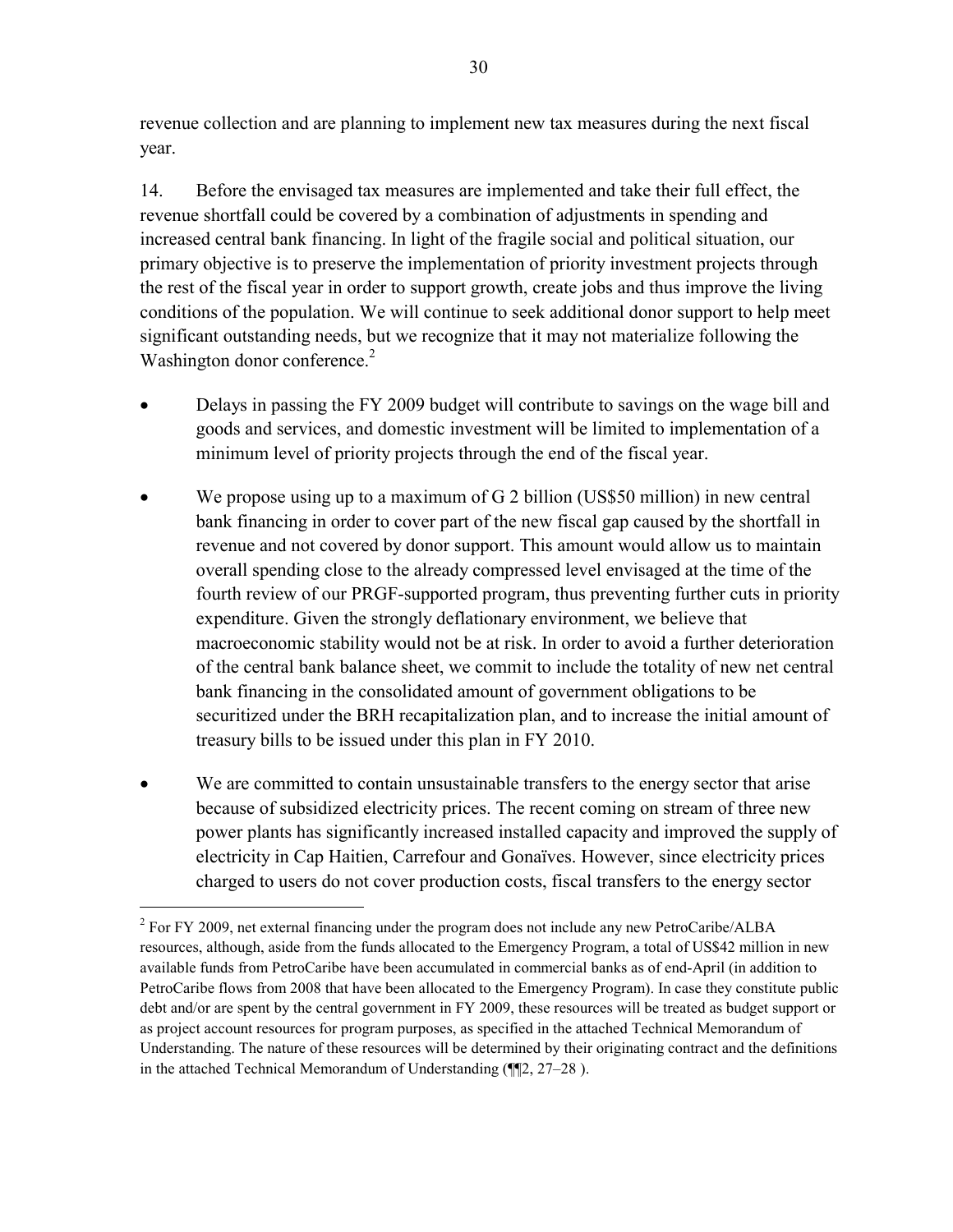have increased at a fast pace since the beginning of the fiscal year and could significantly exceed the budgeted amount of G 3.5 billion. In addition to ongoing efforts to reduce losses and improve the quality and reliability of the energy supply, we intend to publish and implement by end-September 2009 at the latest, a new electricity tariff structure that would increase and maintain electricity prices at costrecovery levels, while protecting poorer households.

15. This approach would leave a revised overall deficit for FY 2009 (excluding grants and foreign-financed investment, but including off-budget emergency spending) of G 15.4 billion (5.3 percent of GDP), compared to G 12.6 billion (4.4 percent of GDP ) in the original program.

## **Monetary and Financial Sector**

16. Monetary policy will remain geared toward containing core inflation, as the impact of high commodity prices wanes. To this end, the annual rate of base money growth will be kept unchanged at 9.3 percent during FY 2009, close to that of nominal GDP growth (8.3 percent). With this objective in mind, the BRH will seek to sterilize new net central bank financing through open market operations and foreign exchange sales. While the BRH may undertake foreign exchange operations to smooth out disruptive exchange rate volatility, it remains committed to its flexible exchange rate regime, which will continue to be an important instrument to help the economy adjust to shocks. To help guide inflation expectations, we will continue to publish regular reports on monetary policy goals and outcomes, at least on a quarterly basis. We will continue to improve liquidity management, including through ensuring close coordination between the Ministry of Economy and Finance and the BRH to assess upcoming liquidity needs, including for foreign exchange.

17. We are actively seeking alternatives to contain sterilization costs while preserving a well-defined yield curve through a balanced mix of available maturities for our BRH bonds. In particular, we stand ready to use all available instruments, including 182-day bonds, in order to facilitate the development of a government securities market during the next fiscal year. Our medium-term objective remains to create a competitively-determined policy interest rate that can serve as a better transmission mechanism for monetary policy objectives. We will also continue to encourage broader participation in the weekly central bank bond auctions, and have plans to encourage participation by individuals through certified brokers.

18. Preliminary prudential indicators through end-March 2009 suggest that the banking sector remains sound, adequately capitalized, and profitable despite weak economic activity. Credit and net profits increased by 13 percent and 30 percent, respectively, from a year ago, contributing to a sharp improvement in earning indicators. NPLs have remained stable at 10.5 percent. However, credit in foreign currency rose further to about 70 percent. Thus, as a temporary prudential measure to discourage excessive lending in foreign currency, we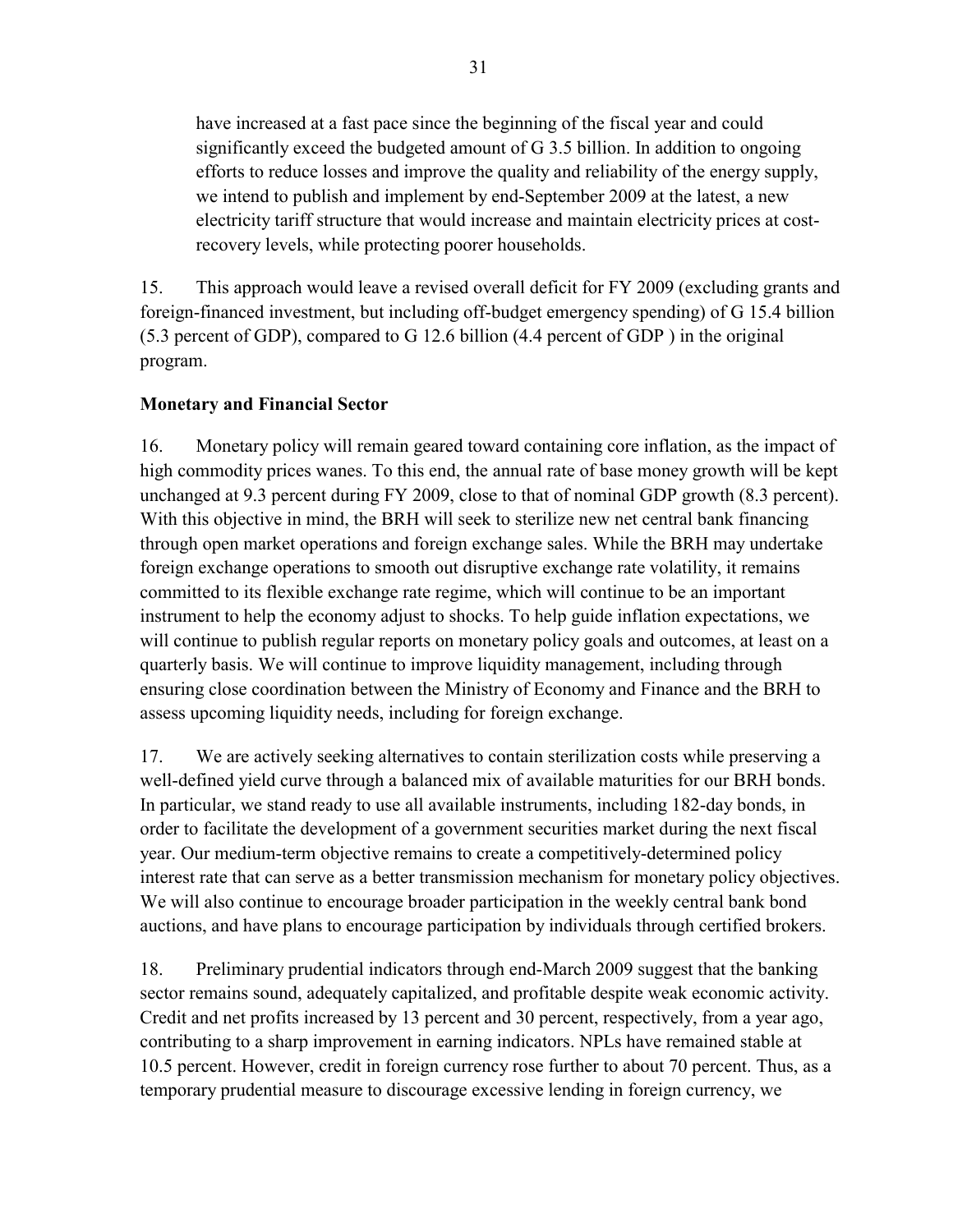announced in March an increase from 31 percent to 34 percent in the reserve requirement on U.S. dollar-denominated deposits, and we cut (from 30 percent to 29 percent) the requirement on gourde deposits.<sup>3</sup> We will implement additional measures if needed and will monitor developments closely to ensure the continued health of the banking system. Approval by Parliament of the banking law by end-September 2009 will give us enhanced legal and administrative tools to intervene promptly and forcefully should banking sector problems develop.

## **Quantitative Program Targets**

19. The last six months of the program will be monitored using quantitative indicative targets for end-June and quantitative PCs for end-September as presented in Table 2. The next and last test date for the program will be end-September 2009. The PRGF-supported program is set to expire on November 16, 2009, but end-September data will not be available in time to complete the review by November 16. We therefore request an extension of the current PRGF-supported arrangement until January 31, 2010 to allow time to complete the sixth review.

20. It is anticipated that the fifth program review will be completed on or around June 29, 2009, and that the sixth review will be completed on, or around, January 20, 2009. For end-September 2009, new central bank financing to the non-financial public sector will be set at G 2.395 billion, including the drawing down of G 349 million in accumulated deposits at end-September 2008. The programmed reduction in NIR of US\$50 million during FY 2009 should provide sufficient room to preserve reserve coverage in case of a sudden deterioration in the external accounts and to sterilize central government financing as needed. The definitions of the quantitative targets are provided in the attached Technical Memorandum of Understanding (TMU). Out of the original amount of US\$50 million in donor support to be committed, a total of US\$49.6 million has now been identified, so that the expected maximum amount of central financing allowed under the program adjustor is now US\$0.4million. If, however, the expected budget support does not materialize, the program adjustor will allow central bank financing to cover the shortfall as outlined in the TMU. In keeping with our central program commitment, we will budget resources for repayment of central bank financing in the following fiscal year. The program allows full spending of any additional external support above and beyond the net amounts projected.

## **Program Structural Measures**

1

21. Structural reforms will center on measures initiated earlier in the program but still outstanding, as well as newly-relevant measures in the areas of strengthening financial

 $3$  Seventy percent of the reserve requirement on U.S. dollar deposits has to be complied with in U.S. dollars.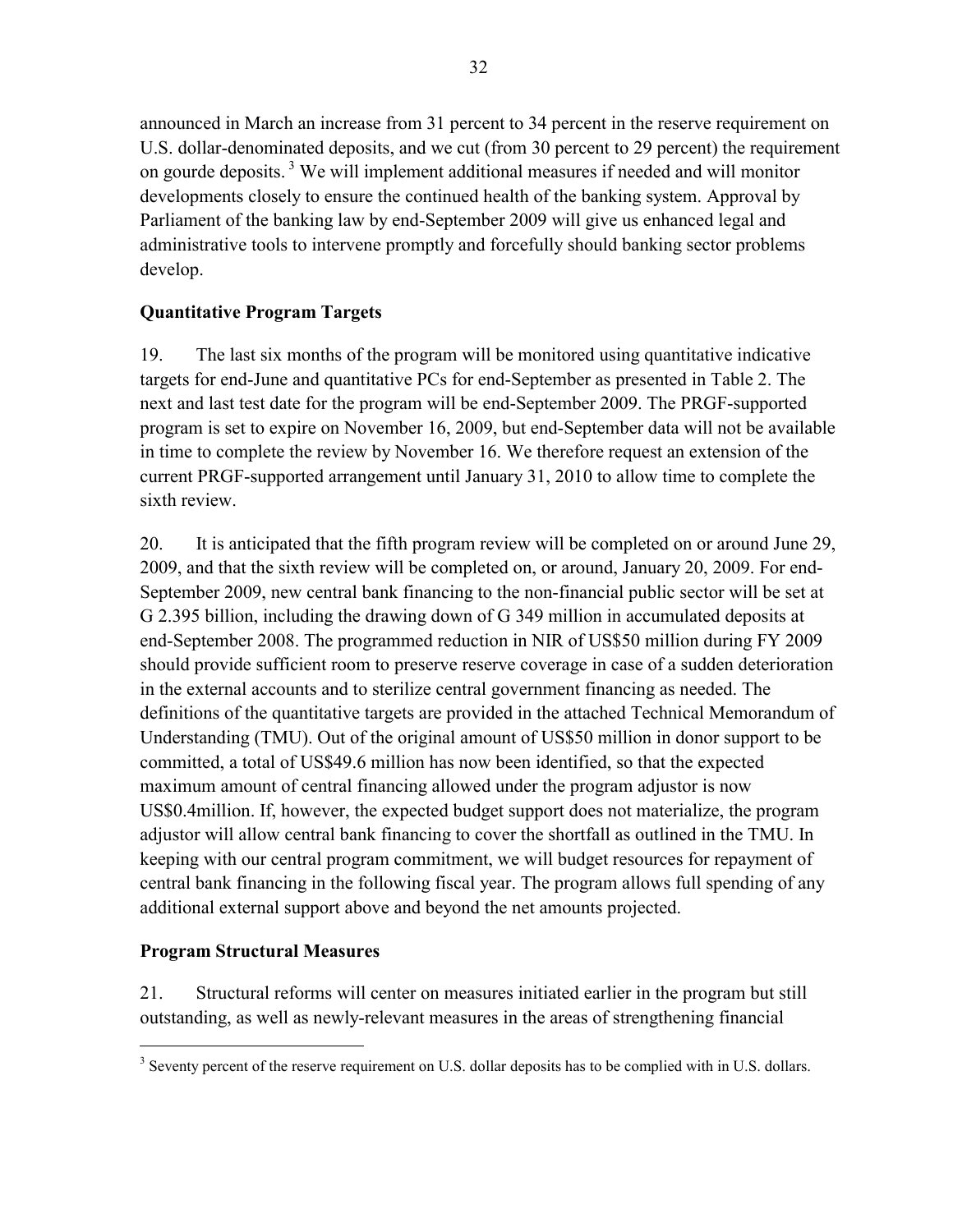governance and reinforcing monetary policy independence. In line with the recent change in the Fund's conditionality policy, we request that the end-September structural performance criteria be changed to benchmarks (Table 3) . These measures are laid out in more detail in the attached Technical Memorandum of Understanding.

- We will seek prompt parliamentary approval of key laws tabled in mid-2007, including the banking law and a new customs code.
- We will begin implementing the newly agreed recapitalization plan for the BRH. In particular, we will: (i) increase interest payments by the MEF in line with the plan, (ii) establish a calendar for the replacement of the current unsecuritized stock of central government debt to the BRH with the issuance of Treasury Bills (T-Bills), with the first issuance of T-Bills (in the amount of G 5.9 billion) to occur during FY 2010; (iii) jointly establish the magnitude of government debt to the BRH to be treated under the recapitalization plan, and approve its consolidation by end-September 2009; and (iv) produce a memorandum of understanding between MEF and BRH on the financial terms of the T-Bills to be issued, their tradability, and any other operational matters relevant for the implementation of the swap, consistent with the BRH recapitalization plan.
- With technical assistance already under way, the debt management unit in the Ministry of Economy and Finance will be reinforced, in preparation for issuance of T-Bills and to ensure continued debt sustainability after the HIPC completion point.
- We will continue to limit spending under ministerial current accounts.
- Regarding the emergency of f-budget spending, we have provided detailed reports to Parliament and the Fund on implementation to date, and we are committed to continue to monitor the remaining US\$50 million in emergency off-budget spending very closely and to provide monthly tables of execution based on normal budget execution on a quarterly basis. We reiterate our commitment to audit all off-budget spending in line with normal audit procedures for on-budget spending.
- The current pace of transfers to the energy sector is unsustainable and we are committed to containing further increases through the implementation of a new electricity tariff structure that will increase and maintain prices at cost-recovery levels, effective at the latest by end-September 2009.

## **Progress Toward the HIPC Completion Point**

22. Despite difficult circumstances in Haiti in the past year, including the lack of a cabinet for five months and the hurricanes, we have made significant progress on outstanding conditions for reaching the HIPC completion point and benefiting from HIPC and MDRI debt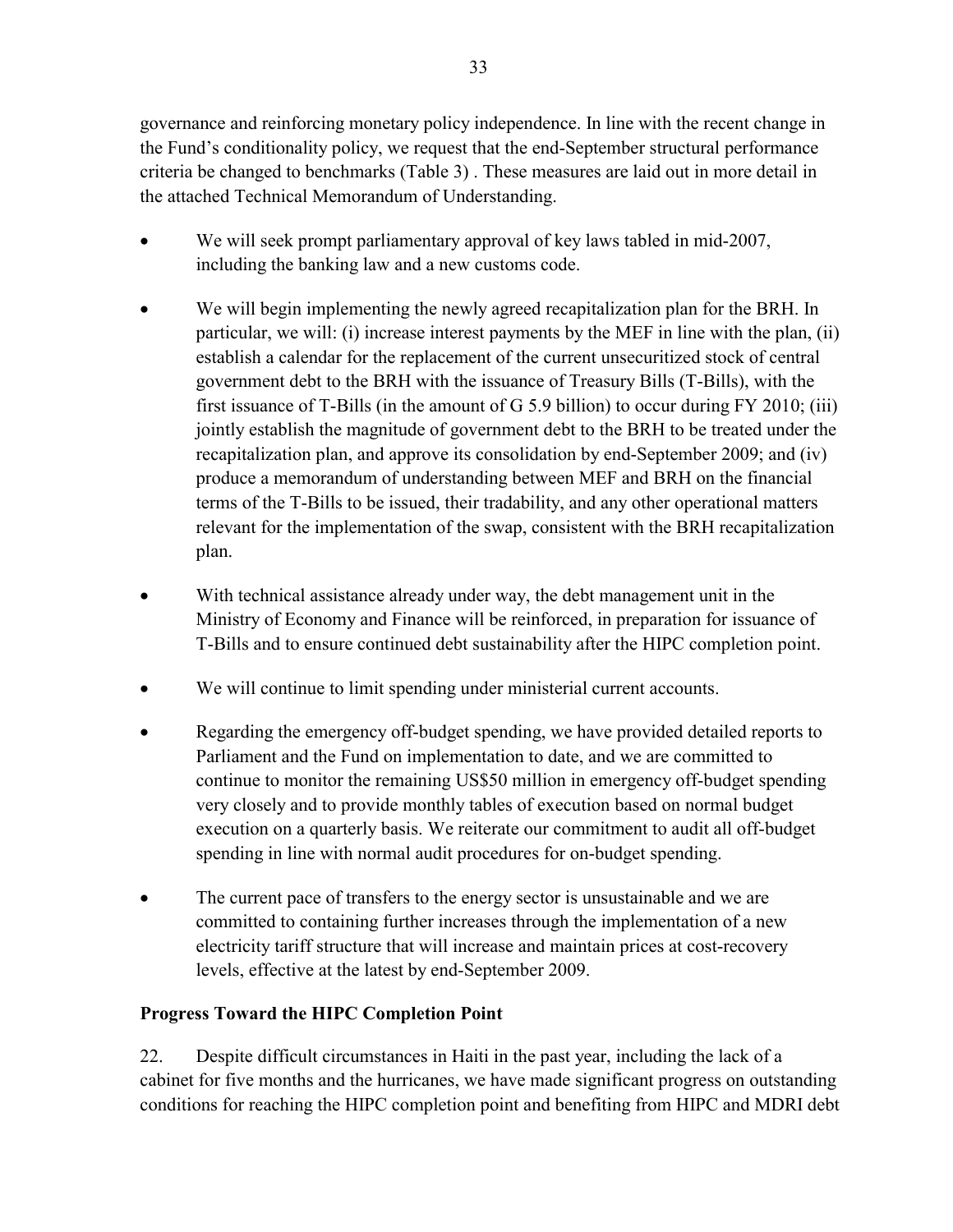stock reductions by mid-2009. In particular, we have maintained macroeconomic stability and performance under our PRGF-supported program has remained strong. Haiti's PRSP has been implemented for one year and an annual progress report on implementation has been submitted to the IMF and the World Bank. We have strengthened public financial management, including by ensuring that budgeted spending is aligned with PRSP priorities and better tracking poverty-reducing outlays, auditing government accounts and submitting them to Parliament, and enhancing customs controls through the installation of the SYDONIA customs management software at the main provincial customs posts in addition to Port-au-Prince. Debt management capacity has been improved through the installation of software for a centralized external debt database, and the second of two quarterly external debt reports was finalized in June 2009. Building on decrees issued in 1989 and 2003, a procurement law was approved by Parliament on June 10 and we are prepared to move quickly on its implementation.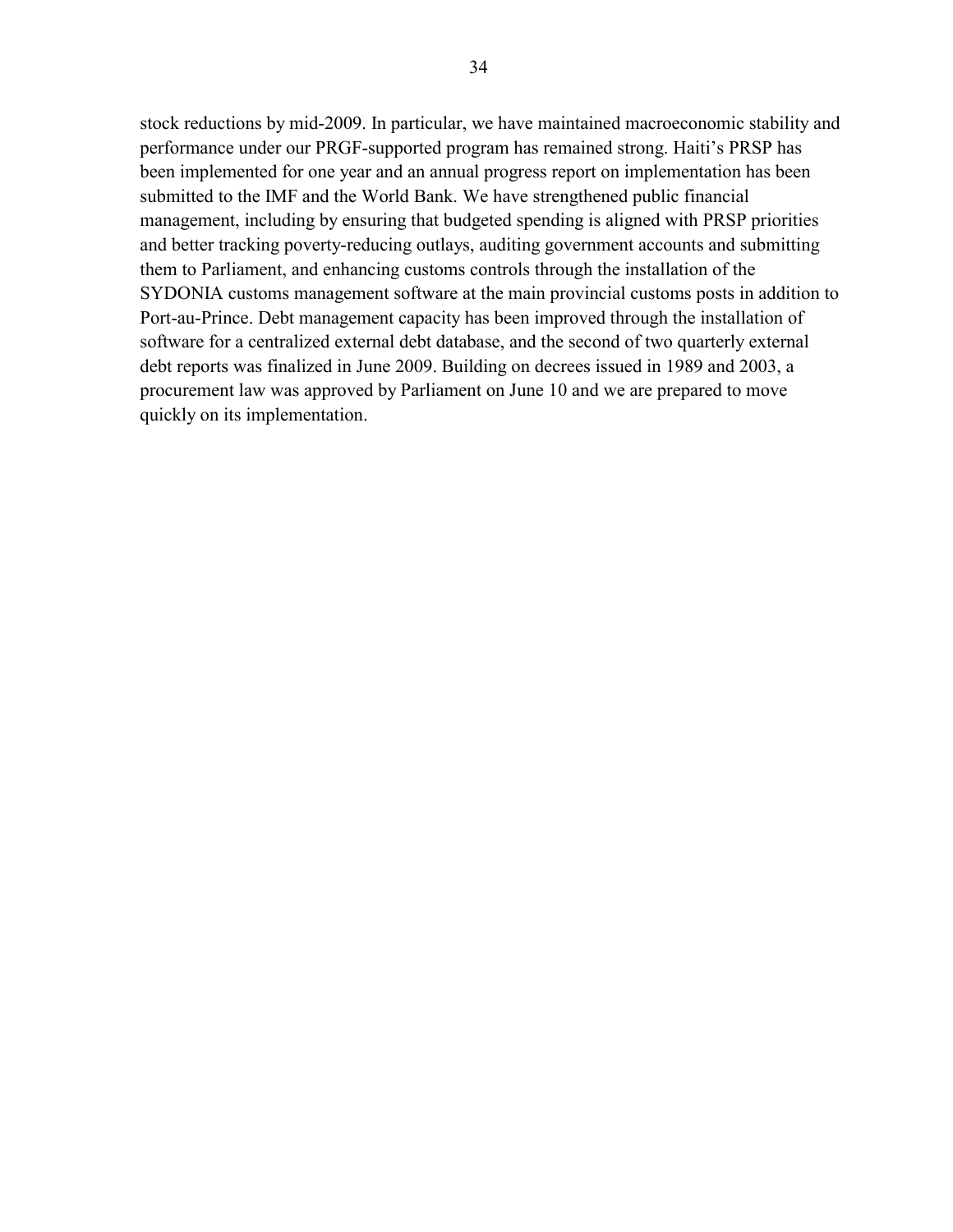#### **Table 1. Haiti: Proposed Schedule of Disbursements**

| Amount         | Date                | Conditions for Disbursement 1/                                                                                                               |
|----------------|---------------------|----------------------------------------------------------------------------------------------------------------------------------------------|
| SDR 28,100,000 | November 20, 2006   | Executive Board approval of the three-year arrangement<br>under the PRGF. Includes 25% of quota in access<br>for repayment of EPCA purchases |
| SDR 7,600,000  | July 23, 2007       | Observance of performance criteria for March 2007 and<br>completion of the first review under the PRGF arrangement.                          |
| SDR 7,600,000  | February 20, 2008   | Observance of performance criteria for September 2007 and<br>completion of the second review under the PRGF arrangement.                     |
| SDR 23,980,000 | June 23, 2008       | Observance of performance criteria for March 2008 and<br>completion of the third review under the PRGF arrangement.                          |
| SDR 23,980,000 | February 11, 2009   | Observance of performance criteria for September 2008 and<br>completion of the fourth review under the PRGF arrangement.                     |
| SDR 15,790,000 | June 29, 2009       | Observance of performance criteria for March 2009 and<br>completion of the fifth review under the PRGF arrangement.                          |
| SDR 7,610,000  | January 20, 2010 2/ | Observance of performance criteria for September 2009 and<br>completion of the sixth review under the PRGF arrangement.                      |

1/ Other than the generally applicable conditions for the Poverty Reduction and Growth Facility (PRGF).

2/ An extension of the program beyond its expiration date (November 19, 2009) is being requested at the time of the fifth review to allow additional time to complete the sixth review.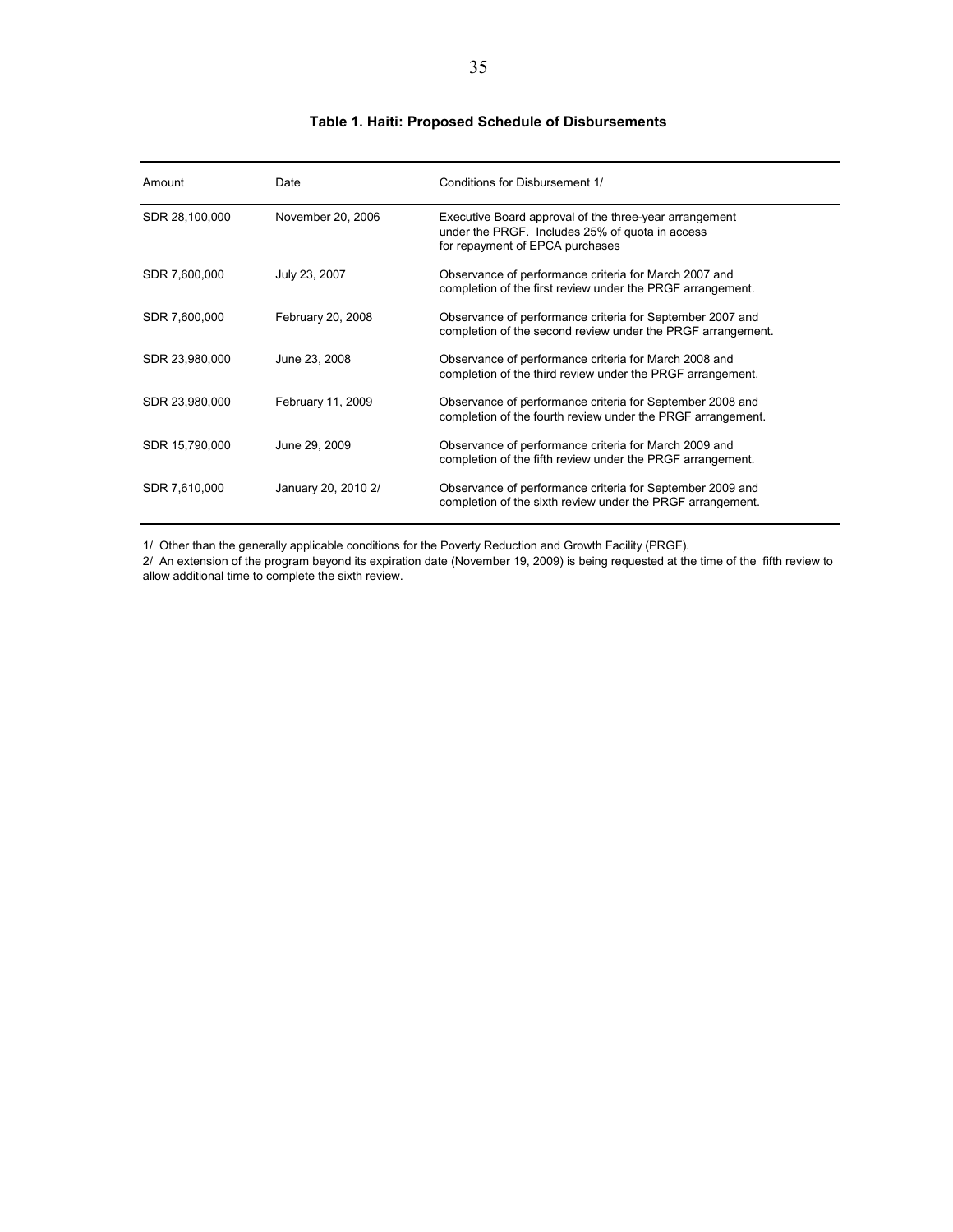#### Table 2. Haiti: Indicative Targets and Quantitative Performance Criteria, FY 2009

|                                                                                                    | Actual stock at          |             |                           |        |                                      | <b>Cumulative Flows since September 2008</b> |                           |          |                                      |                        |                                |
|----------------------------------------------------------------------------------------------------|--------------------------|-------------|---------------------------|--------|--------------------------------------|----------------------------------------------|---------------------------|----------|--------------------------------------|------------------------|--------------------------------|
|                                                                                                    | end-                     |             | <b>Dec 08</b>             |        |                                      |                                              | Mar 09                    |          |                                      | Jun 09                 | Sep 09                         |
|                                                                                                    | Sep 08                   | Ind. target | Prog. with<br>adjustor 3/ | Actual | Deviation from<br>prog<br>w/adjustor | Test date PC                                 | Prog. with<br>adjustor 3/ | Actual   | Deviation from<br>prog<br>w/adiustor | Revised ind.<br>target | <b>Revised test</b><br>date PC |
| Performance criteria                                                                               |                          |             |                           |        |                                      |                                              |                           |          |                                      |                        |                                |
| Net central bank credit to the NFPS (in millions of gourdes)                                       | 20,541                   | 1.915       | 1.034                     | 672    | $-363$                               | 3,500                                        | 4.316                     | 1.718    | $-2,598$                             | 2,765                  | 2,395                          |
| Central Government                                                                                 | 20,607                   | 2.100       | 1.219                     | 984    | $-236$                               | 3,500                                        | 4.316                     | 2.265    | $-2,052$                             | 2,765                  | 2,395                          |
| Rest of NFPS 1/                                                                                    | $-67$                    | $-185$      | $-185$                    | $-312$ | $-127$                               | $\Omega$                                     | $\Omega$                  | $-546$   | $-546$                               | $^{\circ}$             | $\Omega$                       |
| Net domestic banking sector credit to the central government 2/                                    | 13,336                   | 5.115       | 4,806                     | 4.459  | $-347$                               | 9,530                                        | 7,953                     | 5,803    | $-2,150$                             | 8,795                  | 8,425                          |
| Net domestic assets of the central bank (in millions of gourdes) - ceiling 3/                      | 16,579                   | 2.100       | 1.148                     | $-205$ | $-1.353$                             | 3,690                                        | 4,494                     | 1,772    | $-2,723$                             | 4,367                  | 4,702                          |
| Gross Credit from Commercial Banks to the Central Government (in millions of gourdes) - ceiling 4/ |                          |             | $\Omega$                  |        | $\Omega$                             |                                              | $\Omega$                  | 0        | $^{\circ}$                           | $\Omega$               | $\Omega$                       |
| Domestic arrears accumulation of the central government 4/                                         |                          |             |                           |        |                                      |                                              | $\Omega$                  | $\Omega$ |                                      |                        |                                |
| New contracting or guaranteeing by the central government or the BRH                               |                          |             |                           |        |                                      |                                              |                           |          |                                      |                        |                                |
| of nonconcessional external debt (In millions of U.S. dollars) 4/ 5/                               |                          |             |                           |        |                                      |                                              | 0                         | 0        |                                      |                        |                                |
| Up to and including one year                                                                       |                          |             |                           |        |                                      |                                              | $\Omega$                  |          |                                      |                        |                                |
| Over one-year maturity                                                                             |                          |             |                           |        |                                      |                                              | $\Omega$                  | $\Omega$ |                                      | $\Omega$               |                                |
| Net international reserves of central bank (in millions of U.S. dollars) - floor                   | 288                      |             | 23                        | 72     | 49                                   | $-40$                                        | $-60$                     | 26       | 86                                   | $-40$                  | $-50$                          |
| External arrears accumulation (in millions of U.S. dollars) 4/                                     |                          |             |                           |        |                                      | $\Omega$                                     | $\Omega$                  | $\Omega$ |                                      | $\Omega$               | $\Omega$                       |
| Indicative target:                                                                                 |                          |             |                           |        |                                      |                                              |                           |          |                                      |                        |                                |
| Change in base money (in millions of gourdes) - ceiling                                            | 28,392                   | 2,100       | 2,100                     | 2,749  | 649                                  | 2,050                                        | 2,050                     | 2,847    | 797                                  | 2,727                  | 2,652                          |
| <b>Memorandum items:</b>                                                                           |                          |             |                           |        |                                      |                                              |                           |          |                                      |                        |                                |
| Change in currency in circulation                                                                  | 13,030                   | 1.800       | 1.800                     | 2,275  | 475                                  | 950                                          | 950                       | 375      | $-575$                               | 1,098                  | 1,241                          |
| Net domestic banking sector credit to the rest of the of the non-financial public sector           | $-112$                   | $-185$      | $-185$                    | $-311$ | $-126$                               | $\Omega$                                     | $^{\circ}$                | $-586$   | $-586$                               | 0                      | $\Omega$                       |
| Government total revenue, excl. grants (in millions of gourdes)                                    | $\overline{\phantom{a}}$ | 7.209       | 7.209                     | 7.329  | 120                                  | 15,477                                       | 15,477                    | 14.493   | $-984$                               | 21,721                 | 29,041                         |
| Government total expenditure, excl. ext-fin investment (in millions of gourdes)                    | $\overline{\phantom{a}}$ | 12.251      | 12,251                    | 12,489 | 238                                  | 27,043                                       | 27,043                    | 22,698   | $-4.345$                             | 31,476                 | 44,435                         |

Sources: Ministry of Finance and Economy, Bank of the Republic of Haiti, and Fund staff estimates.

1/ It includes non-budgetary autonomous organizations, local governments and public entities. It will be measured as the change, from September 2008, in *créances nettes sur le secteur public*

(i.e, net credit to the non financial public sector) minus the change in *créances nettes sur l'état* (i.e. net credit to the central government), according to table 10R of the BRH.

2/ It includes a reduction of government deposits in commercial banks, that were originated in Petrocaribe-related disbursements during FY2008. As of end-FY08, the balance of these deposits amounted to US\$ 150 million.<br>The

3/ For program monitoring purposes, NDA is defined as monetary base minus program NIR in gourde terms. Program exchange rate of G41 per U.S. dollar.

4/ On a continuous basis.

5/ Excludes guarantees to the electricity sector in the form of credit/guarantee letters.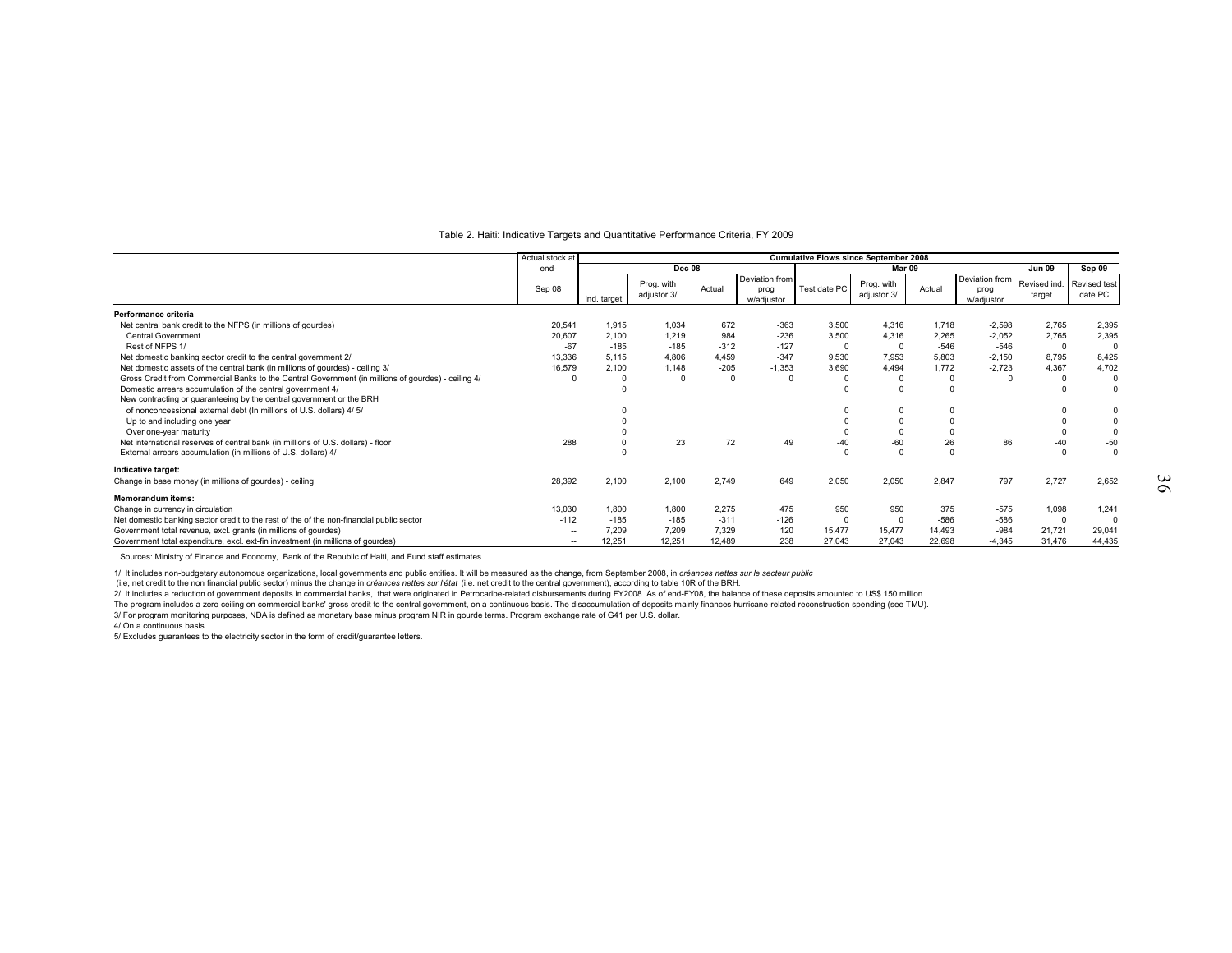| <b>Benchmarks</b>                                                                                                                                                                  | <b>Test Date</b>                                                                                                                            | <b>Macroeconomic</b><br><b>Rationale</b>                           |
|------------------------------------------------------------------------------------------------------------------------------------------------------------------------------------|---------------------------------------------------------------------------------------------------------------------------------------------|--------------------------------------------------------------------|
| Provide, along with normal monthly budget execution tables, execution<br>of emergency spending, by normal budget classification.                                                   | Quarterly during the<br>arrangement period,<br>starting on March 31,<br>2009 and until all off-<br>budget emergency<br>spending is executed | Strengthen fiscal<br>governance and<br>accountability.             |
| Limit to 10 percent nonwage current spending through current accounts.                                                                                                             | Quarterly (evaluated at<br>end-March and end-<br>September 2009)                                                                            | Strengthen fiscal<br>governance.                                   |
| Legislative passage of new banking law.                                                                                                                                            | End-September 2009                                                                                                                          | Reinforce financial<br>sector stability.                           |
| Implement first stage of BRH recapitalization plan.                                                                                                                                | End-September 2009                                                                                                                          | Strengthen monetary<br>policy independence.                        |
| Set up and train debt management unit in MEF - both to use centralized<br>external debt database, but also to manage domestic Treasury debt in<br>context of BRH recapitalization. | End-September 2009                                                                                                                          | Promote debt<br>management capacity.                               |
| Legislative passage of customs code.                                                                                                                                               | End-September 2009                                                                                                                          | Modernize customs<br>administration and<br>improve tax collection. |
| Publish and implement a new electricity tariff structure that would<br>increase and maintain electricity prices at cost-recovery levels.                                           | End-September 2009                                                                                                                          | Improve fiscal<br>discipline and<br>sustainability.                |

# Table 3. Haiti: End-September 2009 Structural Conditionality Measures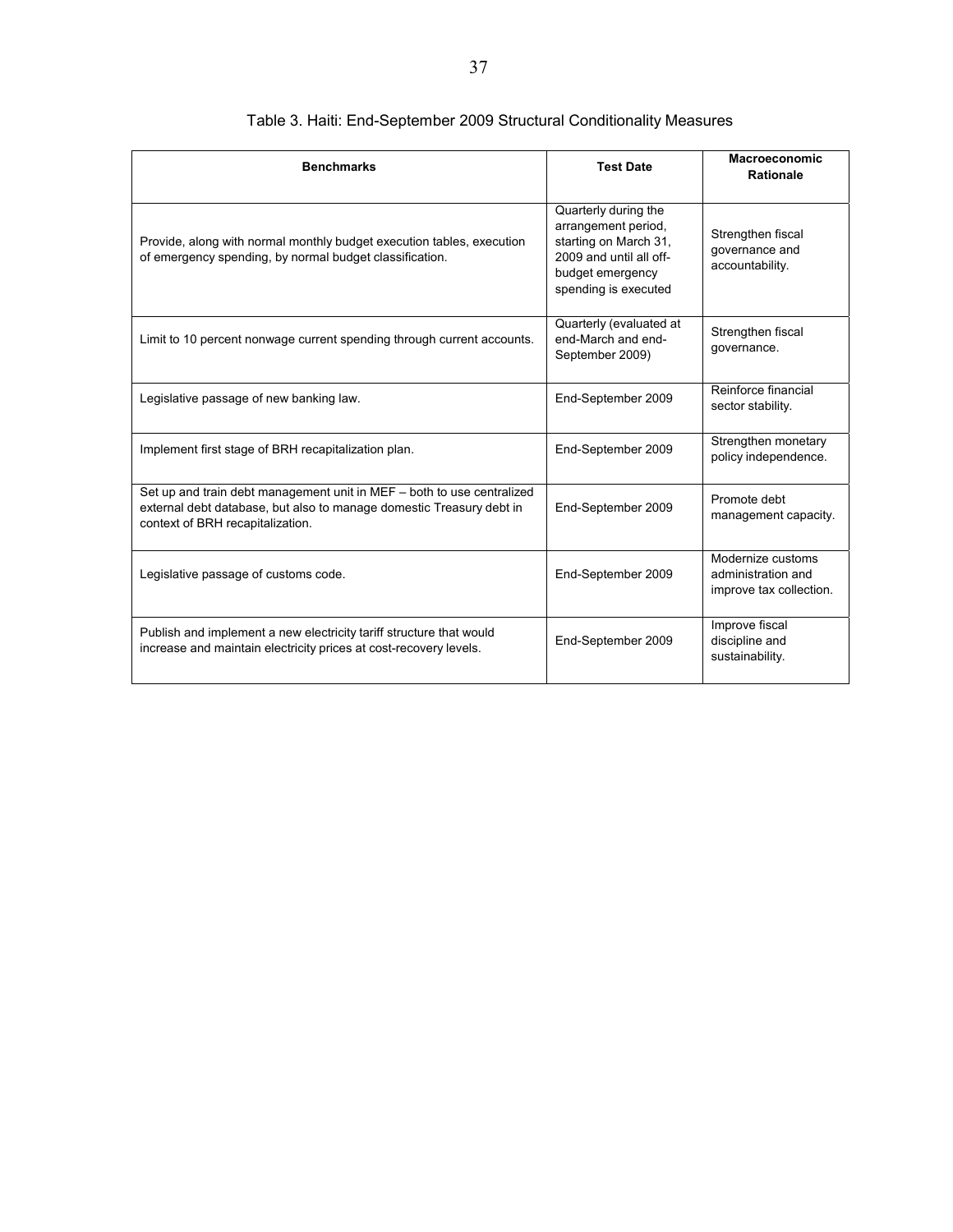#### **ATTACHMENT III. HAITI: TECHNICAL MEMORANDUM OF UNDERSTANDING**

1. Haiti's performance under the program supported by the Poverty Reduction and Growth Facility (PRGF) will be assessed on the basis of the observance of quantitative performance criteria as well as compliance with structural benchmarks. This Technical Memorandum of Understanding (TMU) defines the quantitative performance criteria, structural benchmarks, and indicative targets for the period April–September 2009, specified in Tables 1 and 2 of the Memorandum on Economic and Financial Policies (MEFP). It also lays down the monitoring and reporting requirements. The quantitative performance criteria under the program are set for end-September 2009. Targets for end-June 2009 are indicative.

#### **I. DEFINITIONS**

#### A. Net BRH Credit to the Central Government<sup>1</sup>

2. The change in net BRH credit to the central government is defined as, and will be measured using:

- a. Change in net domestic credit to the central government from the BRH according to Table 10R of the BRH.
- b. Change in the stock of project accounts ("Comptes de projets") included in Table 10R of the BRH will be excluded from change in net domestic credit to the central government as defined above.<sup>2</sup>
- c. Change in the stock of Special Accounts ("Comptes Speciaux") and seized values ("Valeurs Saisies UCREF") included in Table 10R of the BRH will be excluded from the change in net domestic credit to the central government as defined above. $3$

 $\overline{a}$ 

 $<sup>1</sup>$  The central government comprises the presidency, prime minister's office, parliament, national courts,</sup> treasury, line ministries and "organismes déconcentrés". It includes expenditures financed directly by foreign donors through ministerial accounts (comptes-courants).

 $2^{2}$  Project accounts ("Comptes de projets") refer to government accounts at the BRH which can only be used with the authorization of donors (similar to escrow accounts), i.e., their use is beyond the control of the central government. If included, movements in these accounts would appear as BRH credit to the government. See Section E for the treatment of PetroCaribe-related resources.

<sup>&</sup>lt;sup>3</sup> Special Accounts ("Comptes Speciaux") refer to US\$-denominated central government sight deposits at the BRH. The balance of these accounts increase with the proceeds of the sales of in-kind aid (in the form of wheat, maize, rice, etc.) received by the Haitian government; these proceeds are earmarked to finance specific projects and cannot be used by the Central Government without the explicit authorization of respective donors.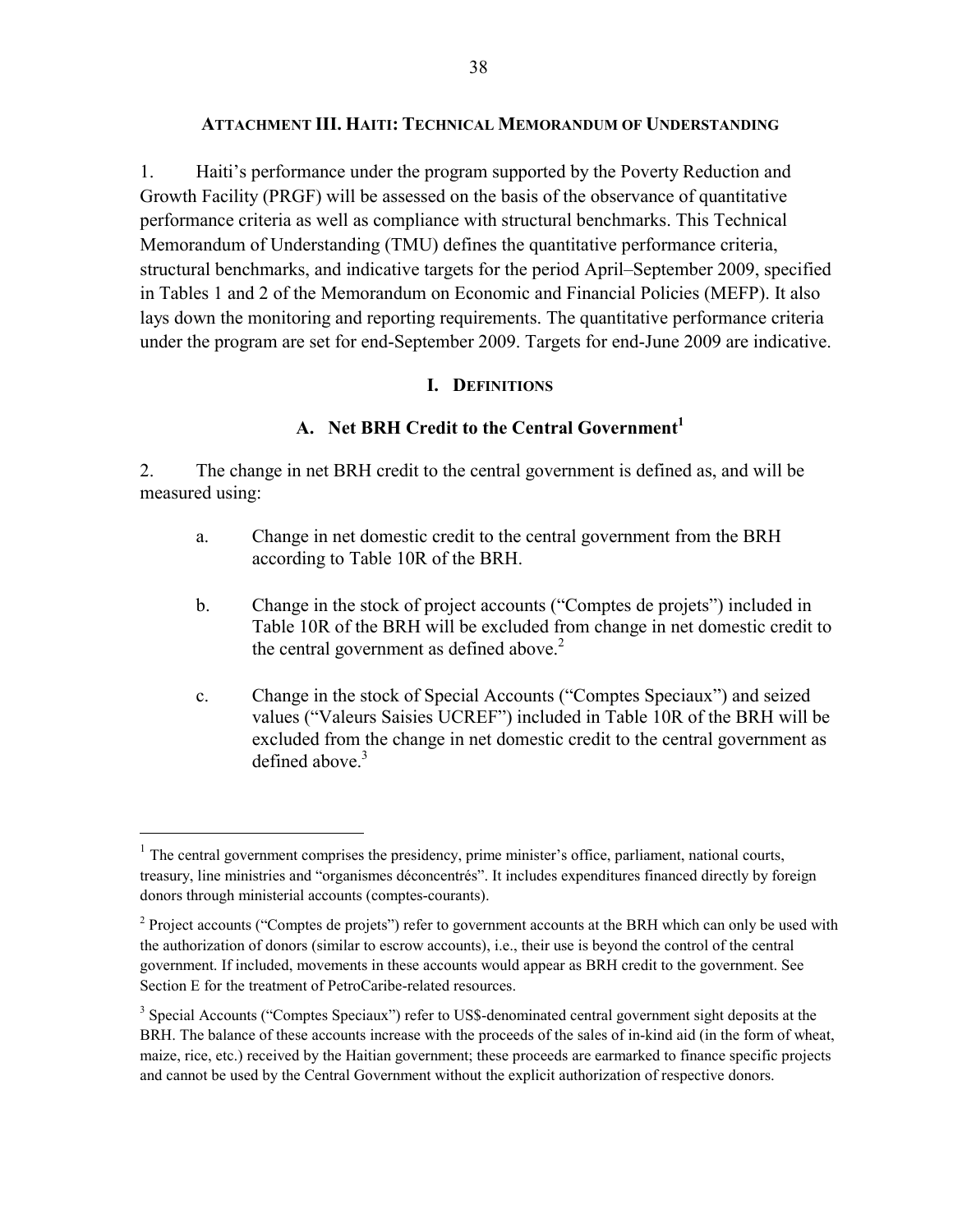3. The changes will be measured on a cumulative basis from the stock at end-September 2008.

# **B. Net Domestic Banking Sector Credit to Central Government**

4. The change in net domestic banking sector credit to the central government is defined as, and will be measured, using:

- a. Change in the stock of net domestic credit to the central government from the BRH according to Table 10R of the BRH; plus, the change in the stock of net domestic credit of the central government from domestic banks according to Table 20R of the BRH;
- b. The change in the stock of project accounts ("Comptes de projets"), as defined in 2.b above, will be excluded from the change in net domestic banking sector to the Central Government.
- c. The change in the stock of Special Accounts ("Comptes Speciaux") and seized values ("Valeurs Saisies UCREF"), as defined in 2.c above, will be excluded from the change in net domestic banking sector to the Central Government.

In addition, the ceiling for the change in gross credit from domestic banks to the central government will be set at zero continuously throughout the program period.

5. The changes will be measured on a cumulative basis from the stock at end-September 2008.

## **C. Net International Reserves**

6. The change in net international reserves will be measured using:

 $\overline{a}$ 

- a. Change in net foreign assets ("Réserves de change nettes" of the BRH Table 10R for 2008 and 2009);<sup>4</sup>
- b. Minus the change in foreign currency deposits of commercial banks at the BRH ("Dépôts à vue en US\$ et en EURO des BCM à la BRH" of the BRH Table 10R).
- c. Minus the change in the stock of project accounts ("Comptes de projets") as defined in 2.b above.

<sup>&</sup>lt;sup>4</sup> Letters of credit and guarantee ("Lettres de crédit" and "Lettres de garantie") are reported in Table 10R as part of BRH foreign liabilities ("Engagements exterieurs"), and therefore are already netted out of NIR.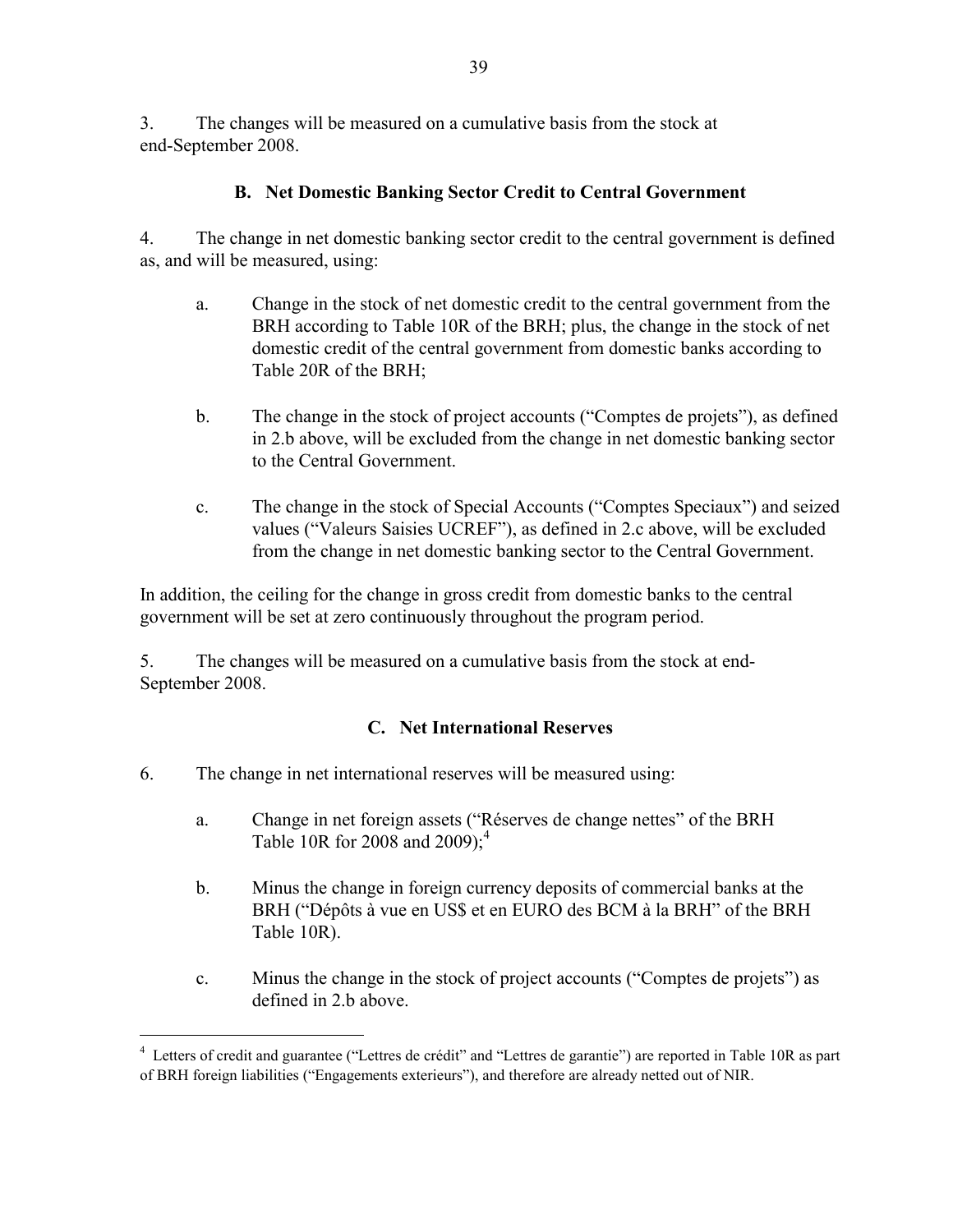d. Minus the change in the stock of Special Accounts ("Comptes Speciaux") and seized values ("Valeurs Saisies UCREF") as defined in 2.c above.

7. Data will be expressed in U.S. dollar terms and valued at the corresponding endperiod market exchange rate.

8. For definition purposes, net international reserves are the difference between the BRH's gross foreign assets (comprising gold, special drawing rights, all claims on nonresidents, and BRH claims in foreign currency on domestic financial institutions) and reserve liabilities (including liabilities to nonresidents of one-year maturity or less, use of Fund credit, and excluding trust funds). Swaps in foreign currency with domestic financial institutions and pledged or otherwise encumbered reserve assets are excluded from net international reserves. For the purposes of the program any new SDR allocation would be included in reserve liabilities.

9. The changes will be measured on a cumulative basis from the stock at end-September 2008.

## **D. Net Domestic Assets of the BRH**

10. The change in net domestic assets of the BRH is defined as, and will be measured using:

- a. Change in base money (program definition according to Section I. below);
- b. Minus the change in the U.S. dollar amount of net international reserves (program definition according to section C above), converted into gourdes at the program exchange rate.

11. The program definition of net domestic assets of the BRH will use a program exchange rate of G 41 per U.S. dollar for the period April-September 2009.

12. The changes will be measured on a cumulative basis from the stock at end-September 2008.

# **E. PetroCaribe-Related Inflows in FY 2008 and FY 2009**

13. The authorities indicated that PetroCaribe-related inflows during FY 2008 amounted to US\$201 million. These inflows constitute direct external debt of the central government and will be spent during FY 2009, mainly in post-hurricane reconstruction projects, and hurricane-related relief. As of end-September 2008, US\$51.0 million of such inflows were held in U.S. dollar-denominated sight deposits of the central government at the BRH, and the remaining US\$149 million in U.S. dollar-denominated deposits of the central government at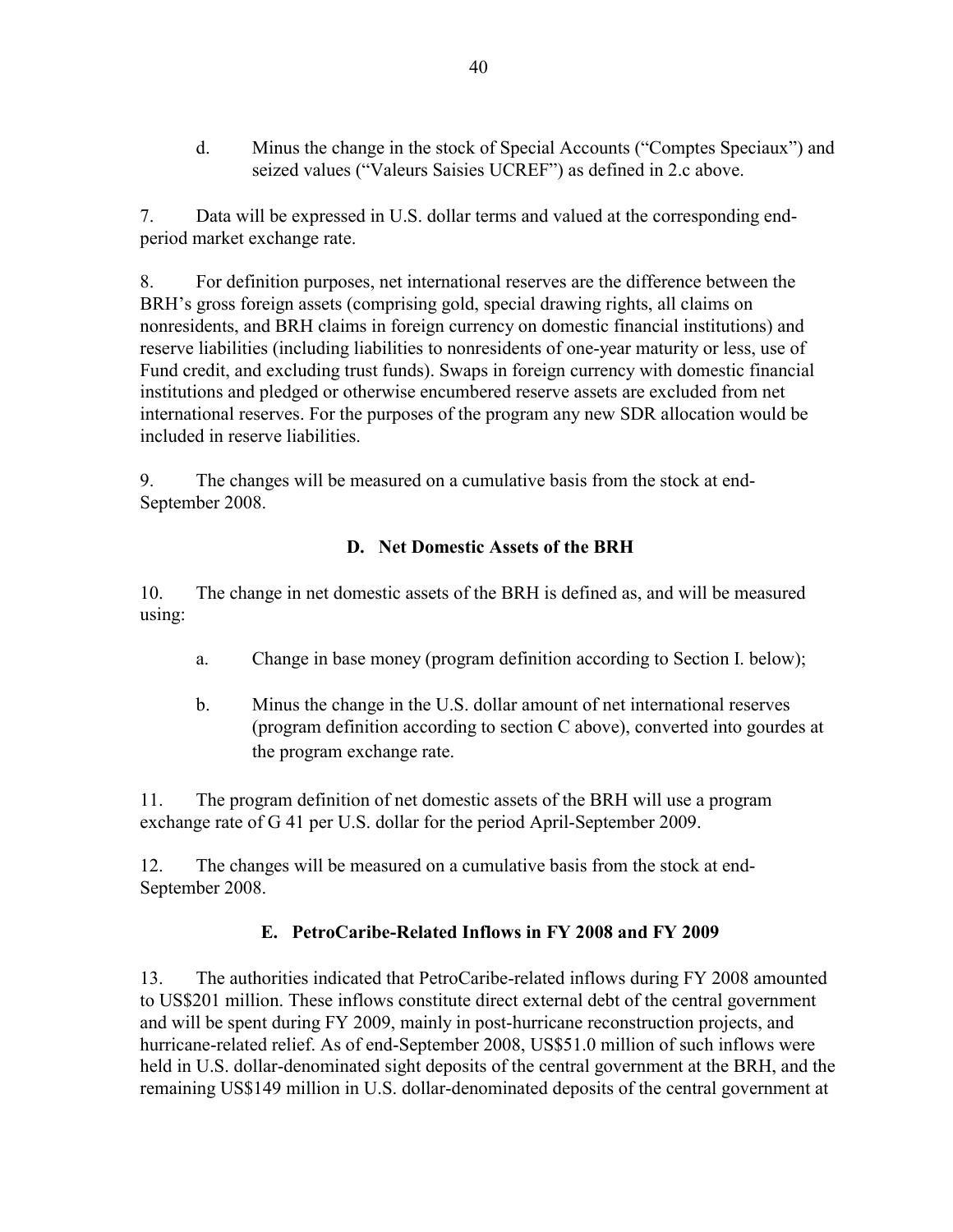domestic commercial banks. These resources are under the direct control of the central government, for program purposes.

14. The authorities indicated that they were exploring options to channel new Petrocaribe/ALBA-related inflows during FY 2009 through a binational Venezuela-Haiti corporation.<sup>5</sup> Until new institutional arrangements are finalized, these inflows will continue to be held in central government accounts at a commercial bank.

# **F. Nonconcessional External and Foreign-Currency Denominated Debt**

15. The definition of debt comprises all instruments, including new financial instruments that share the characteristics of debt, as set forth in paragraph No. 9 of the Guidelines on Performance Criteria with Respect to Foreign Debt (Decision No.12274-(00/85), August 24, 2000).

16. The concessional nature of debt will be determined on the basis of the commercial interest reference rates (CIRRs), as laid out by the Organization for Economic Cooperation and Development (OECD). A debt is defined as concessional if, on the date of signature, the ratio between the present value of the debt computed on the basis of reference interest rates and the face value of the debt is less than 65 percent (equivalent to a grant element of at least 35 percent).

17. Excluded from the ceiling are short-term import-related credits, rescheduling arrangements, borrowing from the Fund, and guarantees for the electricity sector in the form of letters of credit.

18. The ceilings for contracting and guaranteeing nonconcessional debt by the central government and the BRH will be set at zero continuously throughout the program period.

# **G. Government Current Accounts**

19. Ministerial current accounts are mechanisms for channeling expenditures. In principle, the use of these accounts should be limited to unforeseen emergency outlays. The BRH will provide monthly information on the stock of these current accounts for the central government (as defined in footnote 1).

20. The target is calculated on a cumulative basis. The ceiling on the use of current accounts will be met if year-to-date (starting on October  $1<sup>st</sup>$  2008) if expenditure executed through current accounts is less than 10 percent of nonwage budget appropriations at the end-March and end-September test dates.

 $\overline{a}$ 

<sup>&</sup>lt;sup>5</sup> ALBA refers to "Alternativa Boliviarana de las Americas".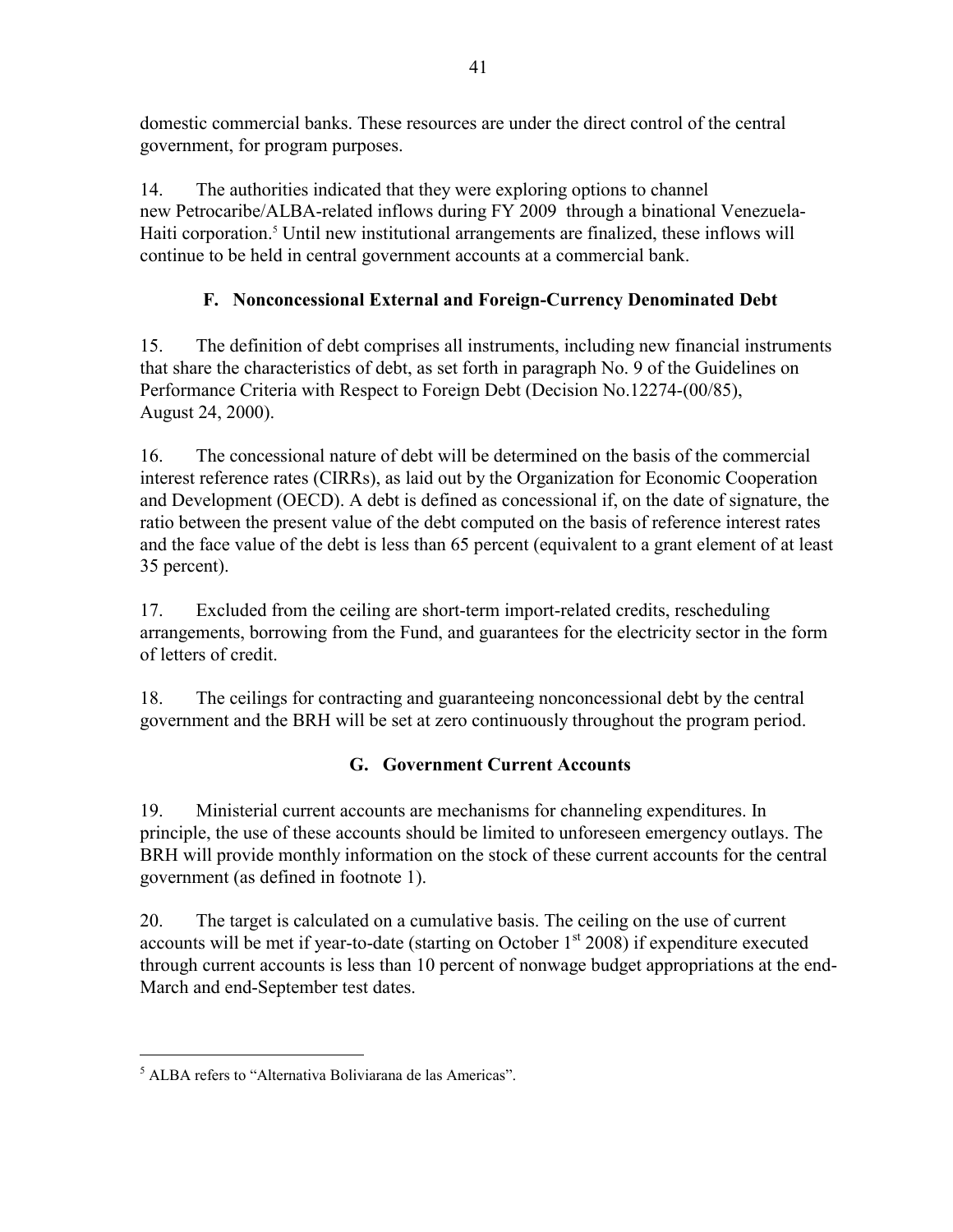## **H. Arrears**

21. External payment arrears are defined as overdue payments (principal and interest) to non-residents on debt contracted and guaranteed by the central government, and will be defined according to the terms of indebtedness of each creditor. The criterion of zero accumulation of external arrears will be monitored on a continuous basis.

22. Domestic arrears are defined to include: (i) any bill that has been received by a spending ministry from a supplier for goods and services delivered (and verified) and for which payment has not been made within 45 days after the due date of payment; (ii) wage, salary, and other payment to government employees, including direct and indirect allowances, that were due to be paid in a given month but remained unpaid on the 30th of the following month; and (iii) interest or principal obligations which remain unpaid 30 days after the due date of payment. This definition excludes changes in the stock of arrears on account of interest, penalties and valuation changes.

## **I. Base Money**

23. The change in base money is defined as, and will be measured using:

a. Change in the stock of currency in circulation from Table 10R of the BRH.

b. Change in the stock of reserve deposits of commercial banks at the BRH, from Table 10R, using gourde sight deposits of commercial banks (Dépôts a vue en gourdes des BCM a la BRH) and cash-in-vault of commercial banks (Encaisses des BCM).

24. The changes will be measured on a cumulative basis from the stock at end-September 2008.

## **II. QUARTERLY ADJUSTMENTS**

25. The quarterly performance criteria and indicative targets will be adjusted for the following amounts:

## **A. Adjustment for Domestic Arrears Accumulation**

26. The ceilings for net BRH credit to the central government and the net domestic banking sector credit to the central government will be adjusted downwards for the amount of outstanding domestic arrears accumulation.

## **B. Adjustment for PetroCaribe-related Inflows in FY 2009**

27. The ceiling for net domestic banking sector credit to the central government will be adjusted downwards for any (new) PetroCaribe/ALBA-related inflows during FY 2009 into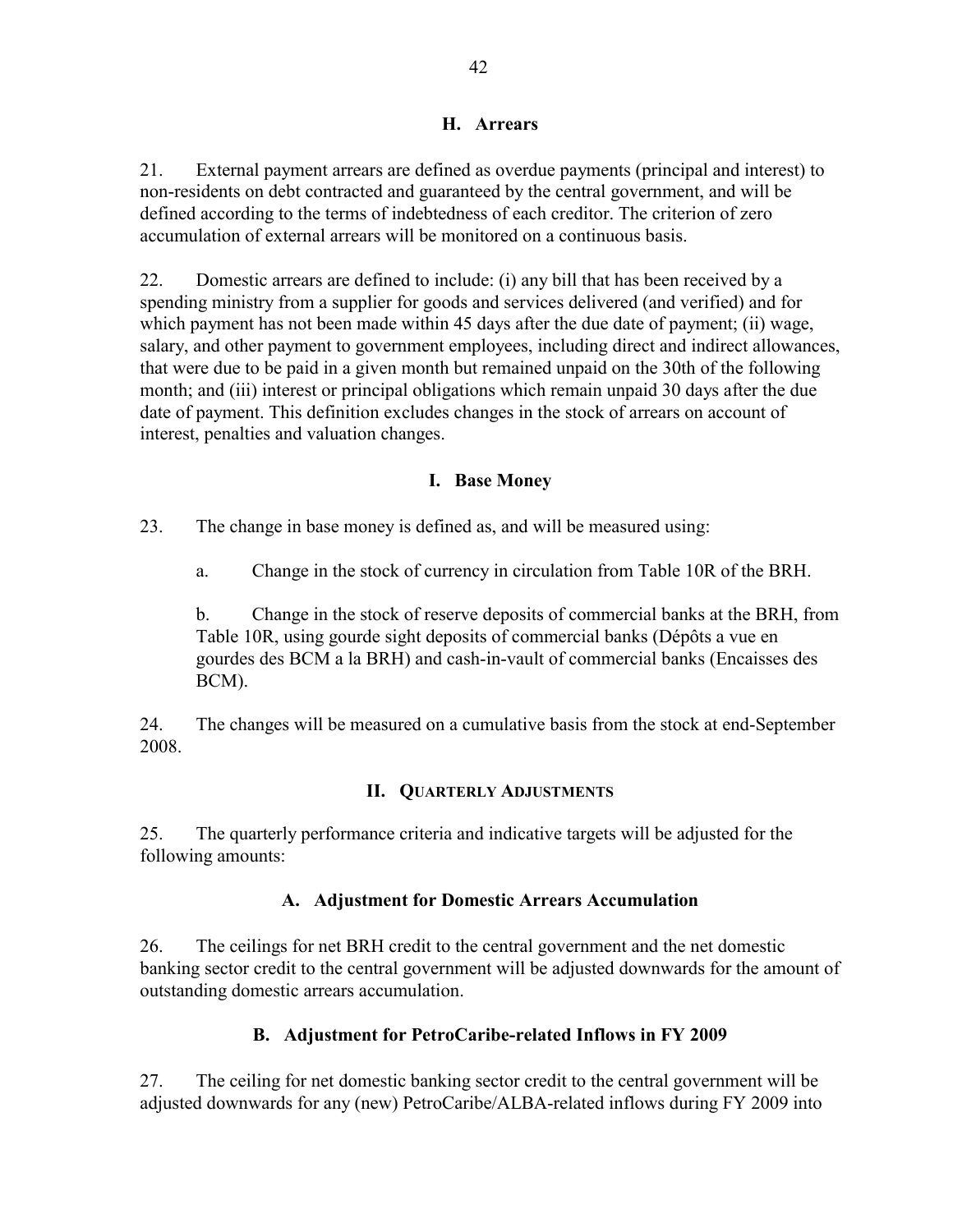central government deposits in the domestic banking sector (which comprises domestic banks and the BRH), while the ceiling for net BRH credit to the central government will be adjusted downwards for the portion of such flows deposited at the BRH. Correspondingly, the floor for Net International Reserves of the BRH will be adjusted upwards for any portion of such new inflows that are transitorily deposited at government accounts at the BRH.<sup>6</sup>

28. In case all or/any portion of such new inflows were to constitute public debt (direct and/or contingent) of any form, such inflows will count as "Program Net External Financing" as defined and referred to in paragraphs 29 and 30. Any spending of any form (within or outside the budget) financed with such new inflows during FY 2009 will be considered as central government spending for program purposes.<sup>7</sup> In this case, a similar adjustment to that described in paragraph 27 will apply: the ceiling for net domestic banking sector credit to the central government will be adjusted downwards for the difference between any (new) PetroCaribe/ALBA-related inflows during FY 2009 and any spending financed with such flows. The ceiling for net BRH credit to the central government will be adjusted downwards (and the floor for Net International Reserves upwards), for the portion of unspent inflows deposited at the BRH.

## **C. Adjustment for Net Program External Financing**

29. The program ceilings on BRH net credit to the central government, and on BRH net domestic assets and the floor on NIR reflect an assumed flow of net external financing, defined as disbursements of cash budgetary assistance, exceptional financing (including rescheduled principal and interest) and debt relief minus debt service.

| (In millions of U.S. dollars)  |         |           |
|--------------------------------|---------|-----------|
|                                | June    | September |
|                                | 2009    | 2009      |
| Program net external financing | $-12.6$ | 108.7     |

| <b>Program Net External Financing</b> |
|---------------------------------------|
|---------------------------------------|

30. If actual net external financing is lower than programmed net external financing, the ceilings on net BRH credit to the central government and on net BRH domestic assets will be adjusted upward, and the floor on NIR will be adjusted downward, by the amount of the difference between actual and programmed net external financing, converted into gourdes at the program exchange rate. The amount of this adjustment will be limited to US\$50 million. The adjuster will be calculated on a cumulative basis from October 1, 2008.

 $\overline{a}$ 

<sup>&</sup>lt;sup>6</sup> In other words, the baseline program assumes these flows to be zero.

<sup>&</sup>lt;sup>7</sup> Net program external financing in the form of inflows from PetroCaribe/ALBA during FY 2009 are assumed to be zero.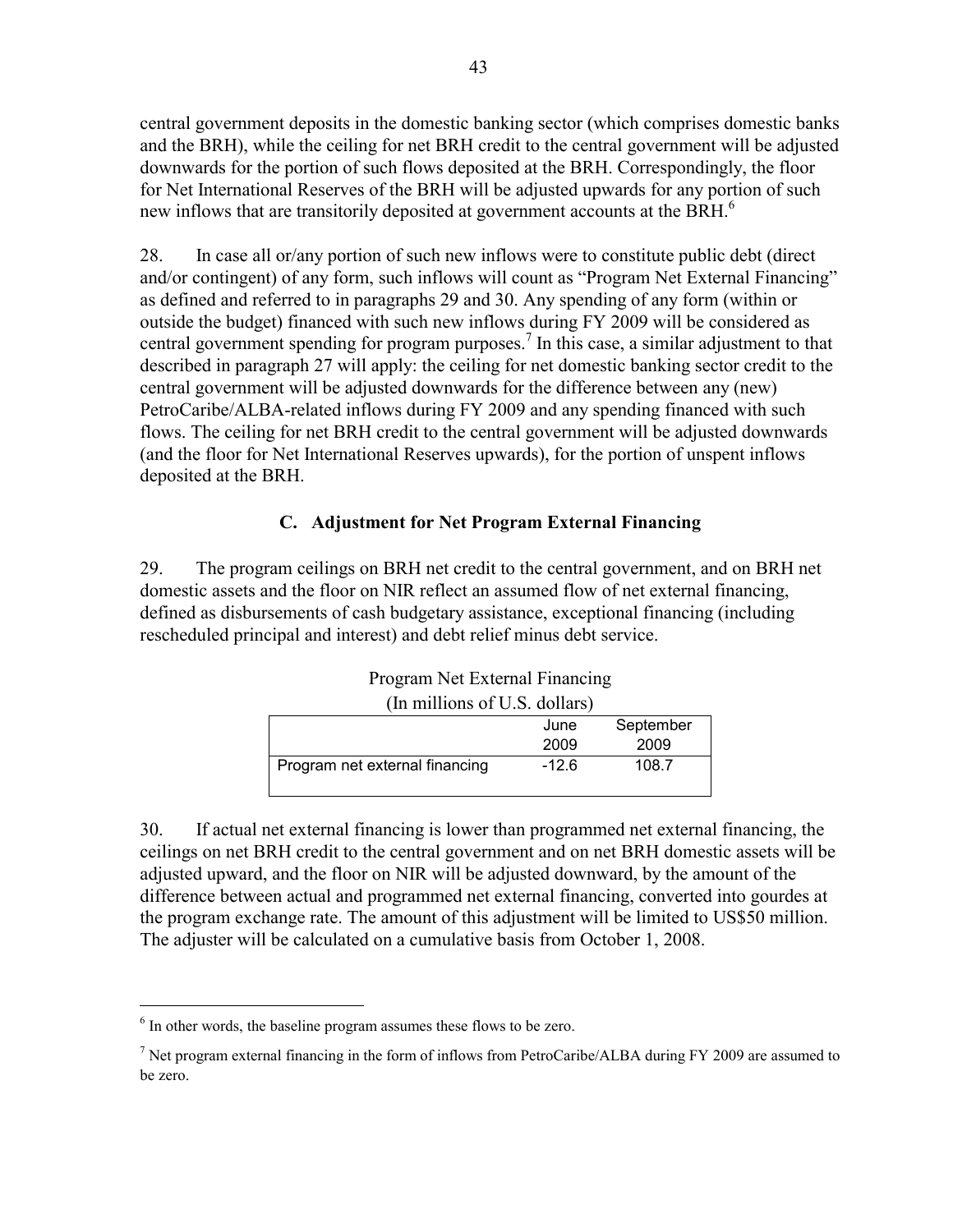## **D. Adjustment for Lower Utilization of FY 2008-Related PetroCaribe Inflows**

31. Under the program, all PetroCaribe-related inflows received in FY 2008 are projected to be spent in FY 2009, mainly in reconstruction-related investment projects and hurricanerelated relief. Since these inflows were not used completely by end-March 2009, (and to ensure that these projects remain adequately financed), (i) the quarterly FY 2009 ceiling for net domestic banking sector credit to the central government will be adjusted downwards for any unspent amount deposited at the domestic banking system, while the ceiling for net BRH credit to the central government will be adjusted downwards for any portion of such unspent resources deposited at the BRH; and (ii) for the respective amount deposited at the BRH, the net international reserve floor will be adjusted upwards. The structural benchmark to fully report emergency spending will apply on a quarterly basis in FY 2009 until full utilization of PetroCaribe-related inflows received in 2008.

## **III. CLARIFICATION OF STRUCTURAL CONDITIONALITY**

## **A. Public Financial Management**

32. The structural benchmark to monitor the use and accounting of the emergency offbudget public spending involves the provision, alongside the standard monthly execution tables, of tables reporting the emergency spending according to normal budget classification that will be posted in the Ministry of the Economy and Finance's (MEF) website as is currently the practice with TOFE tables.

33. The benchmark for the setting up of a Debt Management Unit at the MEF involves the (i) the definition of the function to be performed by the DMU as well as its location within the MEF organizational chart, by means of a MEF internal regulation; (ii) the assignment of personnel to comply with its basic functions; (iii) the adoption of a debt management software that could be linked to SYSDEP, as well as the training of relevant (*Back Office*) DMU staff in its operation; (iv) the centralization of the recording and storage of all public debt data at the DMU; (v) the production of a draft operations manual; (vi) the drafting of memoranda of understanding between the MEF and other ministries and the BRH to clearly establish responsibilities and avoid overlappings.

34. Regarding the benchmark for the legislative passage of the customs code, we will inform staff in case substantial changes to the draft law are proposed by Parliament.

35. Regarding the benchmark for adjustment in electricity tariffs, the cost-recovery level of electricity tariffs is the minimum level of electricity tariffs that will allow EDH to recover the costs incurred in producing and/or distributing electricity.

## **B. Monetary Policy and Financial Sector**

36. The performance criterion to implement the first stage of the BRH recapitalization plan involves, (i) increasing interest payments on the stock of central government debt to the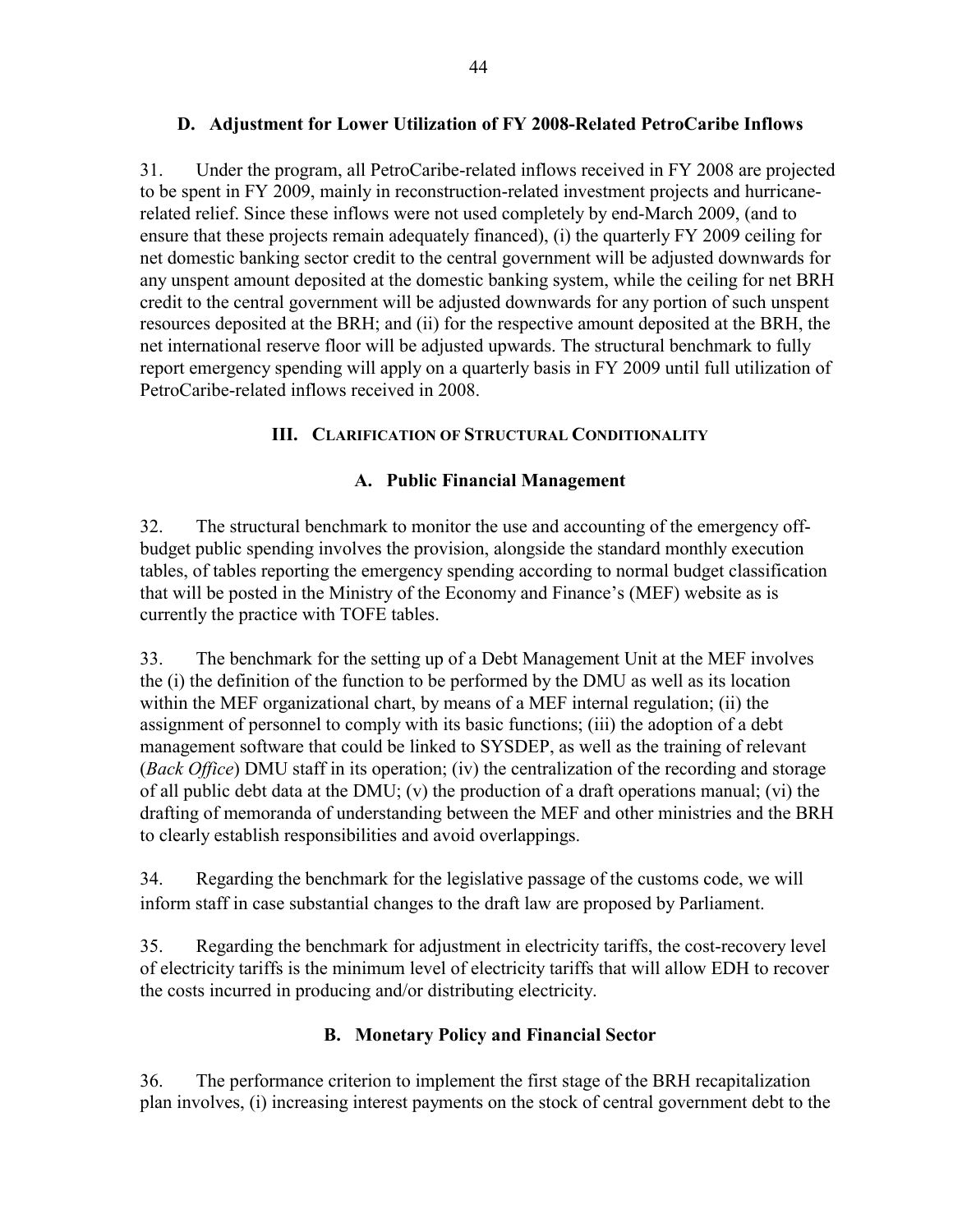BRH to G1.1 billion in FY 2009; (ii) establishing a calendar for the replacement of the current unsecuritzed stock of central government debt to the BRH with the issuance of Treasury Bills (TB): the first such issuance (in the amount of G5.9 bn) is scheduled to occur during FY2010; (iii) preparing and approving the consolidation of BRH debt at the end-September 09; and (iv) producing a memorandum of understanding between MEF and BRH on the financial terms of the TB to be issued, their tradability, and any other operational matters relevant for the implementation of the swap, consistent with the BRH recapitalization plan.

37. The performance criterion for legislative passage of the new banking law involves, as agreed, the approval by Parliament of a law consistent with international best practice.

## **IV. PROVISION OF INFORMATION**

38. To ensure adequate monitoring of the program, the authorities will provide daily, weekly and monthly monetary and fiscal indicators to IMF staff, as well as other data upon request.

## **A. Daily**

39. *Monetary Indicators:* (a) Exchange rate; (b) Volume of foreign exchange transactions, of which BRH sales and purchases; (c) Gross international reserves; and (d) Net international reserves.

40. These data will be reported with maximum two-day lag (14-day final).

## **B. Weekly**

41. *Monetary Indicators*: (a) Stock of BRH bonds; (b) Deposits at commercial banks (in gourdes and U.S. dollars); (c) Credit to private sector (in gourdes and U.S. dollars); (d) Credit to central government and public sector (net); and (e) Currency in circulation.

42. *Fiscal Indicators*: (a) Revenues (internal, external, other) and (b) Expenditures on cash basis (wages and salaries, goods and services, external debt, current accounts).

43. These data will be reported with maximum five-day lag preliminary data (four weeks for final data).

## **C. Monthly**

44. Table 10 R and Table 20 R with a maximum of 30-day lag final data.

45. Tableau on the comptes courants with a maximum of 30-day lag final data.

46. "Project Accounts", by donor, with a maximum of 30-day lag final data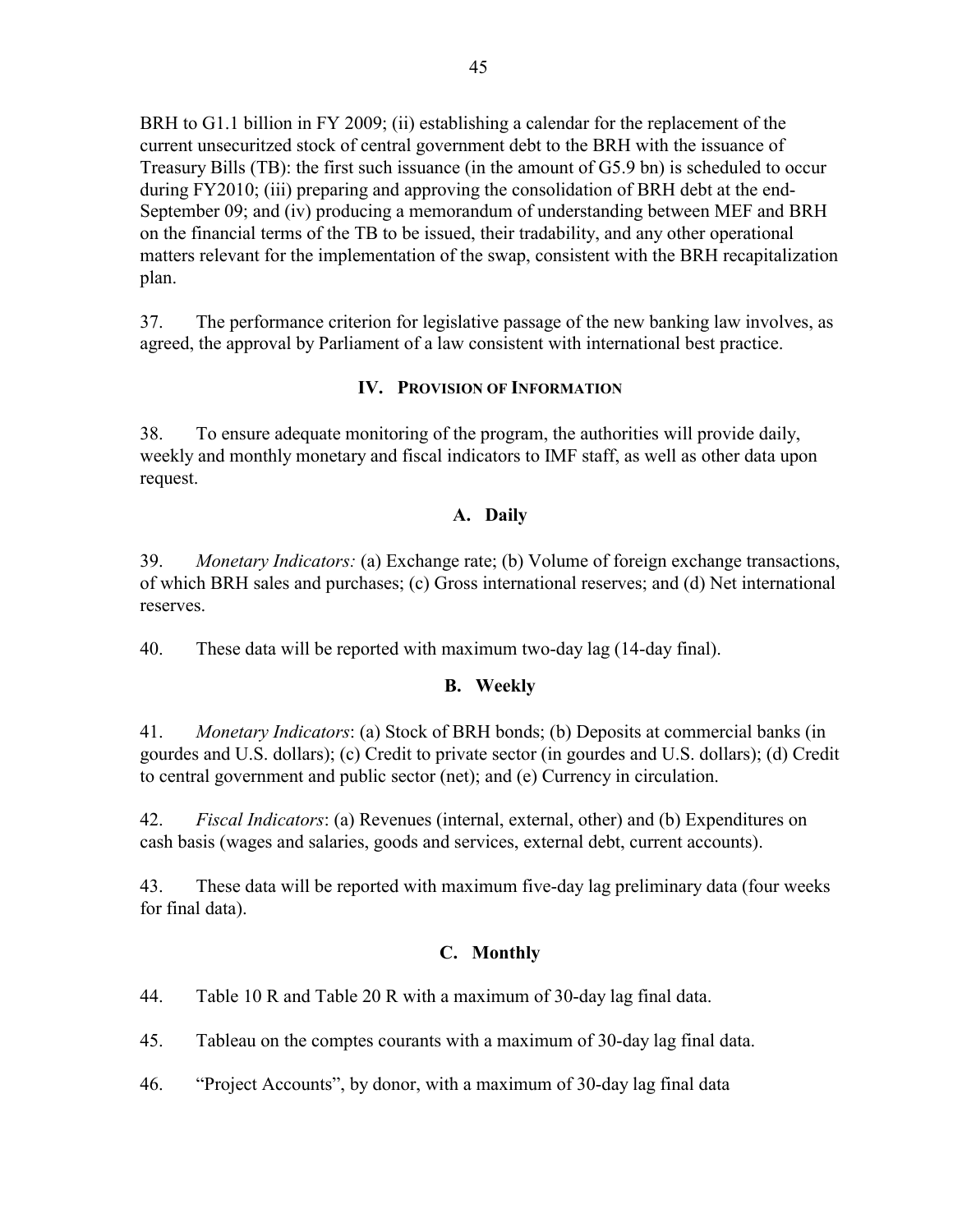47. Tableau de trésorerie de devises with a maximum of 30-day lag final data.

48. Tableau des Operations Financières de l'Etat, including attached tables reporting the execution of off-budget emergency spending (within 14 days).

49. Table underlying the TOFE which enables the determination of checks in circulation and balance on investment project accounts.

50. Set of external debt tables with a maximum 30-day lag final data.

51. Report of revenue collection of DGI (*Rapport d'activités*), with a maximum 30-day lag final data.

52. Tables of revenue collection of AGD (Indicateurs d'activités aux ports, Rapport analytique des perceptions douanières à l'importation), with a maximum 30-day lag final data.

53. Balance of Bureau de Monetization accounts, including those movements related with flows linked to the ALBA-PetroCaribe agreement. Balance of PetroCaribe/ALBA-related deposits at commercial banks and/or the BRH, with a maximum 30-day lag final data.

# **D. Quarterly**

54. Report on poverty-reducing expenditures, with a maximum 30-day lag final data.

## **E. Other Information**

55. The authorities will share with staff the by-laws of the new binational (Venezuela-Haiti) entity (as soon as they are enacted), including any and all needed information to assess the nature of such new entity; the authorities will also share with staff the financing terms of any financing received by such entity, including any and all information needed to assess whether any financing flows received by such new entity constitute public debt (direct and/or contingent) of any form.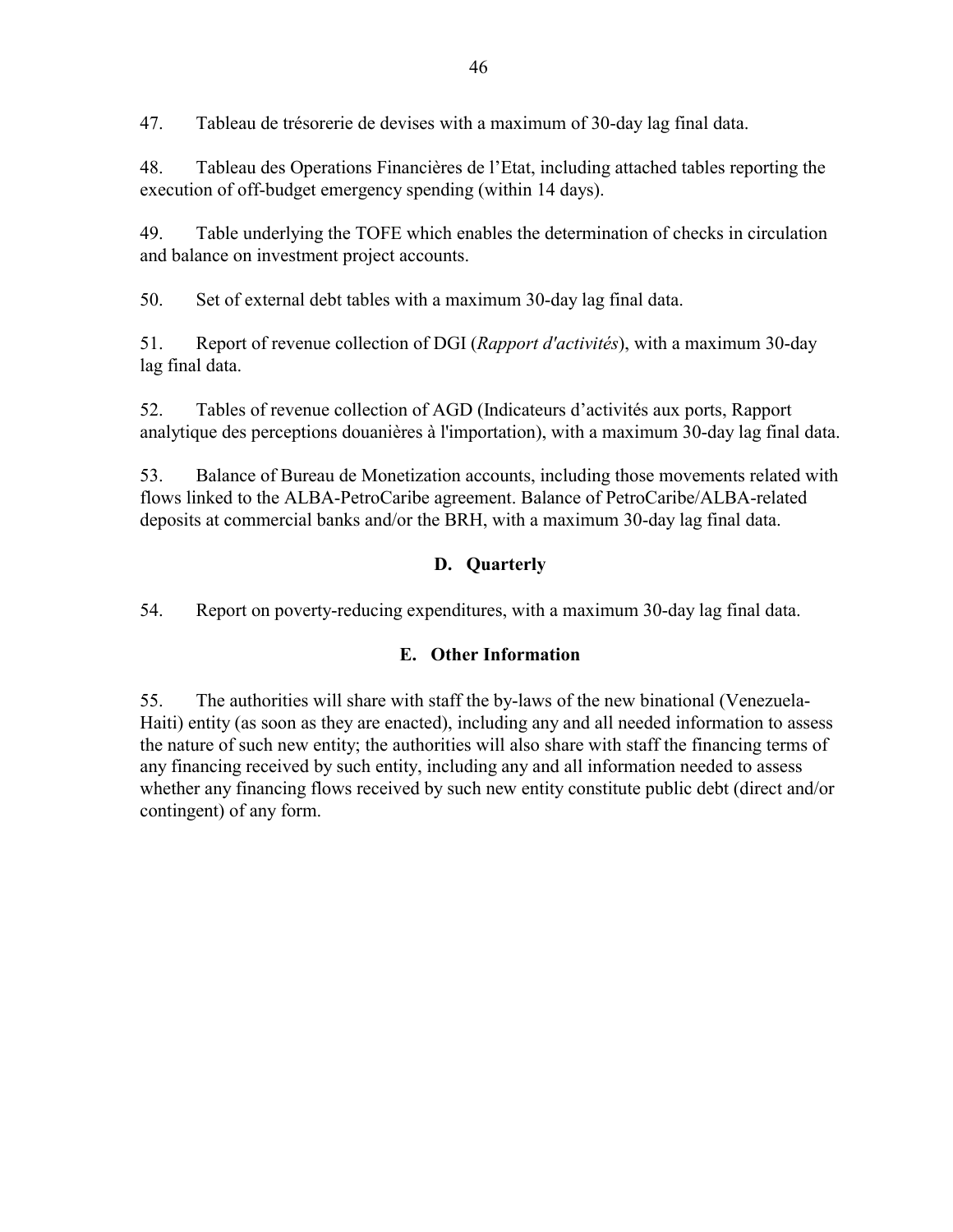#### INTERNATIONAL MONETARY FUND

#### HAITI

# **Fifth Review Under the Three-Year Arrangement Under the Poverty Reduction and Growth Facility, and Requests for Waiver of Performance Criterion, Modification of Performance Criteria, and Extension of the Arrangement**

## **Informational Annex**

Prepared by the Western Hemisphere Department (In collaboration with other departments)

June 15, 2009

#### Contents Page

| Annexes |  |
|---------|--|
|         |  |
|         |  |
|         |  |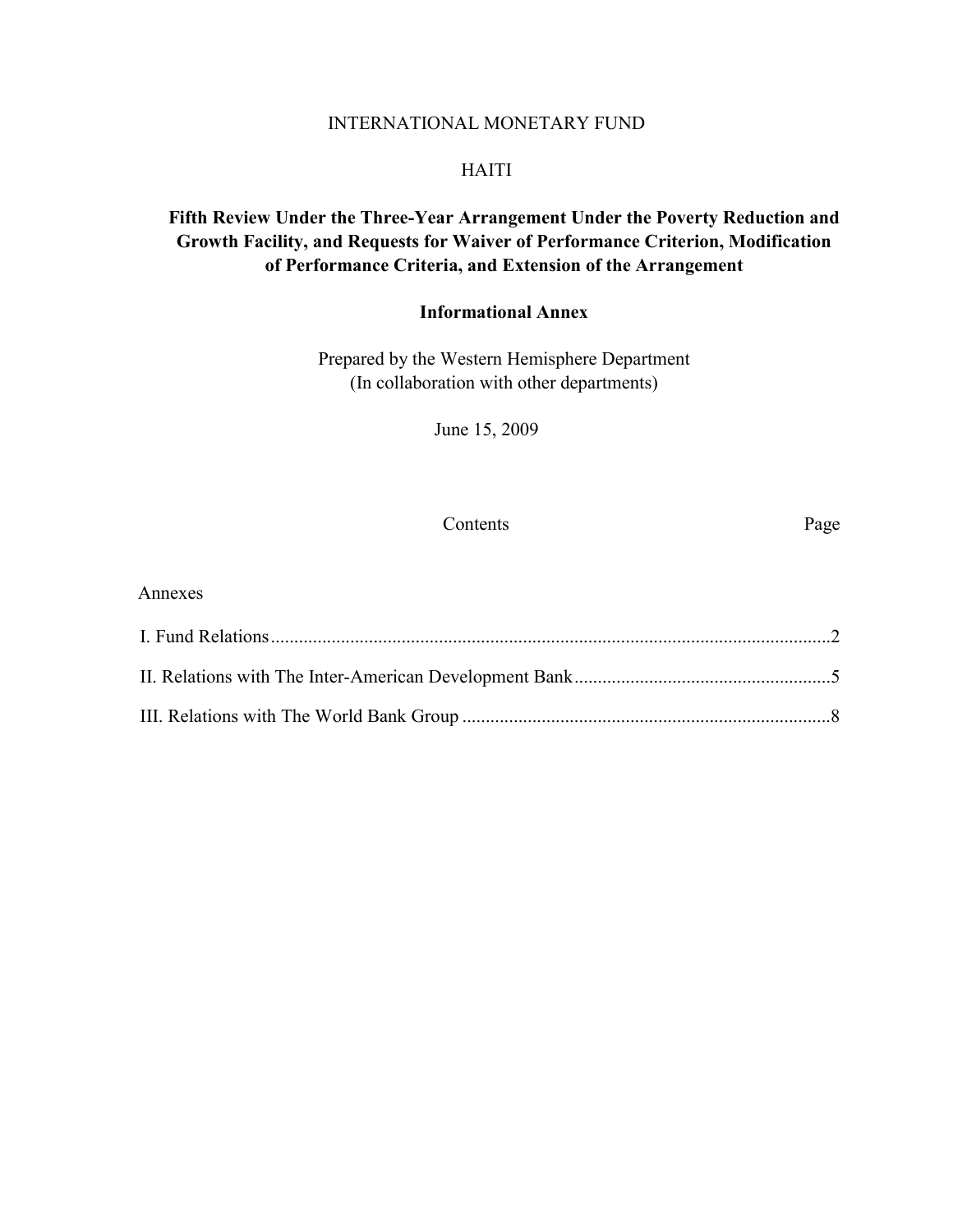## **Annex I. Fund Relations**

## **(As of April 30, 2009)**

#### <span id="page-49-0"></span> **I. Membership Status:**

Joined: September 08, 1953; Article VIII member

| <b>II. General Resources Account:</b>       | <b>SDR Million</b> | %Quota             |
|---------------------------------------------|--------------------|--------------------|
| Quota                                       | 81.90              | 100.00             |
| Fund holdings of currency                   | 81.83              | 99.92              |
| <b>Reserve Position</b>                     | 0.07               | 0.08               |
| Holdings Exchange Rate                      |                    |                    |
| <b>III. SDR Department:</b>                 | <b>SDR Million</b> | <b>%Allocation</b> |
| Net cumulative allocation                   | 13.70              | 100.00             |
| Holdings                                    | 4.54               | 33 11              |
| <b>IV. Outstanding Purchases and Loans:</b> | <b>SDR Million</b> | %Quota             |
| <b>PRGF</b> Arrangements                    | 91.26              | 111.43             |

#### **V. [Latest Financial Arrangements:](http://www.imf.org/external/np/fin/tad/extarr2.aspx?memberKey1=400&date1key=2009-04-30)**

|             | Date of      | Expiration   | Amount Approved Amount Drawn |               |
|-------------|--------------|--------------|------------------------------|---------------|
| Type        | Arrangement  | Date         | (SDR Million)                | (SDR Million) |
| <b>PRGF</b> | Nov 20, 2006 | Nov 19, 2009 | 114.66                       | 91.26         |
| <b>PRGF</b> | Oct 18, 1996 | Oct 17, 1999 | 91.05                        | 15.18         |
| Stand-By    | Mar 08, 1995 | Mar 07, 1996 | 20.00                        | 16.40         |

# **VI. Projected Payments to Fund (without HIPC Assistance)1/**

# **(SDR Million; based on existing use of resources and present holdings of SDRs):**

|                      |      | Forthcoming          |      |       |       |  |
|----------------------|------|----------------------|------|-------|-------|--|
|                      | 2009 | 2012<br>2011<br>2016 |      |       |       |  |
| Principal            |      |                      |      | 5.62  | 10.30 |  |
| Charges/Interest     | 0.47 | O 50                 | 0.50 | 0.49  | 0.45  |  |
| <b>Total</b><br>$+1$ | 0.47 | 0.50                 | 0.50 | 6 1 1 | 10.75 |  |

<sup>1/</sup> When a member has overdue financial obligations outstanding for more than three months, the amount of such arrears will be shown in this section.

| Projected Payments to Fund: (with Board-approved HIPC Assistance)               |  |
|---------------------------------------------------------------------------------|--|
| (SDR Million; based on existing use of resources and present holdings of SDRs): |  |

|                  |      | Forthcoming                  |      |       |       |  |  |
|------------------|------|------------------------------|------|-------|-------|--|--|
|                  | 2009 | 2013<br>2012<br>2011<br>2010 |      |       |       |  |  |
| Principal        |      |                              |      | 5.62  | 10.30 |  |  |
| Charges/Interest | 0.40 | 0.50                         | 0.50 | 0.49  | 0.45  |  |  |
| <b>Total</b>     | 0.40 | 0 50                         | 0.50 | 6 1 1 | 10.75 |  |  |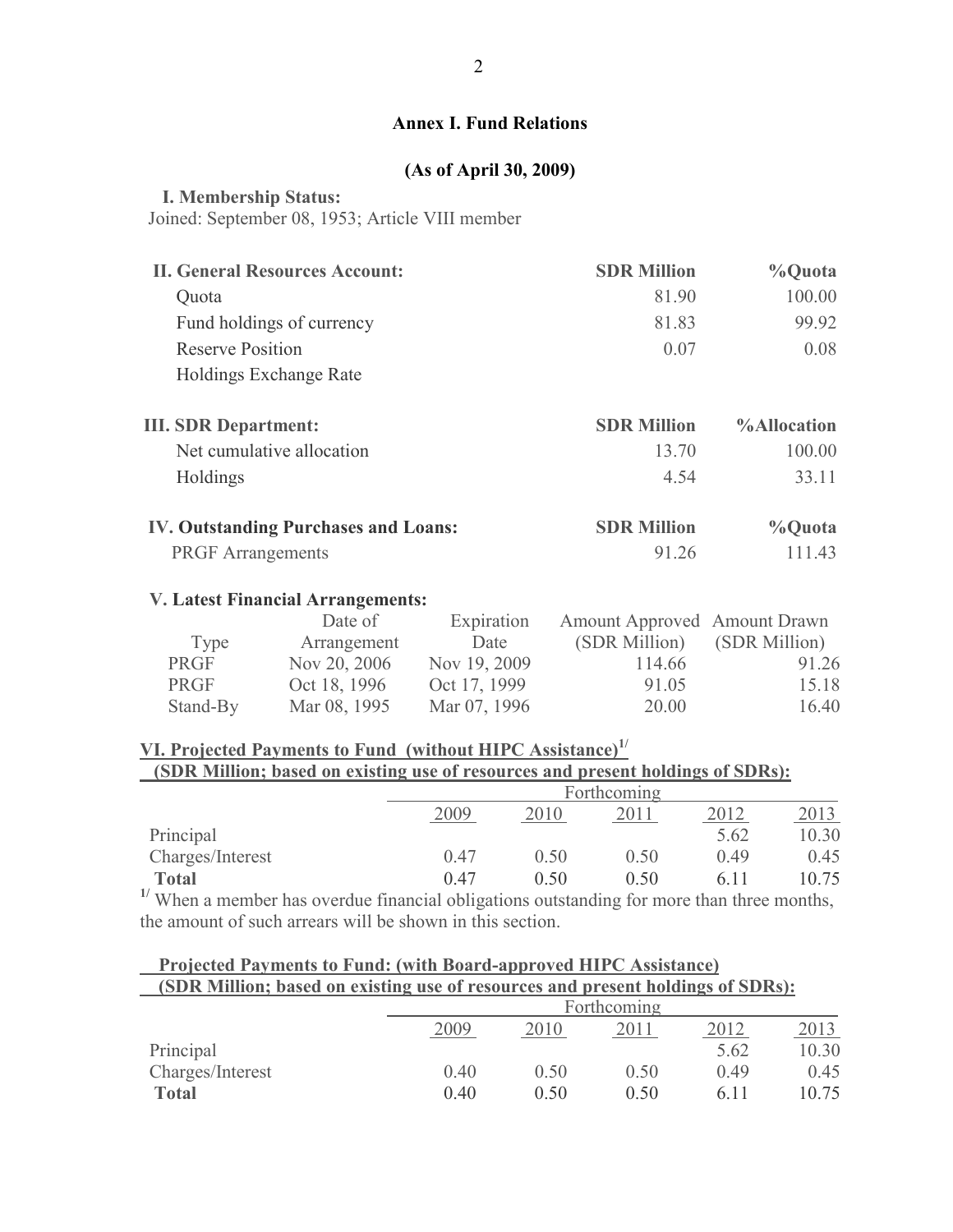#### **VII. Implementation of HIPC Initiative:**

|                                                                                               | <b>Ennanced</b> |
|-----------------------------------------------------------------------------------------------|-----------------|
| Commitment of HIPC assistance                                                                 | Framework       |
| Decision point date                                                                           | Nov 2006        |
| Assistance committed                                                                          |                 |
| by all creditors (US\$ Million) $\frac{1}{1}$                                                 | 140.30          |
| Of which: IMF assistance (US\$ million)                                                       | 3.12            |
| (SDR equivalent in millions)                                                                  | 2.10            |
| Completion point date                                                                         | Floating        |
| II. Disbursement of IMF assistance (SDR Million)                                              |                 |
| Assistance disbursed to the member                                                            | 0.29            |
| Interim assistance                                                                            | 0.29            |
| Completion point balance                                                                      |                 |
| Additional disbursement of interest income $2^{7}$                                            |                 |
| <b>Total disbursements</b>                                                                    | 0.29            |
| $^{1/2}$ A scietance committed under the original framework is expressed in net present value |                 |

Assistance committed under the original framework is expressed in net present value (NPV) terms at the completion point, and assistance committed under the enhanced framework is expressed in NPV terms at the decision point. Hence these two amounts can not be added.

 $2^{7}$  Under the enhanced framework, an additional disbursement is made at the completion point corresponding to interest income earned on the amount committed at the decision point but not disbursed during the interim period.

## **VIII. Implementation of Multilateral Debt Relief Initiative (MDRI):** Not Applicable

## **IX. Exchange Arrangement**

Managed floating with no predetermined path for the exchange rate. The change from a fixed to managed floating regime took place in January 1990. Haiti's exchange system is free of restrictions on the making of payments and transfers for current international transactions. Since September 1991, all transactions have taken place at the free (interbank) market rate.

#### **X. Safeguards Assessment**

The update assessment of the Banque de la République d'Haiti (BRH) was concluded in September 2008. The authorities have made progress in implementing safeguards recommendations, but improvements are still needed in a number of areas. The 2007 audit has been completed, but has yet to be published. The qualitative analysis of the main

Enhanced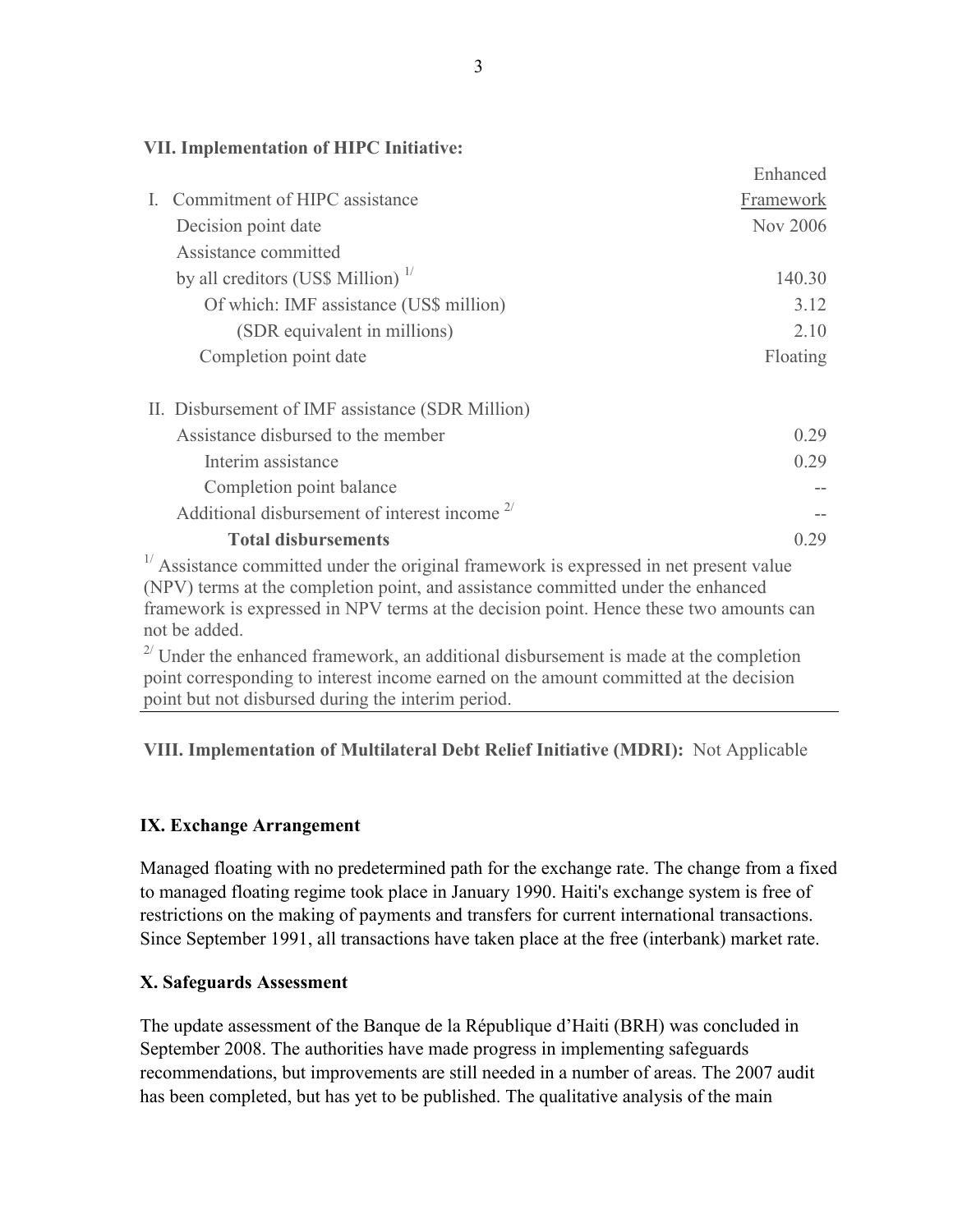differences between currently used accounting principles and IFRS did not reveal major differences and suggests that a gradual adoption of IFRS by the BRH is feasible. Another significant step was the adoption of the Audit Committee Charter in March 2007, followed by its constitution in February 2008. However, the capacity of this Committee needs to be strengthened. Vulnerabilities remain in the areas of foreign reserves management, the timely conduct of external audits, and timely production of audited financial statements.

## **XI. Article IV Consultation**

The last Article IV consultation was concluded by the Executive Board on July 9, 2007. Haiti is on a 24-month cycle.

#### **XII. Technical Assistance**

| Department    | Dates                           | Purpose                                       |
|---------------|---------------------------------|-----------------------------------------------|
| FAD           | April 2005                      | Public expenditure management                 |
|               | May 2005                        | Tax policy and revenue administration         |
| <b>CARTAC</b> | April 2008                      | Customs administration                        |
| <b>MCM</b>    | March 2005                      | Monetary operations                           |
|               | November 2005                   | Implementation of a bond auction mechanism    |
|               | May 2006                        | Accounting of the central bank                |
|               | March 2007                      | Banking law (jointly with LEG)                |
|               | November 2007                   | BRH recapitalization plan                     |
|               | March 2008                      | FSAP and ROSC on Banking Supervision          |
| <b>STA</b>    | November 2005<br>and May $2006$ | <b>Multisector statistics</b>                 |
|               | May, October and                | Monetary and financial statistics, Government |
|               | December 2006,                  | Finance statistics                            |
|               | April-May and                   |                                               |
|               | November 2007                   | GDDS workshop                                 |
| LEG           | March 2007                      | Banking law                                   |

Haiti has benefited from the following IMF technical assistance missions since 2005:

## **XIII. Resident Representative**

Mr. Ugo Fasano has been the Fund's Resident Representative since October 2005 and will be replaced by Mr. Graeme Justice on July 1, 2009.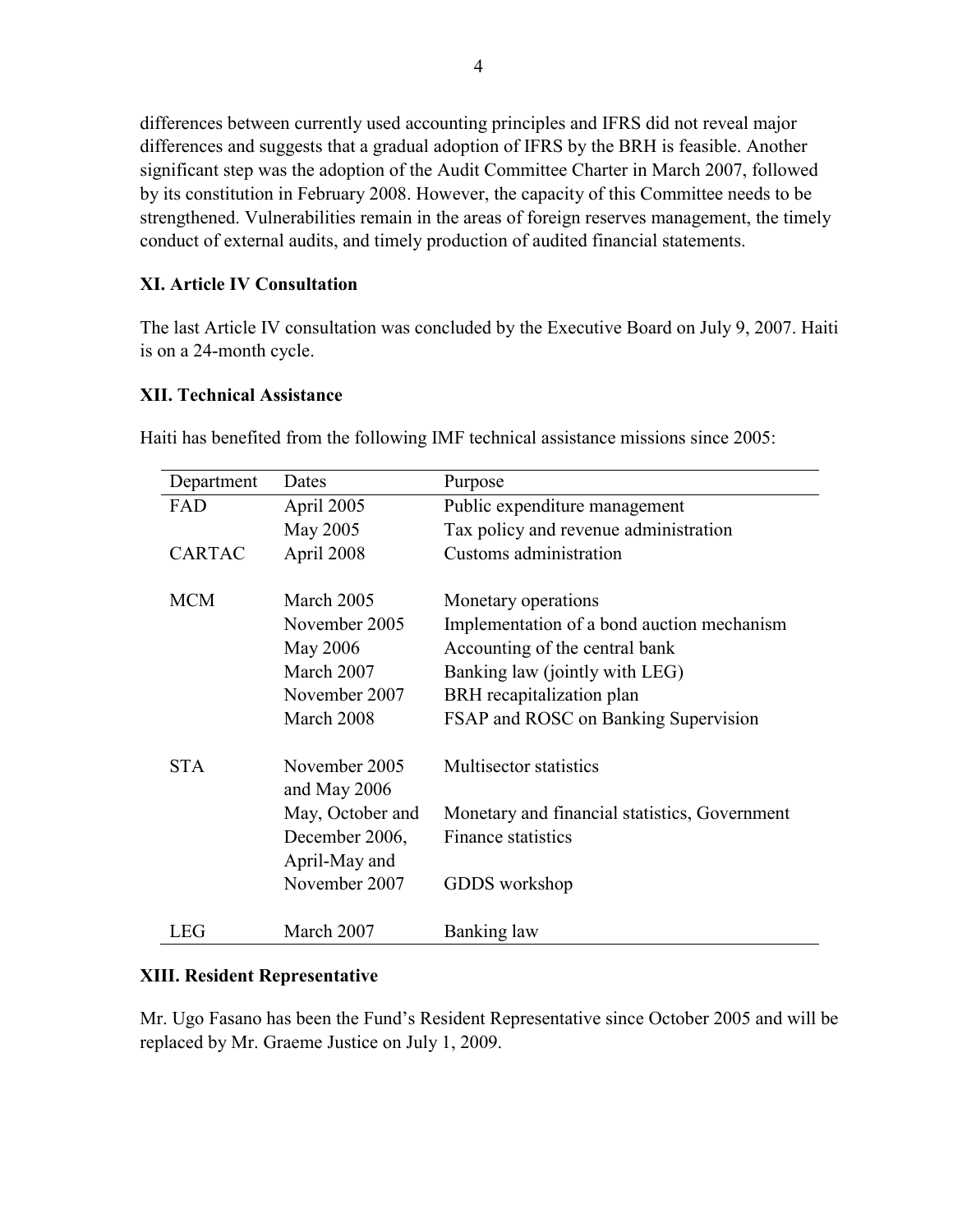## **ANNEX II. RELATIONS WITH THE INTER-AMERICAN DEVELOPMENT BANK** (As of May 2009)

<span id="page-52-0"></span>From 2003 to 2006 the Bank operationalized its development assistance to Haiti through two successive transition strategies. Currently, the Bank is operating under a new Country Strategy for the period 2007–11, a multi-year approach to support the consolidation of Haiti's economic and social recovery.

As of May 2009, the IDB's active portfolio has 22 investment operations for a total of US\$675 million. The available balance, US\$334 million, represents 49 percent of the total portfolio amount, underscoring portfolio implementation as an important challenge.

The IDB administers a total of US\$126 million from other donors. This figure includes a US\$5 million grant from the CDB to support the Bank's vocational training program and a US\$15 million loan from OFID to rehabilitate the Péligre hydroelectric power plant. Both operations are expected to be approved in 2009.

|                           | <b>Projects</b> | <b>Multilateral</b><br><b>Investment</b><br><b>Fund</b> | <b>Bank</b><br><b>Administered</b><br><b>Funds</b> | <b>Technical</b><br>Cooperation |
|---------------------------|-----------------|---------------------------------------------------------|----------------------------------------------------|---------------------------------|
| Number of Operations      | 22              | 18                                                      | 10                                                 | 24                              |
| Approved Amount (US\$m)   | 675             | 6                                                       | 126                                                | 10                              |
| Available Balance (US\$m) | 334             |                                                         | 105                                                |                                 |

\* The Bank currently administers funds from CDB, CIDA, EC and OFID.

The close collaboration of the Bank's enhanced field presence with Haitian executing agencies has improved absorptive capacity. In 2008, disbursements reached US\$125 million even with the multiple shocks and are projected to be about US\$150 million for 2009. These levels are well over double those registered in 2005 and 2006. Such a trend will ensure that net cash flows to the country remain positive, as shown below.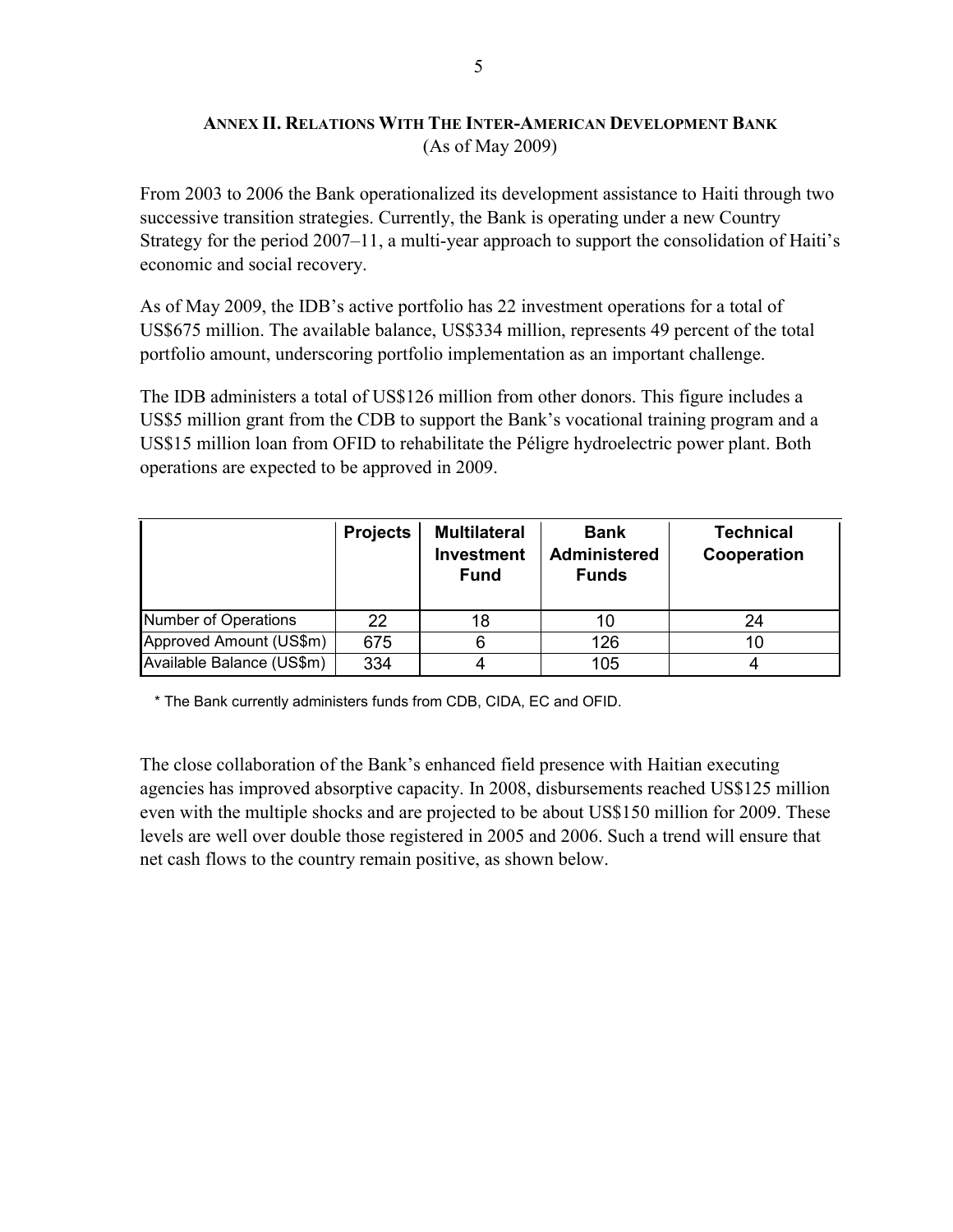

The IDB has active investment projects in four key areas: a total of US\$141 million or 21 percent of the active portfolio for economic governance and budget support, US\$297 million or 44 percent for infrastructure (energy and transport), US\$108 million for agriculture and the environment, and US\$128 million for access to basic services (water, health, and education). These investment projects are complemented by a US\$10 million active portfolio in non-reimbursable technical cooperation and another US\$6 million in grants from the Multilateral Investment Fund, and by nonfinancial products that underpin program and policy support.



In March 2007, the IDB approved debt relief for all of Haiti's debt with the Bank accumulated prior to December 31, 2004, a total of US\$525 million. Although this relief will come into effect when the country reaches the HIPC completion point, the IDB has already provided US\$34.15 million in interim debt relief since 2007.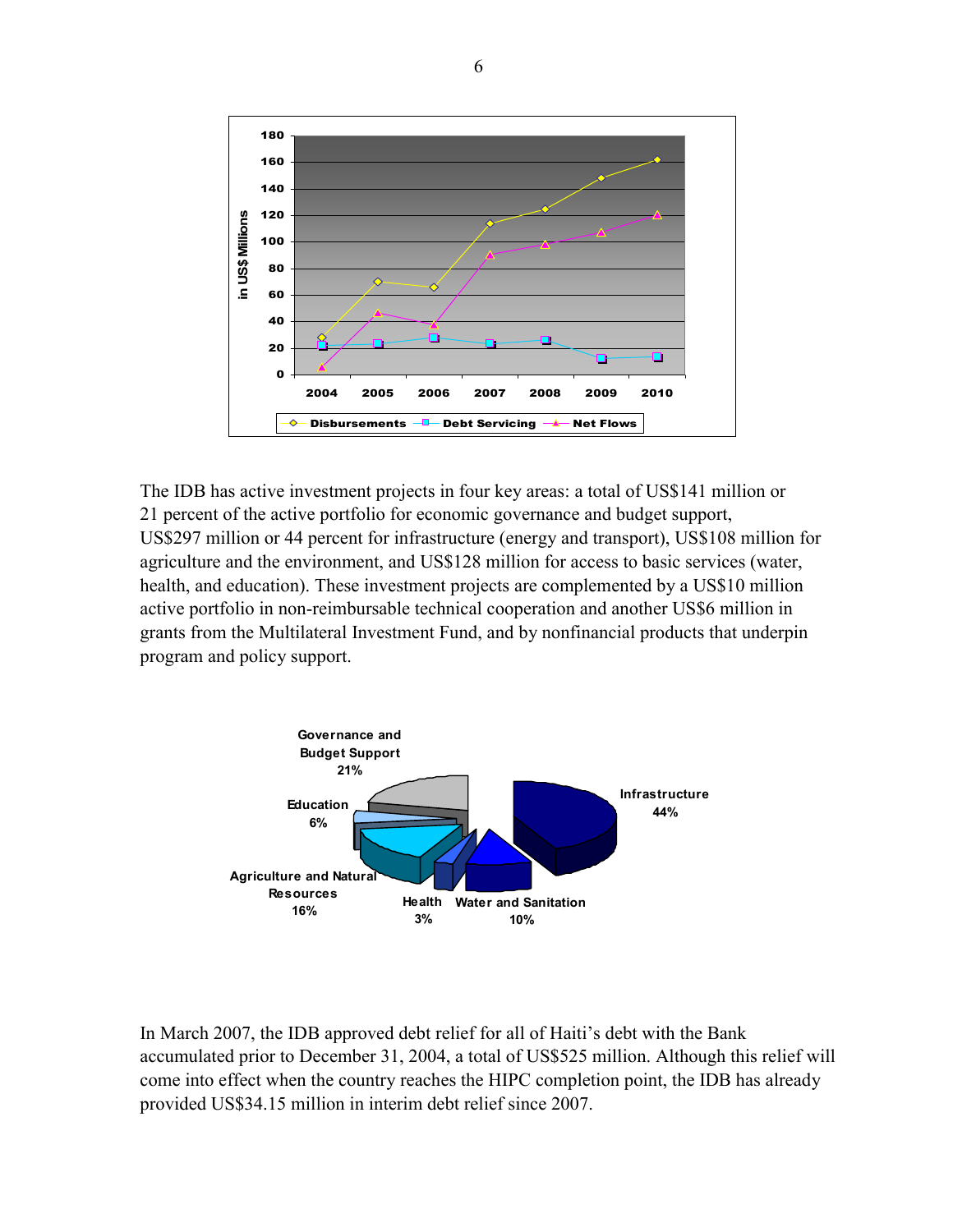As part of this debt-relief initiative, the Bank implemented the new Debt Sustainability Framework (DSF) and Performance Based Allocation System (PBA) for concessional financing, which allocated US\$50 million in grants per year to Haiti in 2007 and 2008.

In December 2008, amid the devastation caused by four back-to-back storms that hit the country in August and September and a deteriorating global economic context, the IDB Board of Governors approved the doubling of Haiti's grant allocation in 2009, from US\$50 million to US\$100 million. In May 2009, the Board of Directors again confirmed its support to the country by forwarding to the Governors for consideration a proposal to increase the grant allocation to US\$120 million in 2010, thereby tripling the allocation envisioned in the Country Strategy. Both of these measures were considered vital in order to help Haiti face the aftermath of 2008's devastating shocks, to cover part of its financing needs, and to support the government's Economic Recovery Plan), launched during the Donors Conference in April.

The Bank's current program as articulated in the Country Strategy is aligned with the government's Plan. Looking ahead to the Bank's program covered by the government's next two fiscal years shows continued alignment:

| <b>Area of Focus from Government Economic</b>     | <b>Bank Pipeline</b> |       |       |
|---------------------------------------------------|----------------------|-------|-------|
| <b>Recovery Plan</b>                              | 2009                 | 2010  | TOTAL |
| Strategic Infrastructure                          |                      |       |       |
| (Roads, electricity)                              | 25.0                 | 37.5  | 62.5  |
| Access to Basic Services (water/sanitation,       |                      |       |       |
| education, nutrition, civil registration for CCT) | 37.5                 | 35.0  | 72.5  |
| Environmental Sustainability (watershed           |                      |       |       |
| management)                                       | 12.5                 | 17.5  | 30.0  |
| Economic Governance (budget support)              | 25.0                 | 30.0  | 55.0  |
| <b>Total</b>                                      | 100.0                | 120.0 | 220.0 |

On April 14, 2009, the IDB hosted a Donors' Conference where an agreement was reached on a common strategy focusing on infrastructure, the provision of basic services, agriculture, disaster preparedness and private sector development. The Donors' Conference marks the beginning of a new partnership between Haiti and donors as well as between Haiti and other stakeholders (e.g., the private sector, NGOs, and other civil society).

The Donors Conference helped to reaffirm the IDB and the International Community's commitment to providing comprehensive support to the country. The Bank's programming will be reviewed and updated each year to meet the development objectives and their prioritization in the government's Economic Recovery Plan and the broader PRSP.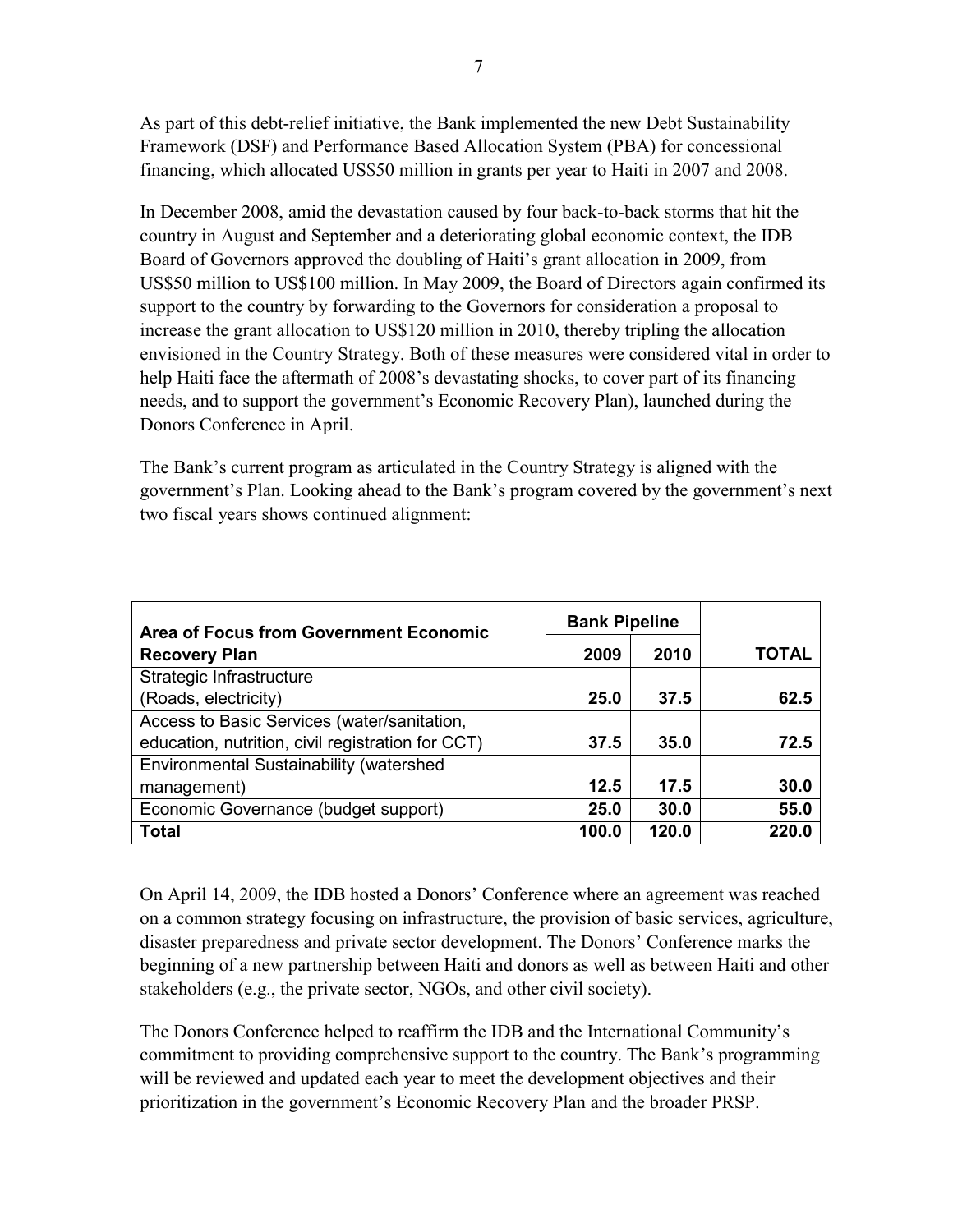#### **ANNEX III. RELATIONS WITH THE WORLD BANK GROUP** (As of June, 2009)

<span id="page-55-0"></span>The World Bank stepped up its engagement in Haiti in March 2004, as part of a broader partnership between the transitional government and donors to address Haiti's social, economic and institutional needs. The government and donors conducted a needs assessment in May 2004 which provided the basis for the Interim Cooperation Framework (ICF). This established a two-year program for reform and recovery and the structures through which it would be pursued. The ICF was presented at an international donor conference in July 2004 at the World Bank headquarters, at which donor countries and international organizations pledged US\$1.1 billion for Haiti. At a subsequent conference in July 2006 in Port-au-Prince, Haiti's new elected government extended the ICF until September 2007 and revised it to reflect government priorities. Donors pledged US\$751 million for the period 2006–07. Additional budget support resources were mobilized during a follow-up Donors Conference held in Madrid (Spain) in end-November 2006. Recently, during the April 2009 Donor's Conference in Washington, DC, donors pledged US\$331 million in support of the government's Economic Recovery Program.

The World Bank and the IFC have jointly prepared a Country Assistance Strategy (CAS) for Haiti for FY 2009-2012, to align their assistance with the country's National Growth and Poverty Reduction Strategy Paper (the DSNCRP), released in November 2007. The CAS also reflects the strategic imperatives of recovery, reconstruction, and risk mitigation, in the aftermath of the devastating 2008 hurricane season. The CAS was approved by the Bank's Board on June 2, 2009.

Total IDA allocations for FY 2009-FY 2012 are projected at roughly US\$121 million, or an average of US\$30 million a year. The basic indicative IDA 15 envelope (FY 2009-FY 2011) is approximately SDR 48.3 million, or roughly US\$72 million. In addition, Haiti has in FY2009 received an additional US\$1.6 million reallocation (from earlier cancelled IDA funds) for Avian Flu prevention and control, and an additional US\$20 million under an IDA provision allowing for further funding to respond to major natural disasters. A further proposed US\$20 million allocation under this provision was announced on April 14.

This new US\$20 million of IDA funding is expected to be used primarily for additional budget support (US\$9 million, raising a planned operation to US\$12.5 million) and activities in support of the government's 18-month priority program (up to US\$11 million), through additional financing for existing projects. These operations are expected early in FY 2010.

No firm estimate is available for FY 2012, the first year of IDA 16. The program for FY 2012 is expected to include a budget support operation and additional financing for one or more investment projects already underway. It will be more fully developed in the CAS progress report scheduled for FY 2011.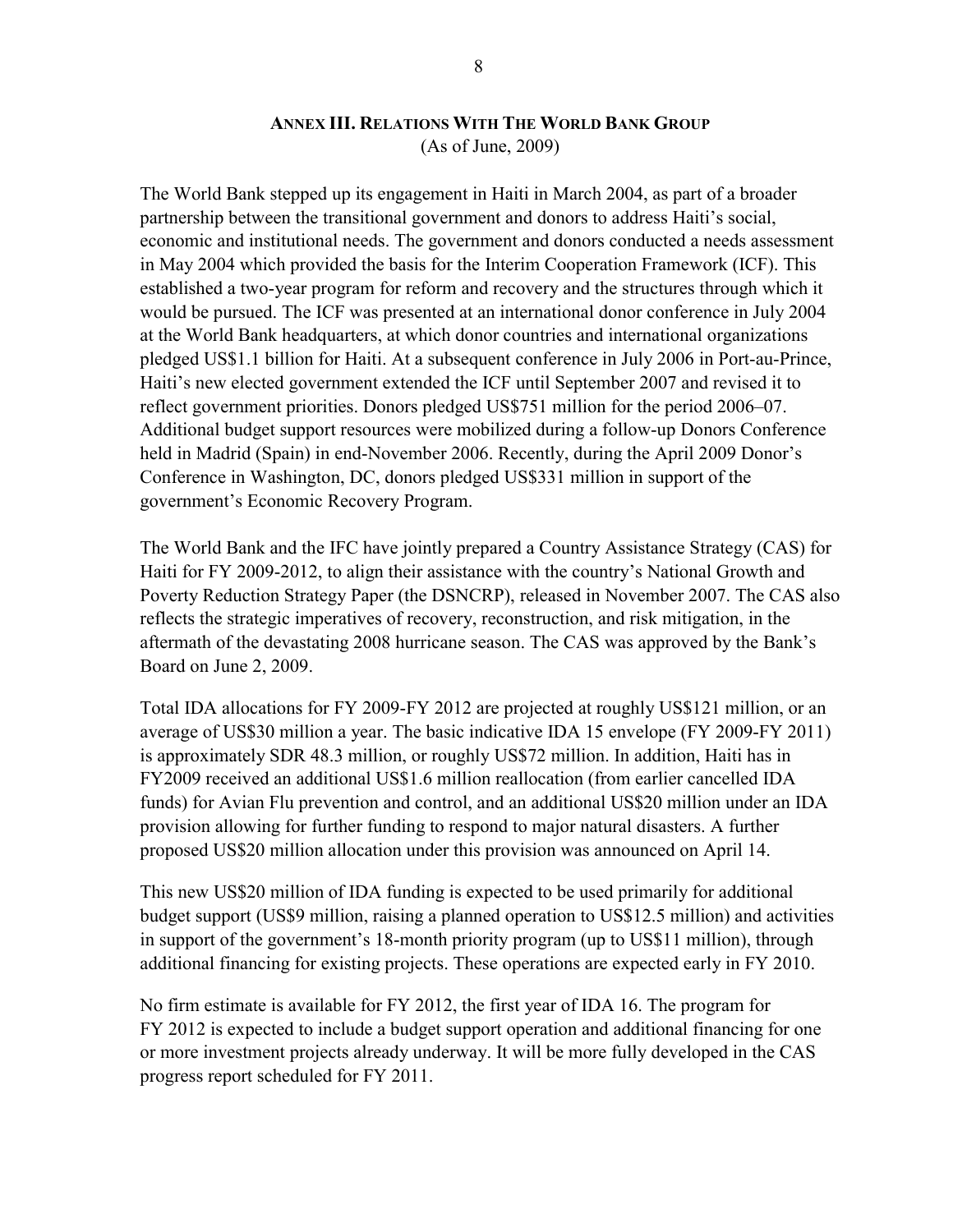IDA allocations have fallen sharply from FY 2005–FY 2007, when Haiti received more than US\$60 million per year. The country tapped the maximum of three exceptional allocations permitted under IDA 14 for nonpost-conflict countries re-engaging with IDA in those years. FY 2009 and FY 2010 include a small phase-out allocation (introduced in IDA 15). New allocations are further reduced by the netting out of MDRI relief from new IDA allocations, required by IDA rules.[1](#page-56-0) The projections included here assume that MDRI will trigger at the start of FY 2010, following expected HIPC completion point in end-June 2009.

In addition, the Bank has completed seven major analytical works, including a Country Economic Memorandum (CEM), a Country Social Analysis, and a Social Protection Strategy, and a joint World Bank-IADB Public Expenditure Management and Financial Accountability Review (PEMFAR). The PEMFAR provides an analytical basis in support of the government's medium and longer-term public finance reform program. The PEMFAR examines the linkages between public finance, growth and poverty with a view to helping policymakers in Haiti design the new generation of public finance reforms centered on policy actions to promote sustained and equitable growth and reduce poverty. Following the PEMFAR findings and policy recommendations, the government prepared in November 2007 its action plan, which includes priorities to advancing public finance reforms in the short and medium terms. The action plan will be a unique policy matrix on which donors will base their support to the government's public finance reforms in the next three to five years. The Bank has also undertaken a Financial Sector Assessment Program (FSAP) jointly with the IMF in FY 2008.

A Poverty Reduction Strategy Paper (*Rapport Annuel de la Mise en Oeuvre du Document de Stratégie Nationale pour la Croissance et la Réduction de la Pauvreté*, RA-DSNCRP) was prepared by the Government of Haiti, through a participatory process consisting of consultations with civil society, government officials, and development partners. The DSNCRP was approved by the government and submitted to the International Development Association (IDA) and the International Monetary Fund (IMF) on November 30, 2007. The annual progress report was submitted to IDA and the IMF on April 27, 2009. The DSCNRP was prepared through a participatory process consisting of consultations with civil society, government officials, and development partners. A Joint Staff Advisory Note (JSAN) of one year implementation of the DSNCRP is scheduled for discussions by the Boards of the IMF and the World Bank on June 29 and 30, respectively. A HIPC Completion Point Document is being prepared jointly by the Bank and IMF staff in collaboration with the government, and is scheduled for discussions by the Boards of the IMF and the Bank on June 29 and 30, respectively. World Bank and IMF staffs have closely monitored progress in implementing the HIPC Completion Point triggers. Bank and Fund staffs have also monitored closely

 $\overline{a}$ 

<span id="page-56-0"></span><sup>&</sup>lt;sup>1</sup> While MDRI relief will reduce new IDA allocations, it is important to note that it will free up considerable budget resources that the government will be able to apply to priority areas and is thus an implicit form of budget support.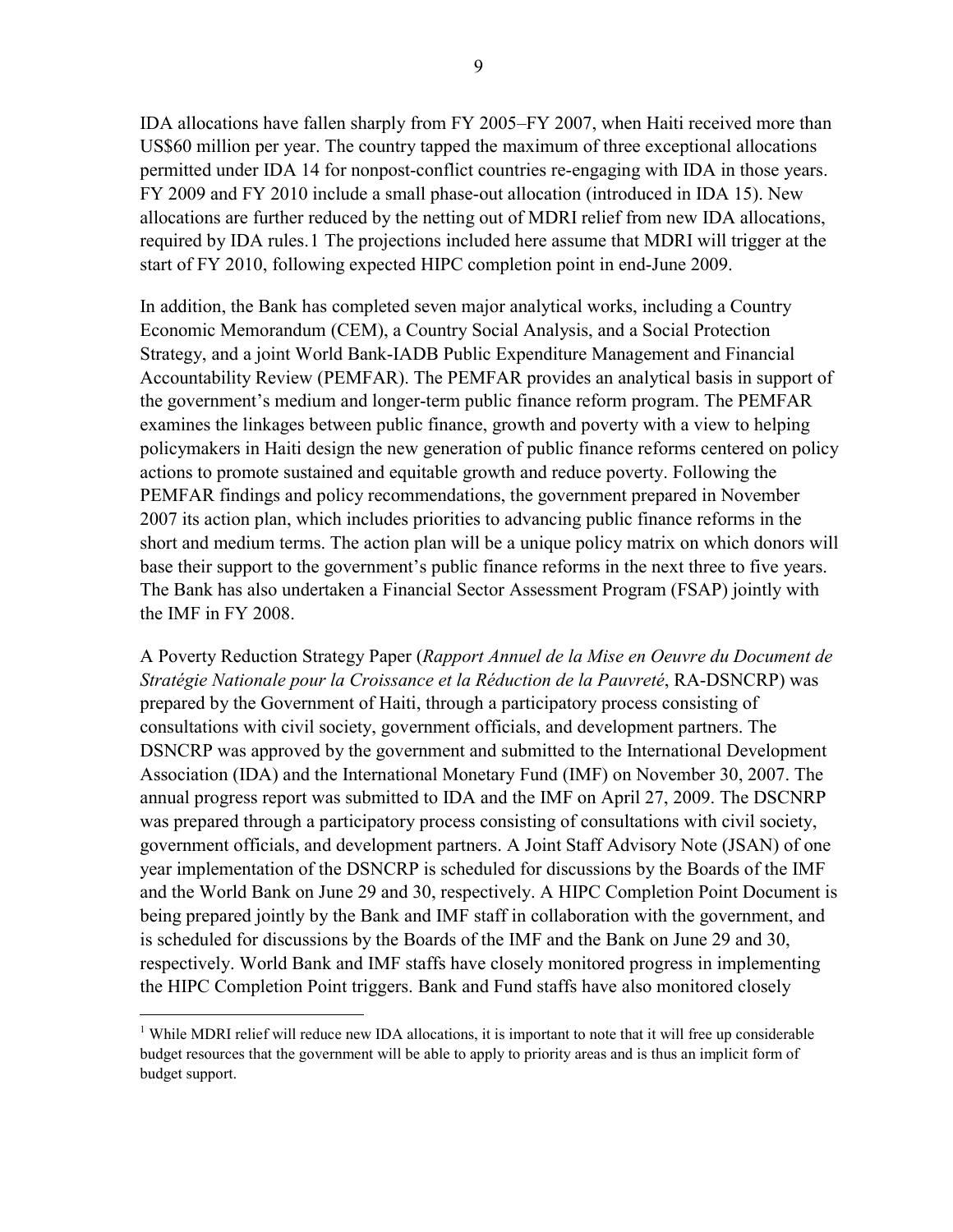Haiti's debt situation. In this regard, the staffs of the two institutions prepared a new Debt Sustainability Analysis in June 2009.

The International Finance Corporation (IFC) has supported the government's priorities of promoting economic growth and improving access to quality basic services, particularly for the most vulnerable groups. IFC has expanded its activities in Haiti over the past two years and established a full-time presence in the country, with three staff in its office, co-located in the World Bank office.

IFC's activities have focused on four key areas: (i) the financial sector; (ii) infrastructure; (iii) textiles; and (iv) investment climate. IFC made five investments in Haiti during FY 2000-07 for a total of US\$47 million:

- **Digicel I & II.** In FY 2006 and FY 2007 IFC provided two loans of US\$15 million each to support the establishment and expansion of Digicel's infrastructure and services in the country. This investment has resulted in significant impacts (e.g. an increase in mobile penetration from 375,000 in 2006 prior to Digicel's entry to over 3 million in 2009.
- **Capital Bank, S.A.** IFC approved in early May 2007 a US\$3.0 million trade finance line to Capital Bank, Haiti's third largest bank.
- **CODEVI Textile Park (Grupo M).** IFC provided a US\$14 million loan in FY 2004 to Grupo M, a garment manufacturer in neighboring Dominican Republic, to establish the CODEVI textiles industrial park in Ouanaminthe, Haiti. Today, CODEVI employs around 3,500 Haitian workers and is expected to continue to grow.

**Micro Credit National (MCN).** IFC invested equity with private sector partners to establish Micro Credit National (MCN), Haiti's first private sector microfinance institution.

In the financial sector, IFC addresses challenges including banks' risk aversion through investment and advisory activities, strengthening financial institutions and improving access to finance, particularly for micro entrepreneurs and SMEs. For example, IFC is providing advisory services to Haiti's largest bank, Sogebank, S.A., to create a dedicated SME unit. It is also providing ongoing advisory support to the central bank to establish a credit bureau.

To improve Haiti's inadequate infrastructure, IFC focused on enhancing private sector participation, attracting foreign direct investment and "know-how," and assisting the Government in improving capacity. IFC has two advisory mandates to: (i) assist in developing a private sector participation solution for the main airports; and (ii) structure and implement the privatization of the state-owned fixed line telecom operator TELECO. In addition, IFC has started training and capacity building for SMEs.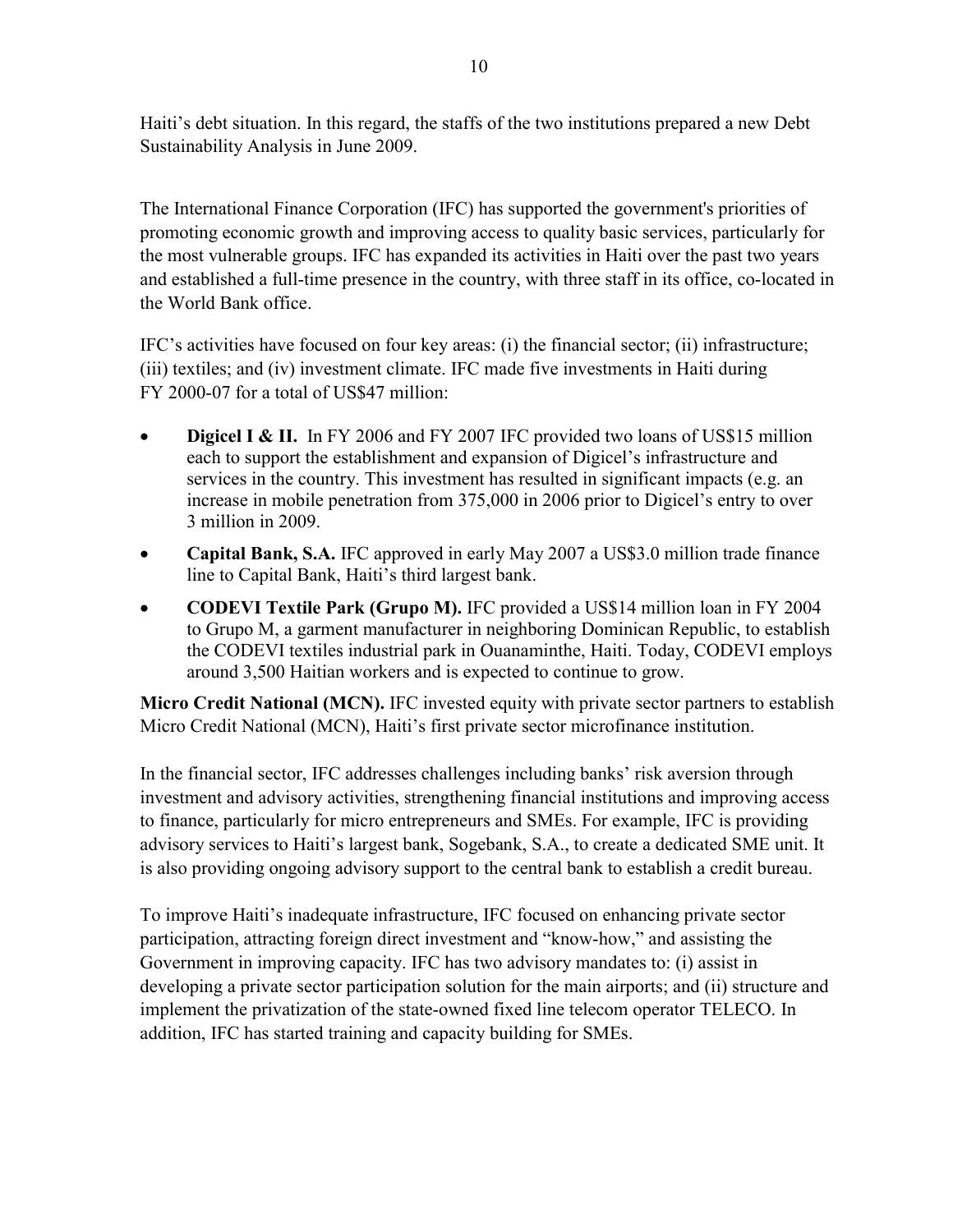

Press Release No. 09/243 FOR IMMEDIATE RELEASE July 1, 2009

International Monetary Fund Washington, D.C. 20431 USA

## **IMF and World Bank Approve US\$1.2 Billion Debt Relief for Haiti**

Haiti was granted US\$1.2 billion of debt relief by reaching the completion point under the Enhanced Heavily Indebted Poor Countries (HIPC) Initiative approved by the Boards of the International Development Association (IDA) and the International Monetary Fund (IMF). Haiti is now the  $26<sup>th</sup>$  country to reach the completion point under the Initiative. Debt service savings result from the HIPC Initiative (US\$265 million) and the Multilateral Debt Relief Initiative (MDRI) (US\$972.7 million).

To reach the completion point, Haiti carried out a number of reforms despite a challenging environment marked by major natural disasters, a food and fuel crisis, difficult political conditions, and the impact of the global economic downturn. These reforms were aimed at establishing a more stable macroeconomic environment and at implementing its national poverty reduction strategy. Haiti strengthened public expenditure management by better focusing poverty reduction spending, producing audited government accounts, ensuring commitment to an asset declaration law, and adopting a law on public procurement.

In addition, Haiti strengthened tax and customs administration and improved debt management and reporting. In education, Haiti established a financing mechanism to allow over 50,000 children to attend school, allocated over 20 percent of recurrent spending to education, and made progress toward implementing the teacher training program. In health, Haiti approved an HIV/AIDS prevention and treatment plan and improved immunization rates for measles and DPT3.

"We are very pleased that the Boards of the Bank and the Fund have granted Haiti debt relief. This will significantly reduce Haiti's debt burden and effectively free resources for growth and poverty reduction" said Yvonne Tsikata, the World Bank's Director for the Caribbean. "We congratulate the Haitian authorities on this achievement. Going forward, Haiti must take advantage of this opportunity by managing future borrowing prudently, and continuing its efforts and progress towards stronger public expenditure management and public procurement," Tsikata added.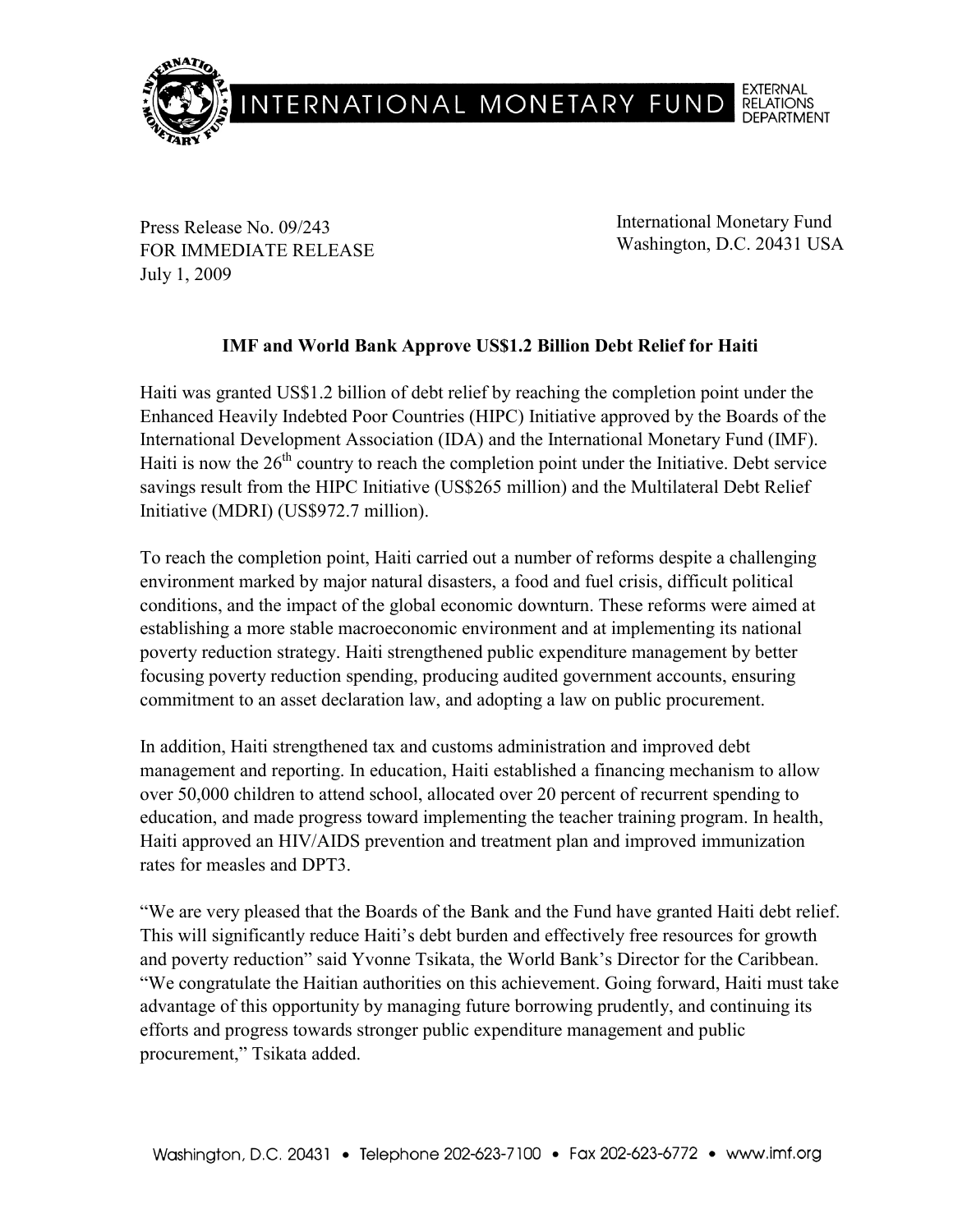Debt relief under the Enhanced HIPC Initiative amounts to US\$140.3 million in end-September 2005 net present value (NPV) terms<sup>1</sup>. Haiti is expected to receive the equivalent of US\$265 million of debt relief in nominal terms<sup>2</sup> under the HIPC Initiative and expected additional bilateral relief. Haiti's public debt as of end-September 2008 amounted to 36 percent of GDP, most of which—about 28 percent of GDP—is owed to external creditors. The largest share of Haiti's external debt is owed to the Inter-American Development Bank (41 percent of total external debt), the World Bank (27 percent), and bilateral creditors (24 percent).

By reaching the HIPC completion point, Haiti now is eligible under the MDRI for further debt relief from IDA and the Inter-American Development Bank (IADB). MDRI relief would save Haiti US\$972.7 million in debt service of which US\$486.7 million owed to IDA and US\$486 million to the IADB. While the IMF is a participant in the MDRI, Haiti does not have any MDRI-eligible debt to the IMF.

"This is a very positive development for Haiti", said Finance Minister Daniel Dorsainvil. "The debt relief will help us invest in growth and poverty reduction programs. Haiti has demonstrated over the past four to five years that it can commit itself to a menu of reforms and respect this commitment."

"To reach the completion point under the Enhanced HIPC Initiative is a key milestone, and the authorities are to be commended for this important achievement amid severe external shocks," said Corinne Deléchat, mission chief for Haiti in the IMF's Western Hemisphere Department. "Debt relief will significantly reduce Haiti's debt burden and make it possible to increase poverty-reducing spending, allowing further progress toward the Millennium Development Goals. In spite of the debt relief, Haiti's vulnerability to shocks remains high. A major challenge ahead will be to lock in the gains of debt relief through prudent fiscal policy, improved quality and efficiency of public spending, strengthened domestic revenue mobilization, and donor grant financing."

<sup>&</sup>lt;sup>1</sup> Net present value of debt is the discounted sum of all future debt service obligations (interest and principal).

 $2$  Nominal terms refer to the actual dollar value of debt service forgiven over a period of time.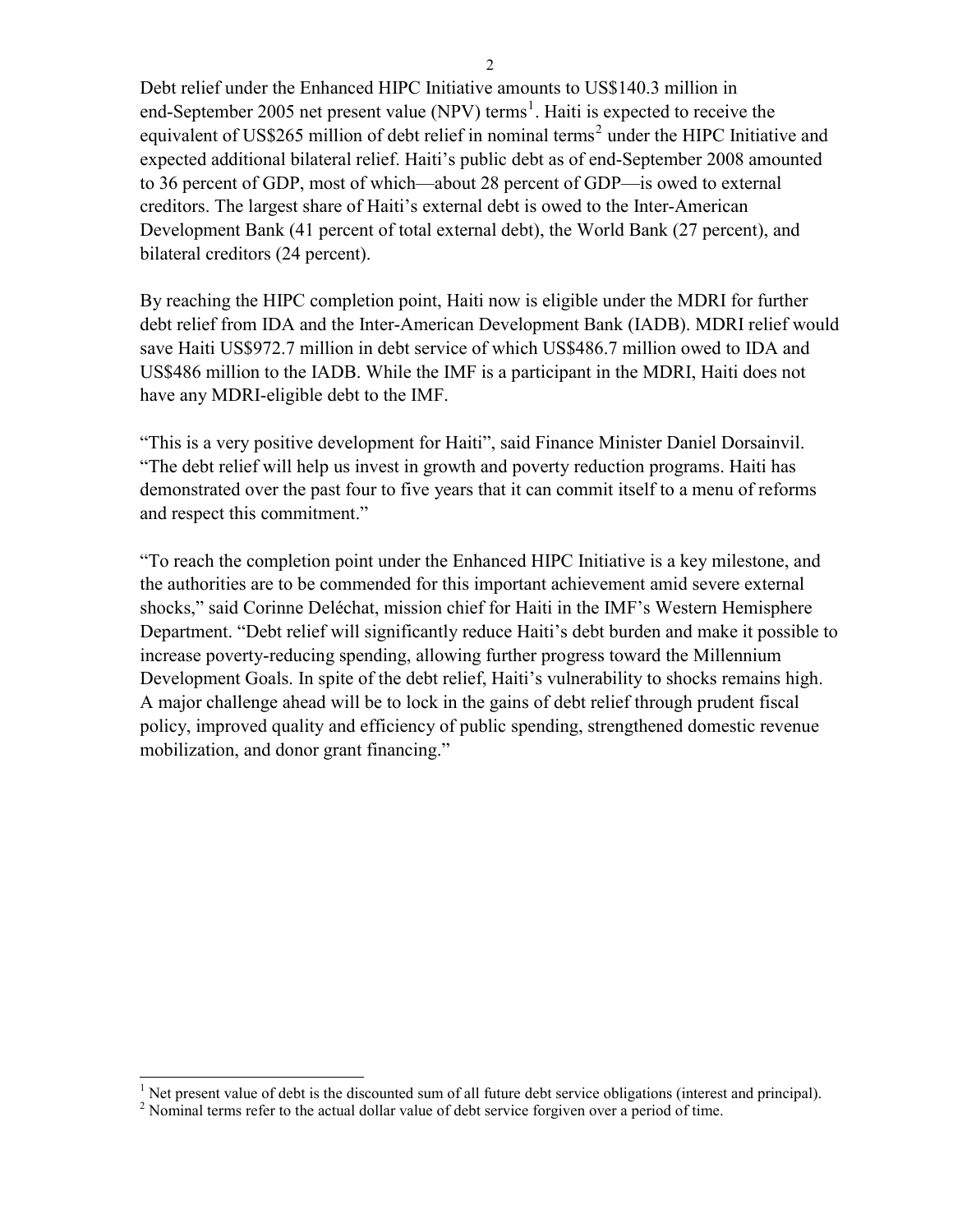## **ANNEX**

## **IMF and Haiti**

The IMF approved a first three-year Poverty Reduction and Growth Facility in November 2006 in the amount of SDR 73.71 million (about US\$114.4 million); In June 2008, an augmentation of SDR 16.38 million (about US\$25.4 million) was approved to help Haiti cope with the impact of high international food and fuel prices.

A second increase in financial assistance, of SDR 24.57 million (about US\$38.1 million), was approved by the Executive Board in February 2009 to help mitigate the negative effects caused by a series of hurricanes in 2008 as well as the global downturn.

## **World Bank and Haiti**

Beyond debt relief, the World Bank approved a disbursement of US\$13 million in June 2009 as the second installment of a US\$23 million Economic Governance Reform Operation program. The grant, which was approved on January 30, 2007, supports Haiti's efforts to increase transparency and efficiency in the use of public resources and external assistance.

Since January 2005, the World Bank has provided a total of US\$278 million in grants for Haiti. In addition, approximately US\$20 million have been granted from trust funds.

## **The Heavily Indebted Poor Countries Initiative**

In 1996, the World Bank and IMF launched the Heavily Indebted Poor Countries **(**HIPC) Initiative to create a framework in which all creditors, including multilateral creditors, could provide debt relief to the world's poorest and most heavily indebted countries, and thereby reduce the constraints on economic growth and poverty reduction imposed by the debtservice burdens in these countries. The Initiative was modified in 1999 to provide three key enhancements:

• **Deeper and Broader Relief.** External debt thresholds were lowered from the original framework. As a result, more countries have become eligible for debt relief and some countries have become eligible for greater relief;

**Faster Relief.** A number of creditors began to provide interim debt relief immediately at the decision point. Also, the new framework permitted countries to reach the completion point faster; and

• **Stronger Link between Debt Relief and Poverty Reduction.** Freed resources were to be used to support poverty reduction strategies developed by national governments through a broad consultative process.

To date, 35 HIPC countries have reached their decision points, of which 26 (including Haiti) have reached the completion point.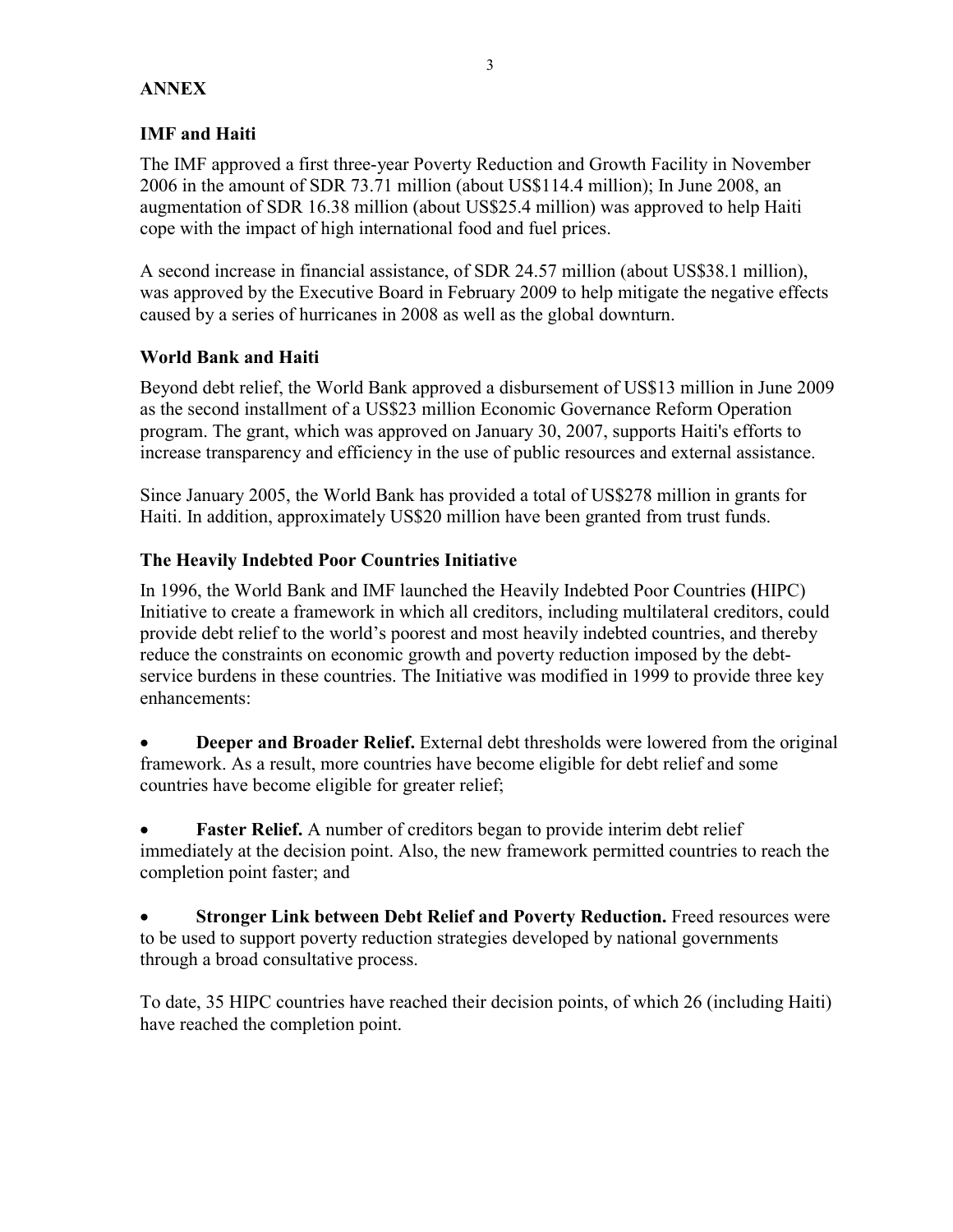#### **The Multilateral Debt Relief Initiative**

At the July 2005 G8 Summit in Gleneagles, Scotland, G8 leaders pledged to cancel the debt of the world's most indebted countries, most of which are located in Africa. The aim of this Multilateral Debt Relief Initiative was to reduce further the debt of HIPCs and provide additional resource to help them reach the Millennium Development Goals.

The MDRI is separate from the HIPC Initiative but linked to it operationally. Under the MDRI, three multilateral institutions — the World Bank's International Development Association, the International Monetary Fund, and the African Development Fund — provide 100 percent debt relief on eligible debts to countries having reached the HIPC completion point. Unlike the HIPC Initiative, the MDRI is not comprehensive in its creditor coverage. It does not involve participation of official bilateral or commercial creditors, or of multilateral institutions other than the above-mentioned three. The IMF also provided MDRI debt relief to non-HIPCs whose income per capita is below US\$380 in order to ensure uniformity of treatment in the use of IMF resources.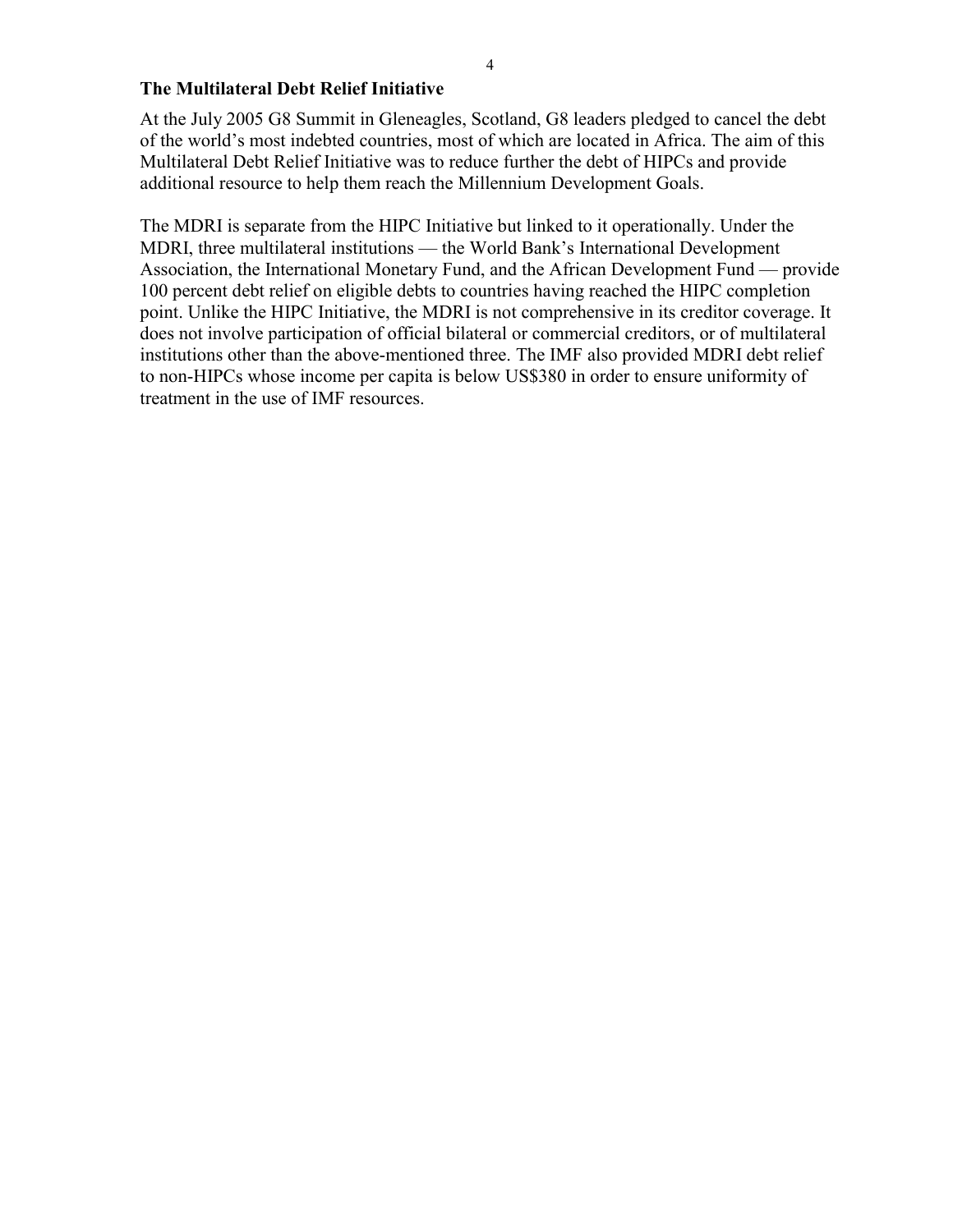#### **Statement by Paulo Nogueira Batista, Executive Director for Haiti and Renato Perez, Senior Advisor to Executive Director June 29, 2009**

On behalf of our authorities, we would like to thank staff for the constructive dialogue during the mission to Port-au-Prince in May 2009. This mission was particularly important, as it comprised the fifth review under the PRGF and the completion point under the Enhanced HIPC initiative and the MDRI. The Haitian government has remained strongly committed to the PRGF and the HIPC Initiative, despite the severe shocks that the country has suffered in the recent past.

The progress achieved by the authorities has been significant and is in line with the PRSP. The maintenance of macroeconomic stability and the improvements in economic governance and social sector policies are noteworthy. Headline inflation is close to zero, partly reflecting the fall in international commodity prices. Core inflation is also down. Economic growth continues, however, to be very low. For FY 2009, GDP is expected to increase only 2 percent, after having grown only 1.2 percent in FY 2008. As staff observes, this is well below what would be required to reduce high unemployment rates and widespread poverty.

Despite low growth, the fiscal accounts improved. In the first half of FY 2009, the deficit was much lower than the 4 percent estimated in the program. This was the result of more efficiency in the management of public finances, lower public expenditure, and an increase in grants by donors, although these are still insufficient. The current account deficit was also much lower than projected, as remittances proved more resilient to the global crisis than expected by staff at the time of the fourth review. The external accounts were also helped by lower import prices. Reserves increased considerably and the exchange rate has been stable. Furthermore, the financial sector remains sound and adequately capitalized with liquidity and asset quality being closely monitored, although the authorities are concerned with the high level of dollarization in the banking sector.

 The program is on track. All end-March quantitative performance criteria, structural benchmarks and all but one structural performance criteria were met. The criterion that was missed (the presentation of a report on emergency spending) was implemented with a delay of only a few days.

As to the completion point under the HIPC Initiative, eleven out of fifteen triggers have been reached. Moreover, the government has made important advances towards meeting the four triggers that were not fully implemented, as staff recognizes. For instance, the recent approval by Parliament of the procurement law is a demonstration of Haiti's commitment to increasing transparency and adopting internationally accepted best practices in this area. The new law is an additional step in the effort to improve the procurement framework and to fight against corruption.